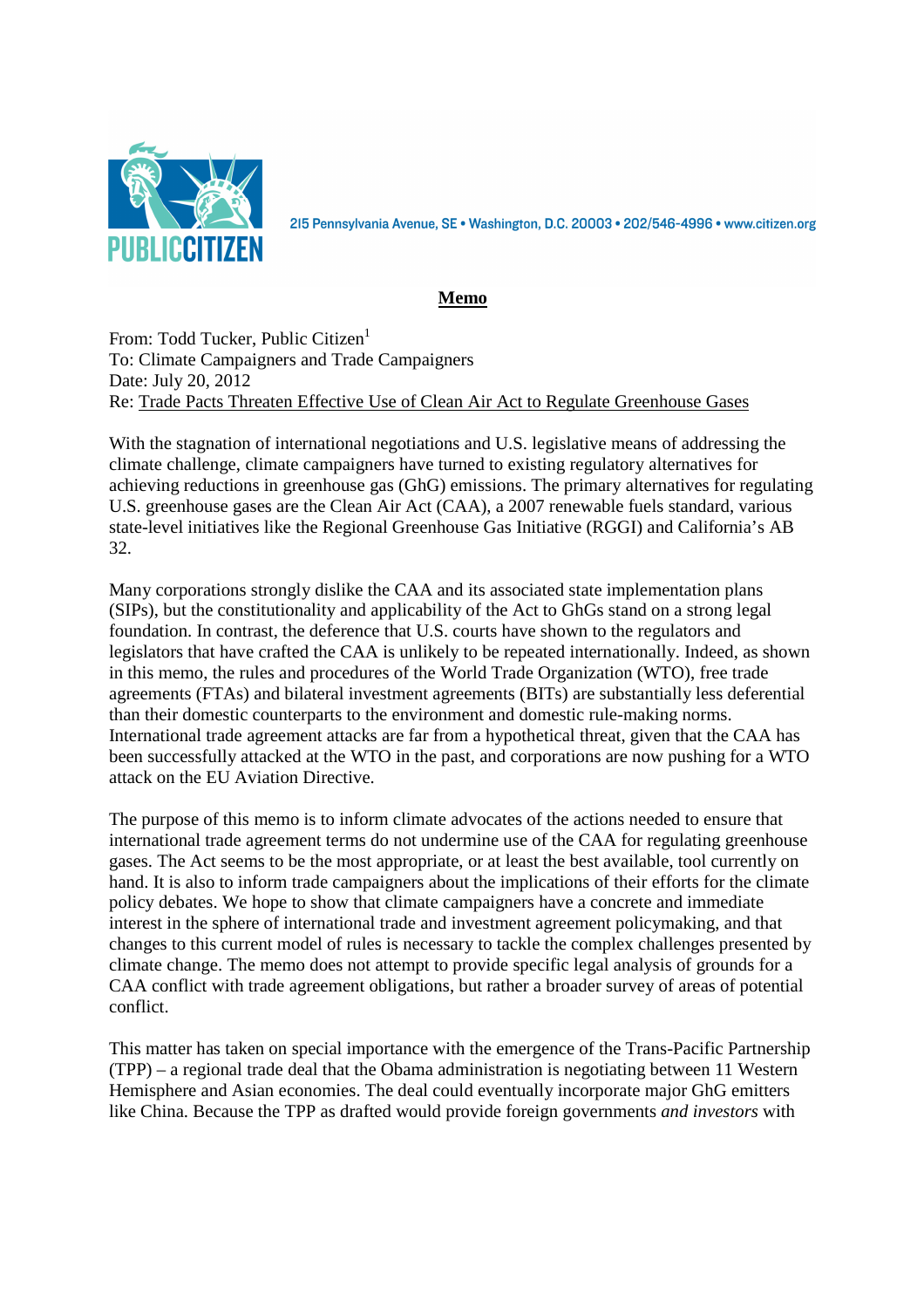controversial new rights to challenge the CAA and other domestic measures aimed at reducing GhGs, climate campaigners have a special interest in getting the prospective TPP right.

Given most readers of this memo will likely have expertise on one or the other policy area, but not both, the first section of this memo briefly outlines the relevant trade rules, and the second section does the same for the CAA's application to GhGs. The third section looks at how specific trade rules could conflict with the CAA. The final section offers certain policy and tactical conclusions. Appendix I details the new CAA rules on cars and trucks, while Appendix II provides a summary of the WTO attack on the Clean Air Act.

#### **I. International trade and investment in a capsule**

The WTO came into being on January 1, 1995, at the conclusion of the Uruguay Round of trade talks (1986-1994). This new body administered its predecessor, the 1947 General Agreement on Tariffs and Trade (GATT), along with 16 other agreements. Among the primary differences between the earlier GATT regime and the WTO is that the latter has a binding system of dispute settlement (where trade sanctions can be authorized for violation of WTO rules), and an application to a much wider field of economic activities. While the GATT primarily applied to tariffs, quotas and other traditional trade policy instruments, the WTO also administers agreements related to services (the General Agreement on Trade in Services, or GATS), and consumer labeling and product specifications and requirements (the Agreement on Technical Barriers to Trade, or TBT), among others.

Agreements like GATT and GATS feature "general exceptions" that can be invoked by a respondent country as a defense when another WTO member attacks its environmental laws. However, WTO panels have hardly ever allowed these exceptions to excuse a country's WTO rule violations, and agreements like the TBT do not even have these defenses to begin with.

These new agreements were of grave concern to many environmental and consumer advocates, who saw them as new ways for corporations to push for attacks on cherished regulations.<sup>2</sup> Time has largely borne out these concerns, as WTO rules have been used to attack tobacco regulations, dolphin protections, endangered species protection, and (importantly for this memo) Clean Air Act rules. (One of the final cases under the WTO's predecessor organization was against measures related to U.S. CAFE standards.)

Different trade agreements are powerful in different ways, but all generally require that federal, state and sometimes local laws conform to the obligations of the agreements.<sup>3</sup> Unlike in domestic law, the federal government must ensure consistent compliance across agencies and levels of government.<sup>4</sup> The WTO is particularly powerful because most of the world's countries are members. As a consequence, WTO dispute settlement decisions are treated as deeply authoritative. At the same time, the Reagan, Bush I, Clinton and Bush II administrations pushed for more draconian (or what would later be called "WTO-plus") rules in a series of bilateral trade and investment agreements.

The U.S. government has signed FTAs or BITs with 54 nations.<sup>5</sup> The first BITs were finalized in the late 1980s with African nations, while the early 1990s saw the emergence of FTAs with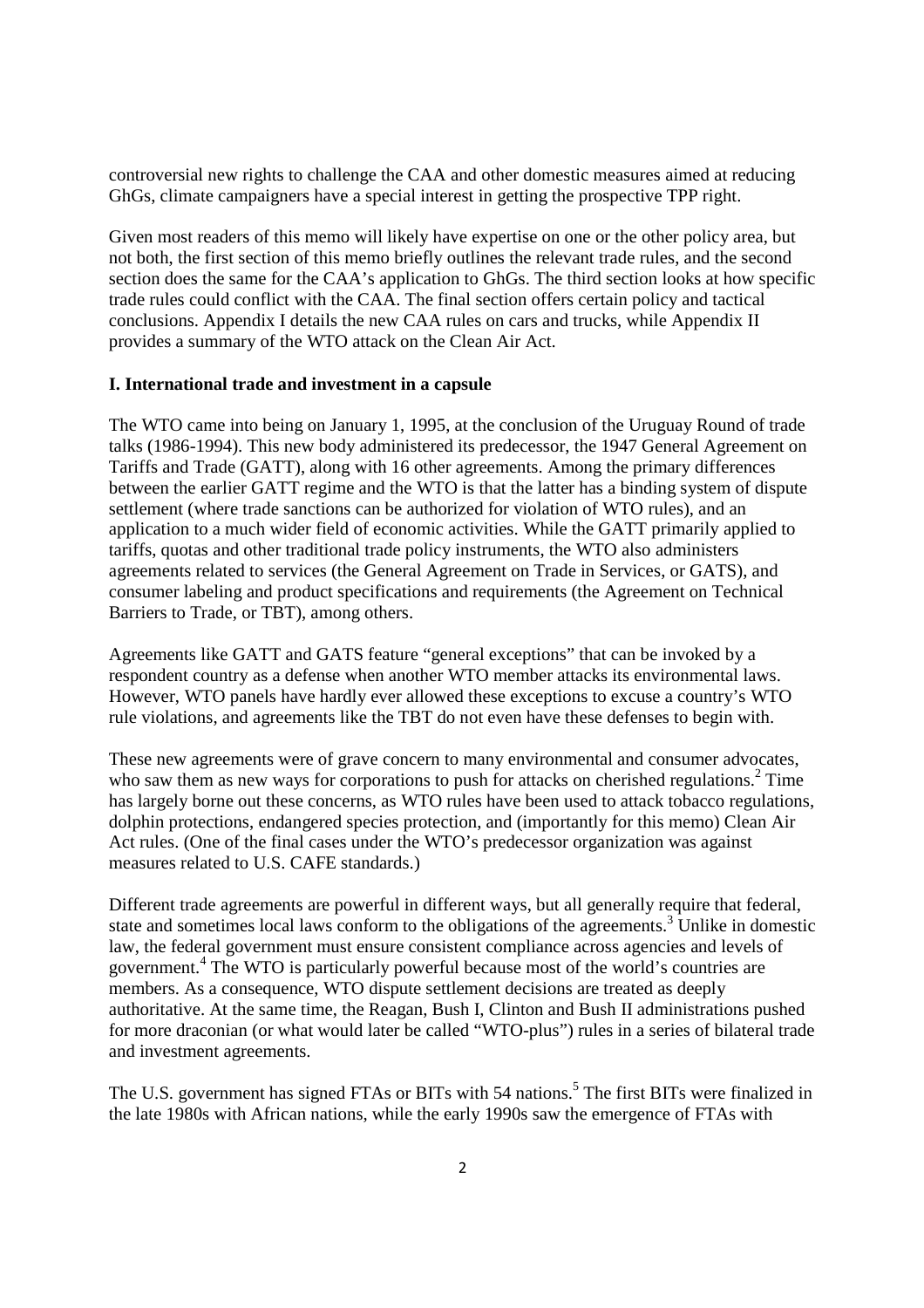major trading partners like Canada and Mexico (through the North American Free Trade Agreement, or NAFTA) and new BITs with Argentina, Ecuador and others. Currently, the Obama administration is proposing expansion of these rules to additional countries through the 11-nation Trans-Pacific Partnership (TPP) and through BITs with China and India. The TPP, unlike past bilateral and regional trade deals, is designed as a "docking agreement" that additional countries can sign onto. Consequently, it will likely provide *the template* for trade deals for decades to come.

FTAs and BITs provide sweeping new rights and powers to private foreign investors and corporations. While new obligations are imposed on host governments to provide foreign investors such new privileges, few if any social or environmental obligations are required of the investors. These pacts also empower foreign investors to bypass domestic courts and sue governments for cash damages in international tribunals. These claims can be brought over alleged violations of these new rights, including the right to demand compensation for domestic policies that they claim reduce the value of their investments. These cases are heard before UN and World Bank tribunals staffed by private sector attorneys, who often rotate between serving as "judges" and bringing cases for corporations. The scope of non-discriminatory domestic policies that are exposed to such attacks is vast, including health and land use policies, government procurement decisions, regulatory permits, intellectual property rights, regulation of financial instruments such as derivatives, and more. We know from the leaked TPP text investment text that it largely replicates this template.

The original goal of such international investment rules was to provide a means for foreign investors to obtain compensation if a host government expropriated their plant or land, and the domestic court system could not provide a means for fair compensation. However, over time, both the rules and their interpretation have been dramatically expanded. As a result, these rules are now establishing an alarming two-track system of justice that privileges foreign corporations in all sorts of ways relative to governments or domestic businesses.

Corporations' use of the investor-state regime has increased exponentially. Investment treaties with such enforcement mechanisms have existed since the 1950s. Yet, by 1999, only 69 cases had ever been filed at the International Centre for the Settlement of Investment Disputes (ICSID) – the World Bank body listed as a venue for investor cases in the leaked text. Now ICSID's cumulative case load is over 385 – an increase of 460 percent over the last 13 years. And ICSID is only one venue for such cases. Over \$730 million has been paid out under U.S. pacts alone – 70 percent which are from challenges to natural resource and environmental policies, not traditional expropriations. Tobacco firms are using the regime to challenge tobacco control policies, including a case by Phillip Morris against Australia. Absent substantial changes to the leaked text, the TPP would greatly increase the risk of investor-state attacks on public interest policies like the CAA and would expose governments to massive new financial liabilities.

What explains this rise in cases? As one legal expert has noted, "the adjudicators lack wellknown safeguards of judicial independence (e.g. secure tenure, objective method of appointment to cases)… the system can and should do much more to protect itself and the arbitrators from various reasons to suspect bias in the decision-making process."<sup>6</sup> Indeed, the system appears to have a built in incentive to hear more cases, as arbitrators are paid by the hour.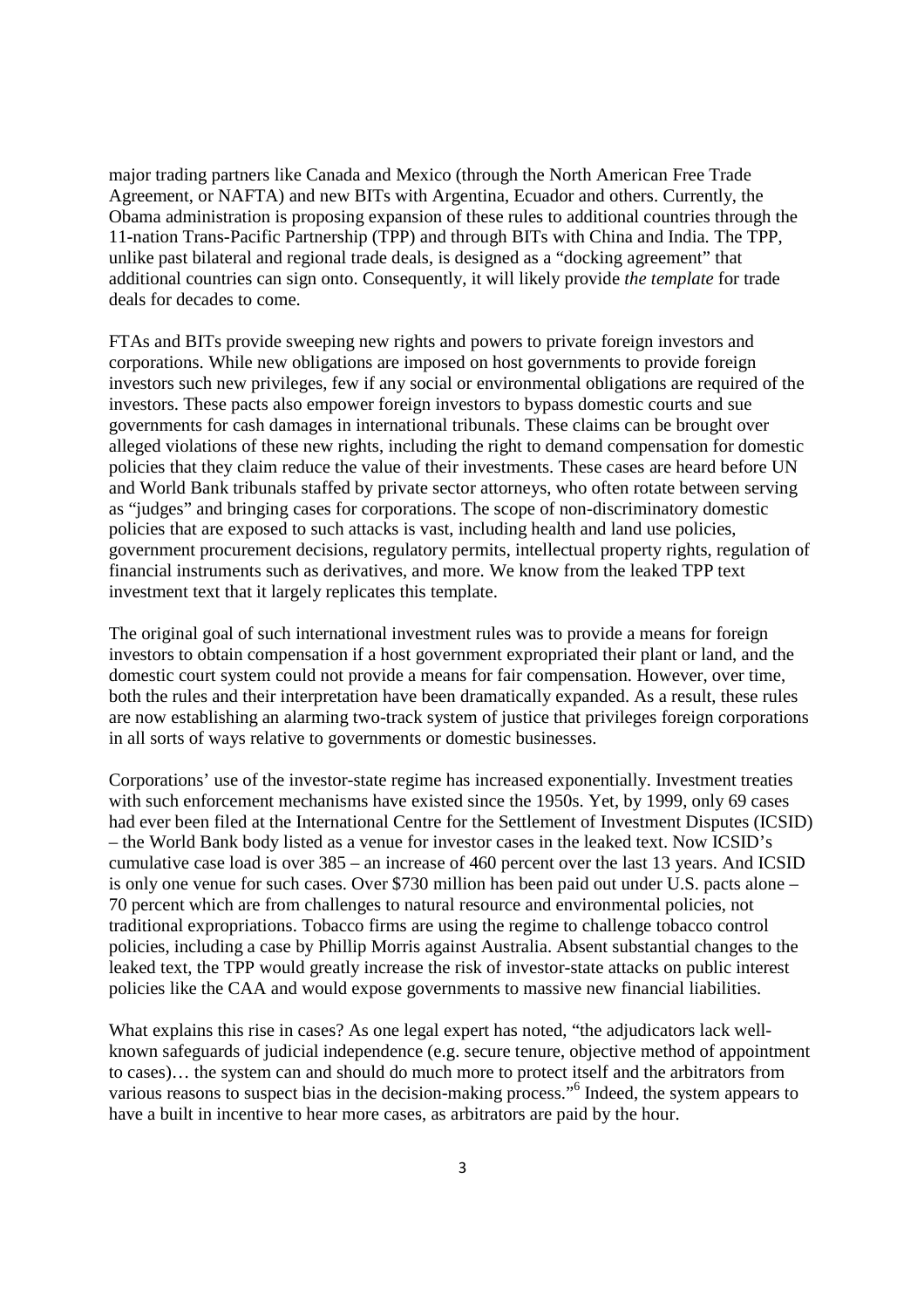# **II. The Clean Air Act in a capsule**

The CAA is one of the most complex U.S. regulatory schemes, and includes an interlocking set of authorities. Its statute covers 293 pages of text, while its associated regulations cover many times that. It has spawned reams of litigation, and many corporations (and politicians friendly to them) strongly resent its strictures. Compared with more recent regulatory schemes, the Act embodies the precautionary principle and limits the extent to which cost considerations are balanced against environmental and public health outcomes.<sup>7</sup>

The Act creates a statutory obligation on the Environmental Protection Agency (EPA) to protect public health and welfare. The principle distinction in the CAA is between mobile and stationary sources of emissions. The mobile source provisions, in addition to covering fuels, require EPA to set emission standards for automobiles, heavy-duty vehicles and certain non-road vehicles such as aircraft.<sup>8</sup> Regulation of stationary sources, defined as "any building, structure, facility, or installation which emits or may emit any air pollutant,"<sup>9</sup> focuses on industrial facilities such as coal-fired power plants.

## *Mobile Sources*

In the 2007 *Massachusetts v. EPA* decision, the Supreme Court determined that GhGs were air pollutants as defined in the CAA, and required the EPA to make a determination as to whether or not emissions from automobiles endangered public health and welfare.<sup>10</sup> The six GhGs are carbon dioxide, methane, nitrous oxide, hydrofluorocarbons, perfluorocarbons and sulfur hexafluoride. The EPA has taken several steps subsequent to the *Massachusetts v. EPA* case.

- Under Administrator Lisa Jackson, the EPA made the requisite "endangerment and cause and contribute findings" for mobile sources on December  $15, 2009$ .<sup>11</sup>
- This triggered a CAA Section 202 requirement that "The Administrator shall by regulation prescribe… standards applicable to the emission of any air pollutant from any class or classes of new motor vehicles or new motor vehicle engines, which in his judgment cause, or contribute to, air pollution which may reasonably be anticipated to endanger public health or welfare."<sup>12</sup> As a U.S. court recently wrote, "By employing the verb 'shall,' Congress vested a non-discretionary duty in EPA."<sup>13</sup>
- Accordingly, on May 7, 2010, EPA and the National Highway Traffic Safety Administration (NHTSA) published joint GhG emission standards and fuel economy standards for light-duty vehicles for model years through 2016 that took effect on January 2, 2011.<sup>14</sup> Automakers must achieve a combined average emission level of 250 grams of carbon dioxide per mile (g  $CO<sub>2</sub>/mi$ ) by 2016.<sup>15</sup> The agencies estimate the MY 2012-2016 LDV Rule will result in approximately 960 million metric tons of total  $CO<sub>2</sub>e$  emissions reductions, approximately 1.8 billion barrels of oil savings, and only cost the average consumer an additional \$1000 for a MY 2016 vehicle.<sup>16</sup> On December 1, 2011, proposed emissions standards for subsequent model years through 2025 were published.<sup>17</sup> Collectively, these are sometimes called the "Tailpipe Rule."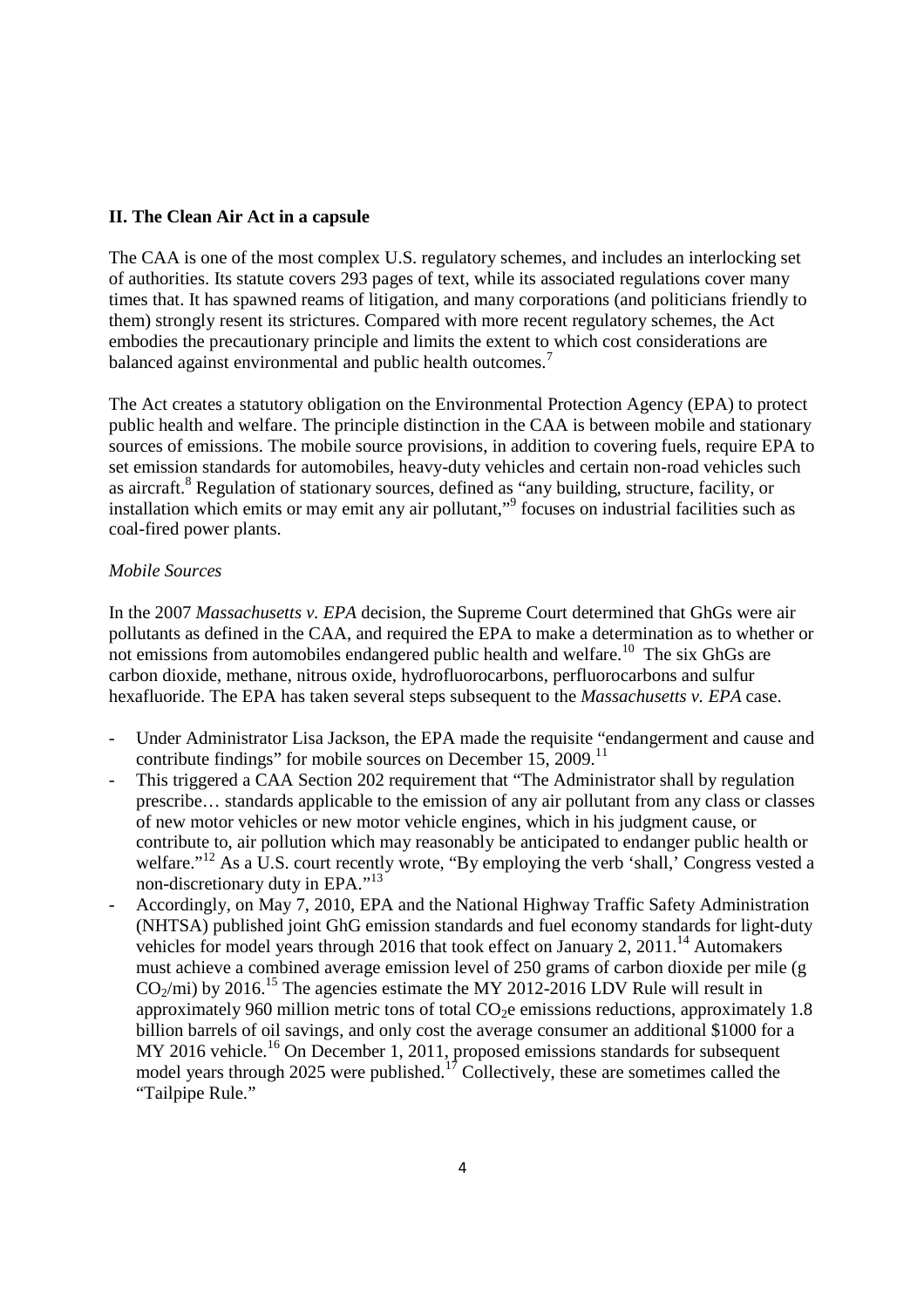- On September 15, 2011, EPA and NHTSA published the Heavy Duty National Program for larger road vehicles (i.e. "Trucks Rule").<sup>18</sup> In addition to reducing GhG emissions and fuel consumption<sup>19</sup>, the agencies intend that the "program [...] enhance American competitiveness and job creation, benefit consumers and businesses by reducing costs for transporting goods, and spur growth in the clean energy sector."<sup>20</sup>
- On June 26, 2012, the Court of Appeals for the D.C. Circuit (which had heard the *Massachusetts v. EPA* case before the Supreme Court granted certiorari) upheld the Tailpipe  $Rule<sup>21</sup>$
- Additionally, the Center for Biological Diversity (CBD), Center for Food Safety, Friends of the Earth, International Center for Technology Assessment, and Oceana have petitioned EPA in 2007 and 2008 to use its CAA authority to craft GhG regulations from "non-road" engines, ships and aircraft.<sup>22</sup> When the EPA failed to offer a substantive response to petitions regarding ships and aircraft, petitioners brought suit in June 2010 to compel a response.<sup>23</sup> The U.S. District Court for the District of Columbia ruled in July 2011 that the use of the word "shall" in the relevant portion of the CAA indicates that EPA will have to make an endangerment finding for aircraft emissions within a reasonable timeframe.<sup>24</sup>
- Finally, the state of California is granted special dispensation under U.S. law to set its own motor vehicle emissions standards. Other states may also adopt the "California standards." On June 30, 2009, EPA granted California a waiver to set its own motor vehicle GhG emissions standards.<sup>25</sup>

See Appendix I for more description of the Tailpipe Rule.

## *Stationary Sources*

The CAA contains several programs that EPA could use to regulate GhGs from stationary sources: National Ambient Air Quality Standards (NAAQS, Sections 108-110), international emissions regulations (Section 115), New Source Performance Standards (NSPS, Section 111), the New Source Review / Prevention of Significant Deterioration construction permitting programs (NSR/PSD), and the Title V operating permit program.

Broadly speaking, NAAQS establishes EPA's definition of clean air, and sets standards for pollutants (which affect all sorts of emitters). Alternatively, NSPS sets standards for emitters (which may produce one or more pollutants). There are currently six NAAQS "criteria pollutants": ozone, particulate matter ( $PM_{10}$  and  $PM_{25}$ ), sulfur dioxide, carbon monoxide, nitrogen dioxide, and lead. By comparison, there are over 70 designated source categories under the NSPS.<sup>26</sup> Once a NAAQS has been set, regions of the country are defined as being in attainment or non-attainment of the standard. States must then submit to EPA plans for maintaining air quality in areas that are in attainment, and/or for eventually meeting the standard for areas not meeting the standard.

EPA has taken various steps to regulate stationary sources of GhG emissions:

EPA has long held that PSD and Title V permits are required for all "major stationary" sources," defined in turn as a source that meets three requirements: it 1) emits major amounts of 2) any air pollutant 3) regulated under the CAA.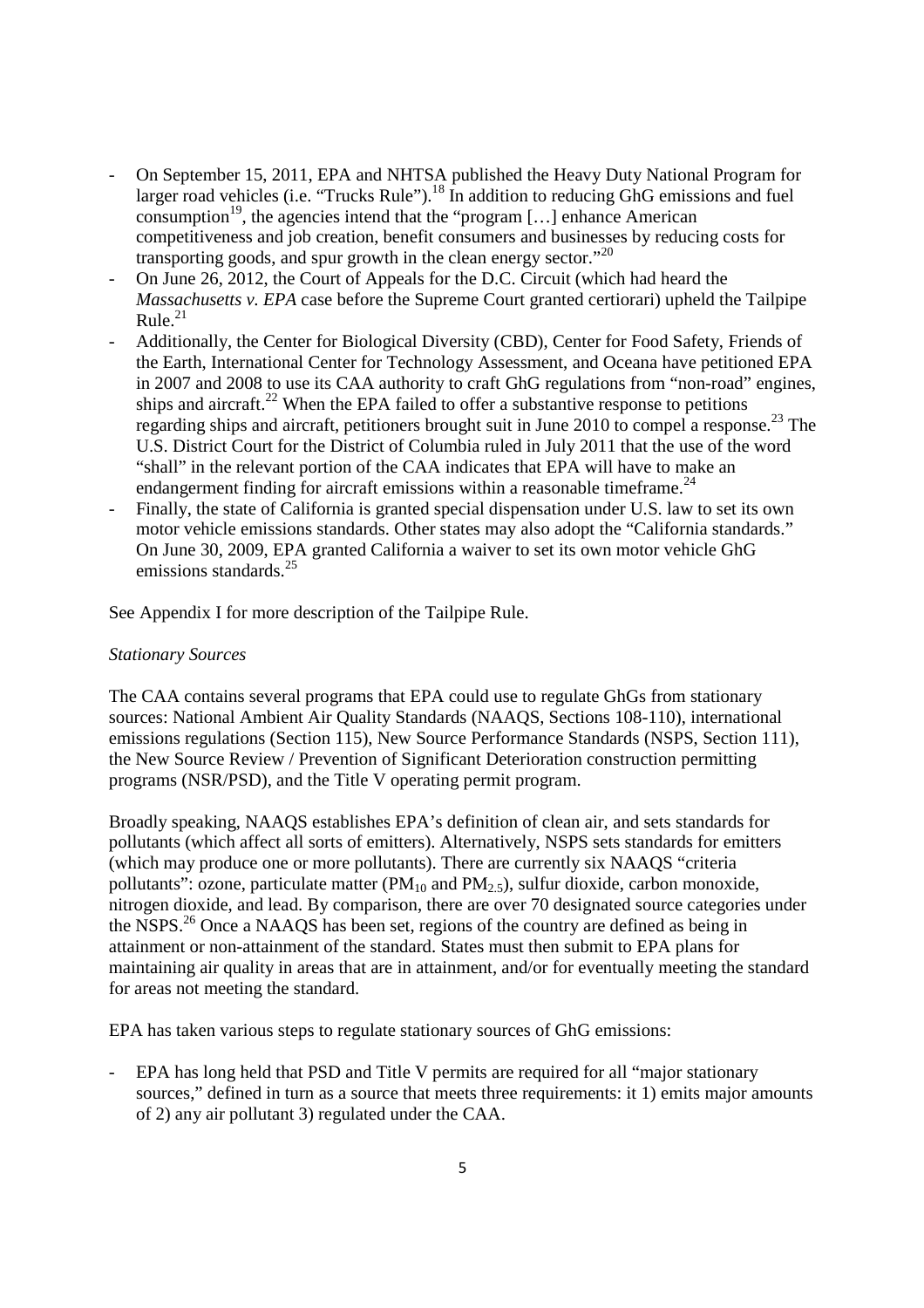- o As to the first plank, "major" is defined as any emitter of more than 100 or 250 tons per year (tpy) of a pollutant.
- o As to the second plank, EPA elaborated that "*any* pollutant" meant "both criteria pollutants, for which national ambient air quality standards have been promulgated, and non-criteria pollutants subject to regulation under the Act… EPA requires PSD permits for stationary sources that 1) are located in an area designated as attainment or unclassifiable for any NAAQS pollutant, and 2) emit 100/250 tpy of any regulated air pollutant, regardless of whether that pollutant is itself a NAAQS pollutant." Because no NAAQS has been set for GhGs, the regions of the U.S. are "unclassifiable" as being in attainment or non-attainment, so the PSD requirement to install the "best available control technology" (BACT) for stationary sources was triggered. $27$
- o As to the third plank, EPA maintains that a pollutant becomes "subject to regulation" under CAA only when an EPA regulation for that pollutant goes into effect. Thus, when the Tailpipe Rule went into effect on January 2, 2011, GhGs were formally regulated, which triggered the PSD and Title V permitting requirements for major stationary sources.<sup>28</sup>
- In mid-2010, EPA issued the controversial "tailoring rule,"<sup>29</sup> which changed statutory emissions limits for CAA permitting purposes. Under the "tailoring rule" PSD applies to new sources that emit (or have the potential to emit) between 50,000 and 100,000 tons of GhGs per year. EPA expects this will apply to 15,500 sources, including landfills and coal-powered plants, which account for  $\sim$  70 percent of U.S. GhG emissions.<sup>30</sup>
- On June 26, 2012, the Court of Appeals for the D.C. Circuit upheld the PSD requirement, and found that the petitioners had botched their legal brief by failing to address their Title V  $claim<sup>31</sup>$

Beyond these two more substantial steps, EPA has announced (or been petitioned to take) preliminary steps in other areas.

- In September 2009, the Humane Society and other groups petitioned EPA to designate concentrated animal feeding operations as a major stationary source, and regulate methane accordingly.<sup>32</sup>
- In December 2009, CBD and 350.org petitioned the EPA to issue a NAAQS for GhGs.<sup>33</sup>
- In June 2010, CBD, Sierra Club, Environmental Integrity Project and WildEarth Guardians petitioned EPA to designate coal mines as a major stationary source, and promulgate an NSPS for GhGs associated with new and modified coal mining operations, and for methane with respect to existing coal mines.<sup>34</sup>
- In July 2011, EPA adopted an exemption for three years from PSD permitting requirements for carbon dioxide emissions resulting from combustion of biomass and other "biogenic" items – an expansive category that includes many forest industry products.<sup>35</sup> CBD and other environmental groups have challenged this exemption as an abuse of discretion.<sup>36</sup>
- In an August 2011 review of the natural gas production, transmission and distribution subsector of the "Oil and Gas Sector," EPA chose not to include an NSPS for methane.<sup>37</sup>
- On December 9, 2011, the U.S. Court of Appeals for the D.C. Circuit ruled that EPA had not violated the CAA by failing to include a GhG standard when it promulgated an NSPS for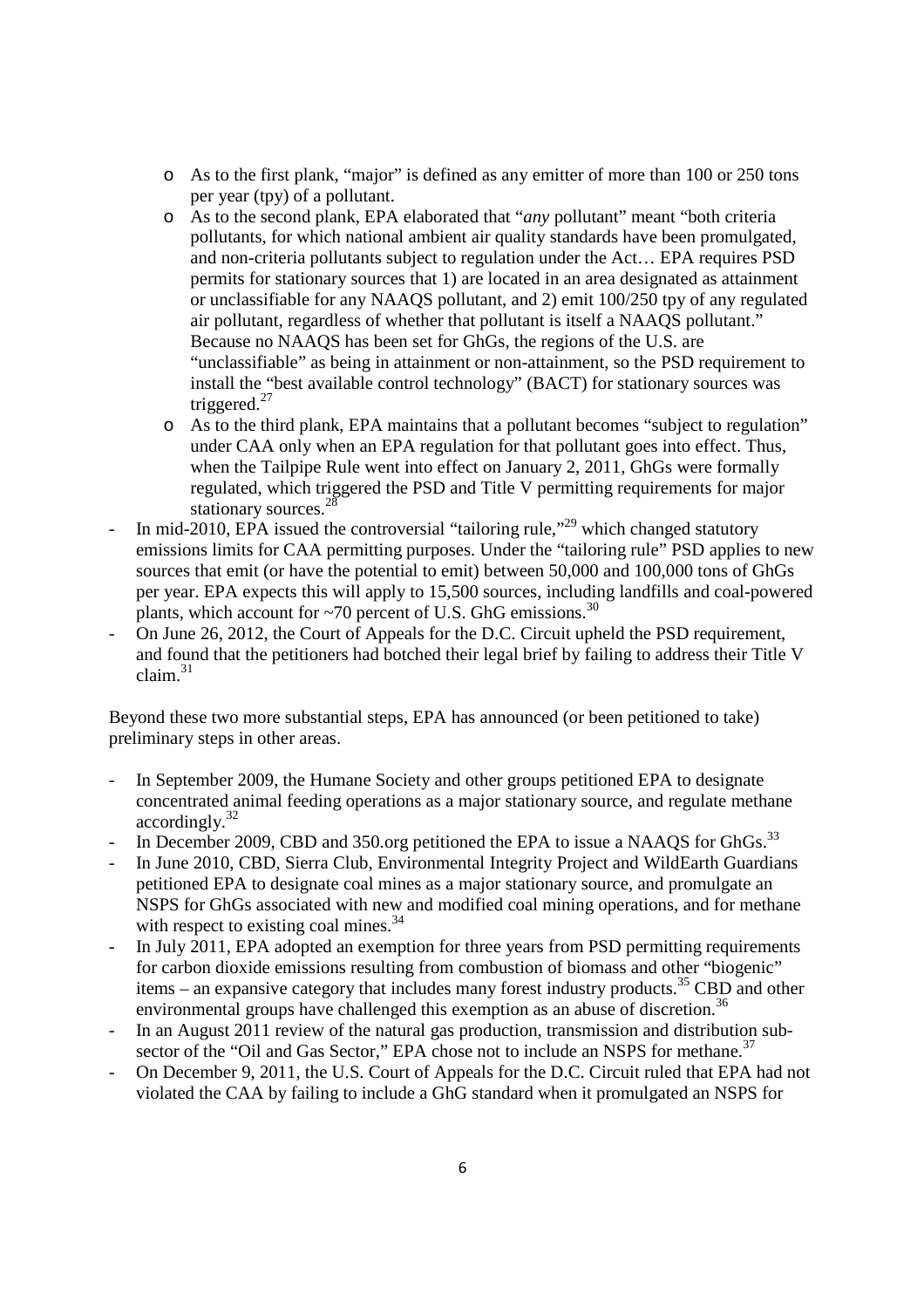Portland cement. The court noted that the EPA claimed to be working on developing such a standard.<sup>38</sup>

- On April 13, 2012, EPA published a proposed NSPS for carbon dioxide for new electric generating units (a.k.a. EGUs or power plants).<sup>39</sup> These were promulgated pursuant to a legal settlement between EPA and the state of New York, which also envisions a similar requirement for oil refineries by November  $2012.^{40}$
- CBD reports that EPA has failed to aggressively pursue GhG reduction measures in many of the industry permits it oversees. $41$

#### *What Path Forward?*

There has been a live debate in the U.S. about the wisdom of utilizing the CAA to regulate GhGs. As the four dissenting justices in *Massachusetts v. EPA* argued, those impatient with the pace of U.S. response to climate change should seek redress in the political branches – not the courts. Moreover, because global warming affects the world at large, the conservative judges cast doubt on whether EPA action or non-action could actually cause a particularized injury – a key standing requirement. Similarly, they argue it is difficult to show that EPA causes or could redress that injury. Accordingly, in the name of judicial restraint, the Supreme Court should have denied standing to Massachusetts and other petitioners. The Bush II-era EPA argued in the case that unilateral action on GhGs under the CAA could also undermine U.S. negotiating leverage in getting to a global deal. The conservative justices cited this argument favorably, arguing that courts should show deference to regulators that choose *not* to regulate. EPA was reasonable in so refusing, goes the argument, because "air pollution" typically refers to the atmosphere near the earth – not higher up, as with GhGs. $^{42}$ 

There is also a debate among climate campaigners about which CAA program would be best suited (or least poorly suited) to regulate GhGs. At core, these differences are about which of the CAA programs would be quickest and most insulated from congressional or judicial challenge.

Resources for the Future has articulated a preference for an NSPS approach. They argue that the program is established, that it is quicker than the NAAQS, and that it empowers states. They also contend that emissions trading scheme are preferable and possible under NSPS, as are other regulations that are flexible and can consider costs. They contrast this with the NAAQS program, in which – under a Justice Scalia-authored Supreme Court decision from 2001 – the federal government is not allowed to consider the costs of regulating.<sup>43</sup>

Meanwhile, CBD has argued in favor of an NAAQS approach:

"…the key advantage and real power of a greenhouse gas NAAQS is that the law requires this standard to be based on science and grounded in physical reality. Air quality criteria for climate-forcing air pollutants would have to reflect the latest scientific knowledge. Consistent with this scientific focus, maximum concentrations of greenhouse gases could not exceed a level requisite to protect public health and welfare from dangerous climate change. Once a standard is adopted, both federal and state governments would be required to engage in concerted action and use all of the regulatory, policy, and planning tools at their disposal to move toward attainment.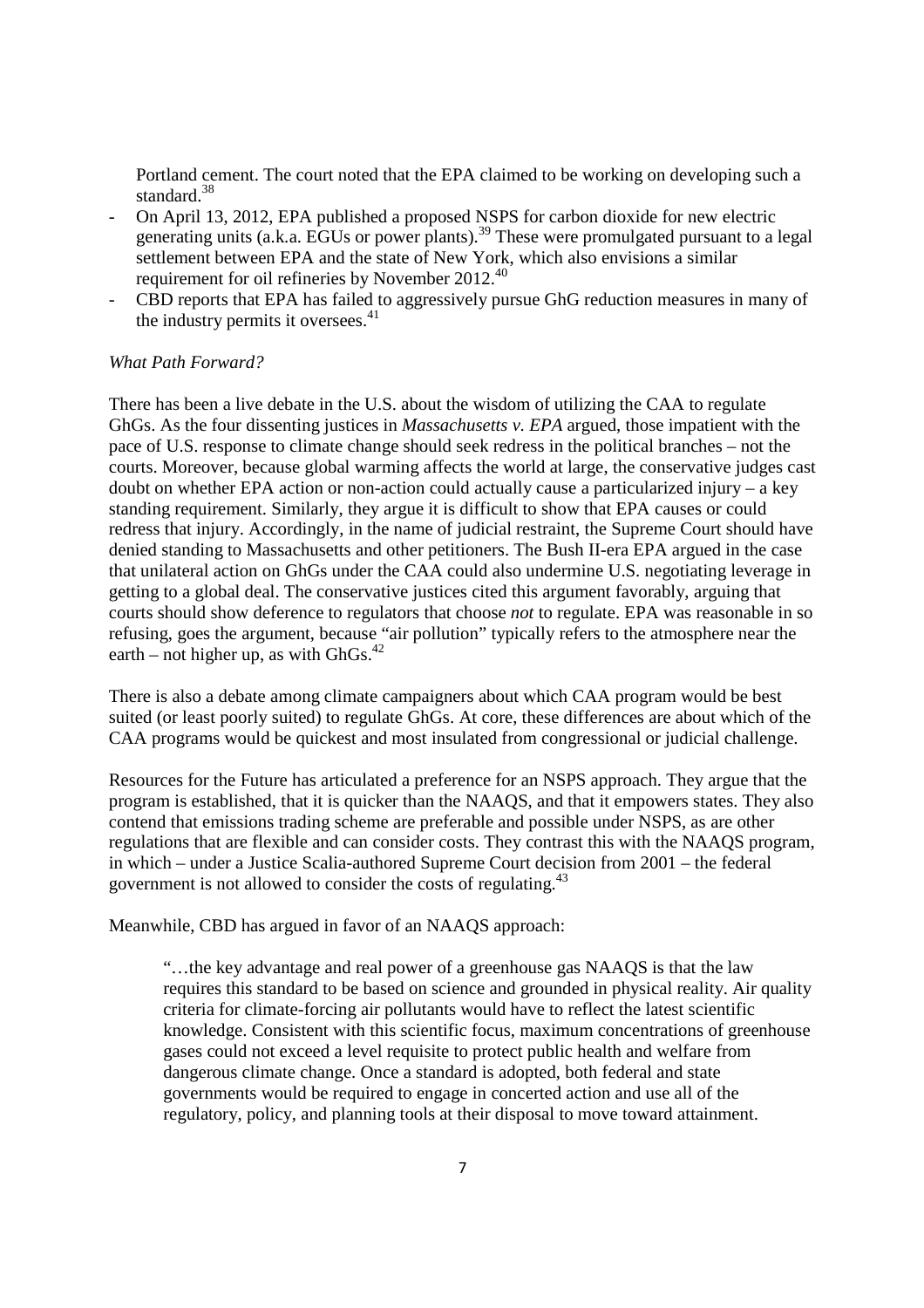Standards based on rigorous and peer-reviewed scientific analysis are much more likely than those based on short-term political considerations to provide the pollution reductions needed to solve the climate crisis."<sup>44</sup>

CBD also argues that the NAAQS program is advantageous because regulators and industry already know how it works. The group further maintains that NAAQS is superior because it can promote federal uniformity, while also allowing states to move forward with their own programs to promote policy competition and innovation.

Against the argument for a NAAQS, others argue that the program's exclusivity would limit regulators' ability to use other tools like NSPS. CBD has responded, to the contrary, that there is no exclusivity between regulating emitters of pollutants under NSPS and regulating pollutants of emitters under NAAQS, although the group acknowledges the issue has not been tested.<sup>45</sup>

Others have noted that it would likely be impossible for individual U.S. states to achieve meaningful reductions of a globally well-mixed pollutant like GhGs. CBD has responded to this criticism by noting that the powerful array of regulatory tools under the NAAQS, and the requirement that SIPs be revised and re-revised until they meet their targets, indicate that NSPS are particularly potent and capable of being adapted to meet these goals.<sup>46</sup>

As to the global collective action problem, CBD suggests that the international emissions provisions of the CAA could allow a coordination device, and that the SIPs could be tailored so that each state contributes towards its share of whatever target the U.S. helps set in the international negotiation process. This program (under Section 115 of the CAA) allows revisions to SIPs (once an endangerment finding is triggered by a State Department or international agency finding) so that pollution from a U.S. state that affects another country can be "prevented or eliminated." As Resources for the Future has written,

"The problem with such sweeping regulation under section 115 is that it may not be legal. Courts usually take a dim view of attempts by agencies to use short, vague statutory language to justify sweeping regulatory changes. As Justice Scalia has put it, 'Congress does not… hide *elephants* in *mouseholes*.' Such broad regulation of GhG emissions under section 115 (indeed, any GhG regulation) is highly likely to be challenged in the courts."<sup>47</sup>

## **III. GhGs under trade deals**

Climate campaigners have extensive experience with U.S. courts' treatment of the CAA, which industry groups have attacked on numerous occasions. Industry and others have asked whether congressional mandates from the 1970s or even 1990 could reasonably be construed to apply to the wide range of GhG emitters, instead of the (relatively) scarce number of emitters of "traditional" CAA pollutants. Others have asked whether (in light of the tough automatic triggers and the apparent lack of room for the EPA to conduct full cost-benefit analyses for all of its programs) the CAA represents an unconstitutional delegation of legislative power by Congress to the executive branch. Still others have questioned specific EPA decisions or fact-finding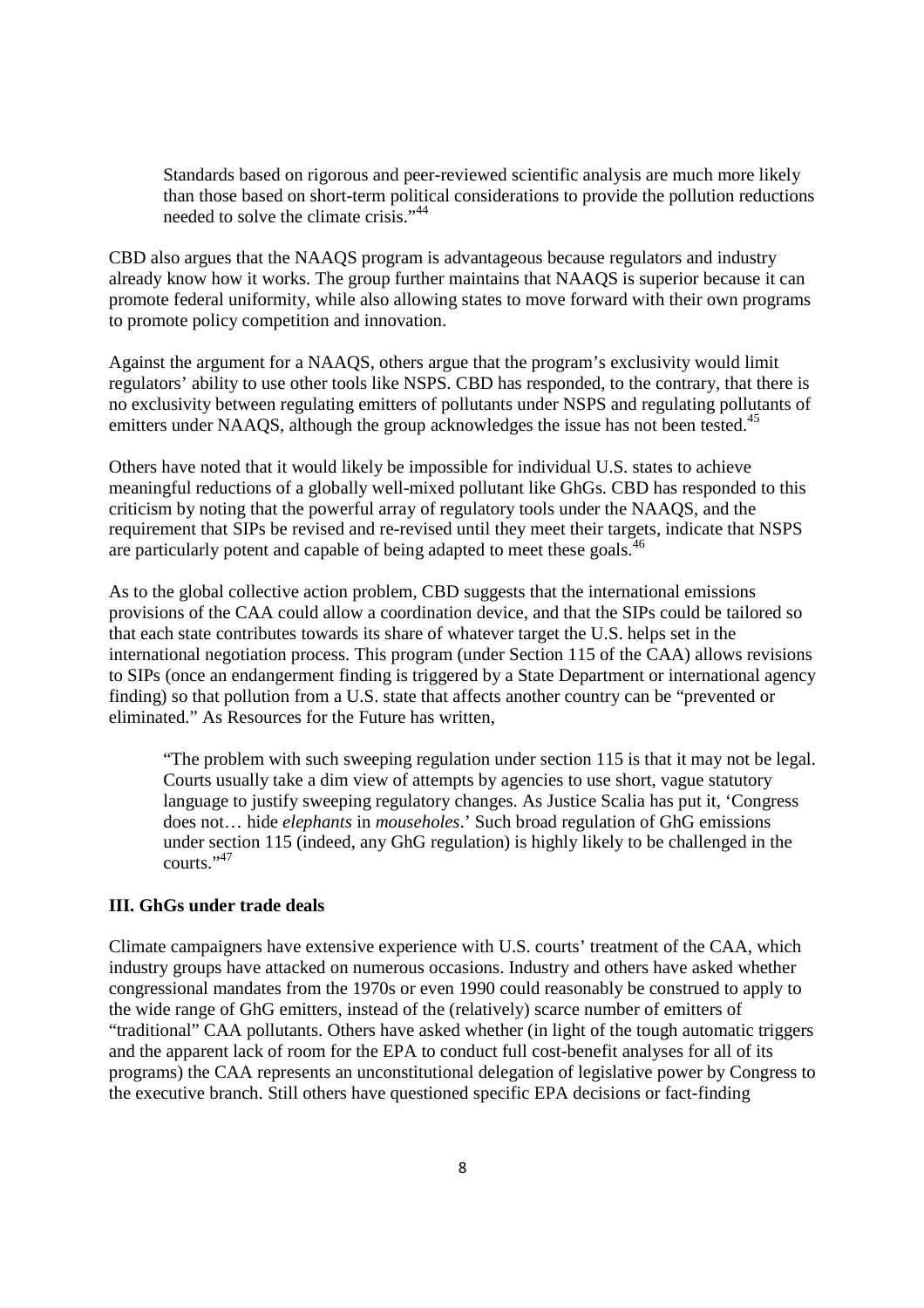approaches, or whether SIPs unduly burden inter-state commerce. Congressional Republicans have questioned whether the CAA should even apply to GhGs.

By and large, these efforts have not been successful in courts. U.S. judges have often looked at the plain and broad language of the CAA's text (that is applies to "any air pollutant", that certain regulations are triggered mandatorily and are not subject to significant agency discretion) and deemed that EPA's CAA regulations were consistent with congressional intent. Constitutional claims against CAA-related measures have been largely (if not wholly) unsuccessful.

But, walk away from the comfortable and known rules and procedures of domestic law, and imagine a different world where a "constitution" was written by laissez faire ideologues, instead of founding fathers concerned with the sustainability and accountability of institutions. Imagine a system where judges are often rewarded for applying this "positive law" in an unyielding fashion, or to utilize margins of discretion against regulators or contrary to congressional intent.

This world encapsulates, in a nutshell, the WTO's Dispute Settlement Body (DSB) and the system of privately adjudicated arbitration and dispute settlement under FTAs and BITs. Many trade law experts believe that current WTO rules pose serious constraints on how nations may respond to climate change.<sup>48</sup> For instance, Mitsuo Matsushita, a member of the WTO tribunal that ruled against a CAA-related measure in the WTO's first dispute resolution case in 1996, notes that by signing the WTO, governments have already empowered the WTO to "allow Member Nations to challenge almost any measure to reduce greenhouse gas emissions enacted by any other Member."<sup>49</sup>

Below, the memo will address some of the major legal norms (national treatment, market access, international standards, fair and equitable treatment, and indirect expropriation) under which the CAA could be found to violate pact trade rules. The memo also examines the weaknesses and problems posed by various "exceptions" available under trade law. The memo focuses on four areas of trade law—three WTO agreements (the GATT, TBT and GATS) and core provisions of investment chapters in U.S. BITs and FTAs.

#### **Goods v. Technical Regulations v. Services v. Investments**

The wide range of different trade disciplines can create confusion as to what type of policy can fall under which agreement. The notion of a "good" is perhaps the easiest to understand: it will have tariff classifications, physical properties, and end uses.

A "technical regulation" in turn, is defined as a document "which lays down product characteristics or their related processes and production methods, including the applicable administrative provisions, with which compliance is mandatory. It may also include or deal exclusively with terminology, symbols, packaging, marking or labelling requirements as they apply to a product, process or production method." (TBT Annex I(1)). The TBT distinguishes between "technical regulations" and "technical standards." The most significant difference between the two is that the former are mandatory and subject to more extensive WTO disciplines than are the latter.<sup>50</sup> The Truck and Tailpipe Rules would likely qualify as a "technical"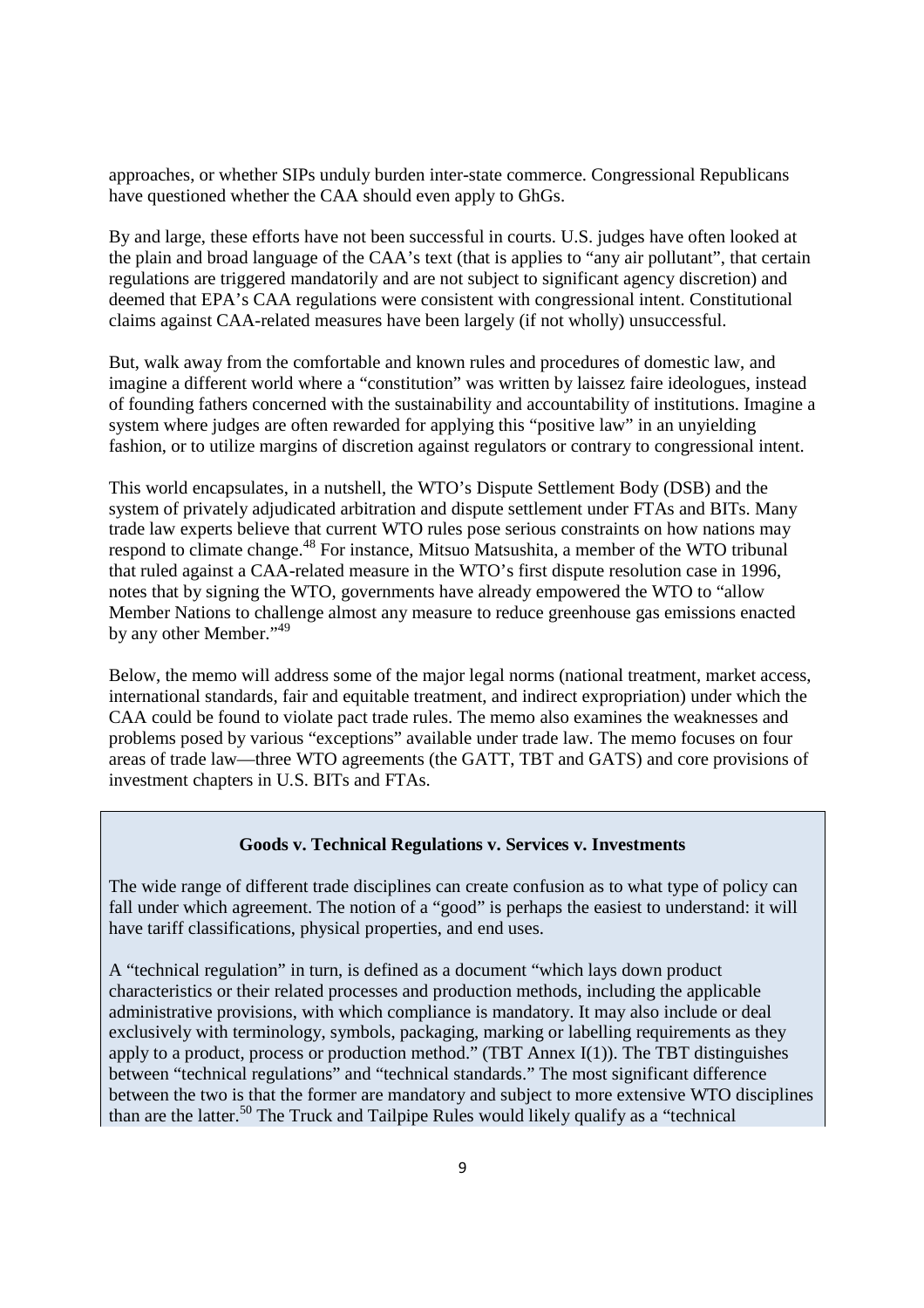regulation." "Cars" will have to meet certain pre-prescribed characteristics (i.e. include engines of a certain efficiency).

Moreover, "technical regulations" may apply to products as they move through supply chains. Say a consumer label is affixed at the packaging or retail stage, but that upstream suppliers are required to keep documentation to help ensure the veracity of the ultimate labeling claim by the retailer. In such a case, a complainant can bring a case on behalf of its upstream producers, claiming that the "technical regulation" "applies" to the upstream inputs and products in a TBTinconsistent fashion.<sup>51</sup> In the CAA context, this means that a Tailpipe Rule specifying certain engine standards for "cars" could be evaluated by a WTO panel for its implications for engine and parts manufacturers. Arguably, an NSPS that set certain standards for stationary emitters that use boilers could be evaluated for its upstream impact on boiler makers.

(Mexico recently challenged the U.S. dolphin-safe tuna labels, claiming that these were mandatory – despite the fact that tuna companies can sell tuna with or without the label. The U.S. has maintained that a labeling regime that allowed companies to choose to comply with it or not was voluntary and thus a technical standard. But the AB concluded that anytime a government has any role in a labeling scheme (even to simply ensure the veracity of claims), it qualifies as mandatory. $52$ )

Services are colloquially described as "anything you can't drop on your foot," and service suppliers are entities that provide these services through a given "mode of supply": 1) crossborder trade (i.e. a company based in Country B provides services via Internet or post to a consumer located in Country A); 2) consumption abroad (i.e. a consumer from Country A goes to Country B); 3) establishment in the country (a Country B company sets up a subsidiary in Country A); or 4) through movement of persons from Country B to Country A. Indeed, the WTO and UN have both published extensive typologies (the W/120 and the UN Central Production Classification (CPC), respectively) of hundreds of different types of services and subsectors. Countries make service commitments pursuant to standard scheduling protocols.<sup>53</sup>

The U.S. has extensive GATS commitments in areas pertinent to the CAA: Services Incidental to Mining (CPC 883+5115);<sup>54</sup> Services incidental to energy distribution;<sup>55</sup> Construction and Related Engineering Services; Maintenance & Repair of Equipment (except maritime vessels, aircraft, and other transport equipment) *(*CPC 633, 8861-8866); wholesale trading services (including of solid, liquid, and gaseous fuels and related products *(*CPC 62271); retail services (including of fuel oil, bottled gas, coal, and woods *(*CPC 63297)); and Services to reduce exhaust gases and other emissions to improve air quality (CPC 9404).<sup>56</sup> The U.S. is also proposing new commitments in pipeline transport services.<sup>57</sup> Gas occupies an in-between space between being a "good" and being a "service," while there is a concerted effort in the WTO to bring many aspects of oil under the GATS as well.<sup>58</sup>

FTAs and BITs typically allows investor-state panels to hear disputes related to "covered investments," which are defined broadly in the following manner: "investment means every asset that an investor owns or controls, directly or indirectly, that has the characteristics of an investment, including such characteristics as the commitment of capital or other resources, *the expectation of gain or profit,* or the assumption of risk. Forms that an investment may take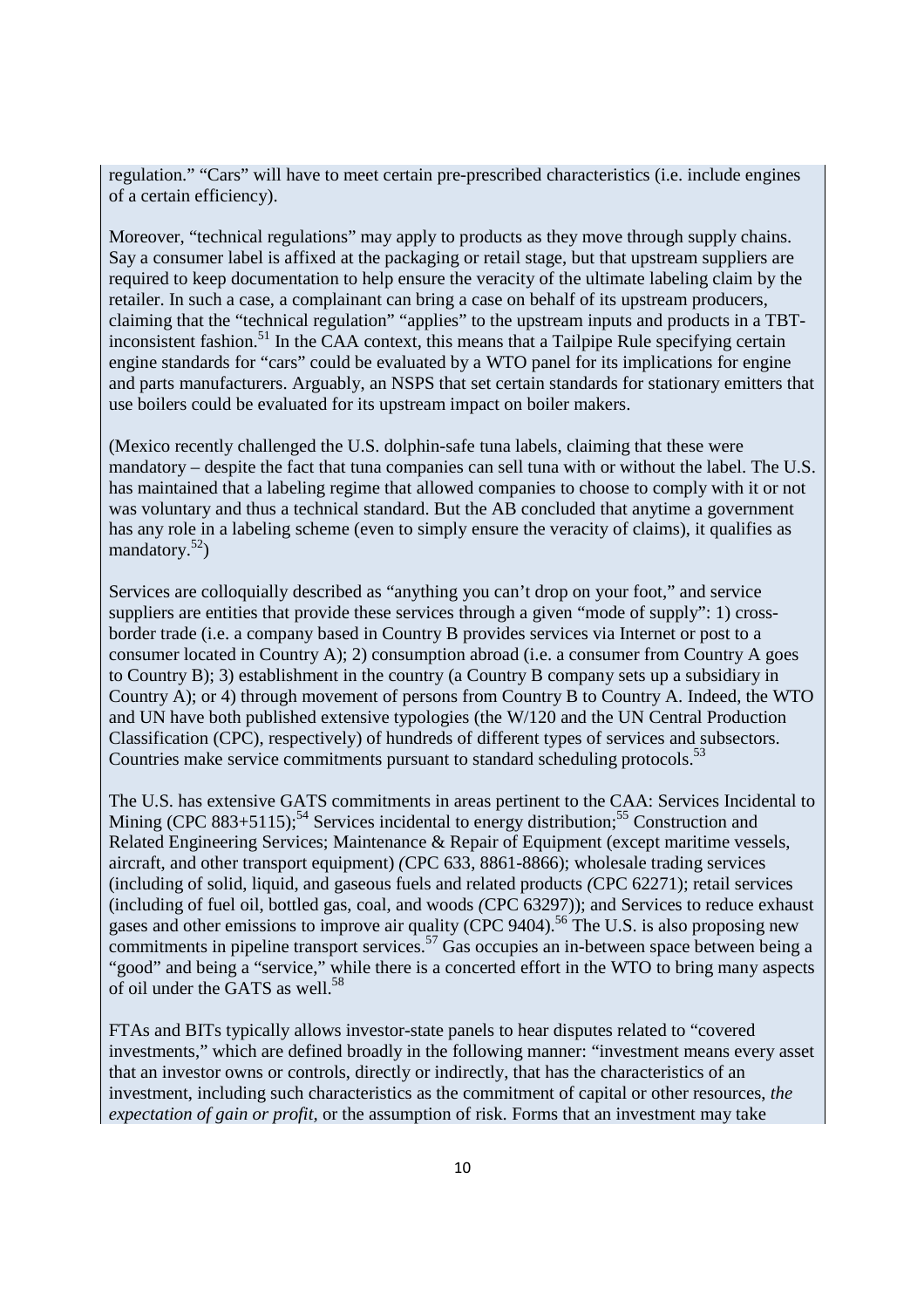include: (a) an enterprise; (b) shares, stock, and other forms of equity participation in an enterprise; (c) bonds, debentures, other debt instruments, and loans; (d) futures, options, and other derivatives; (e) turnkey, construction, management, production, concession, revenuesharing, and other similar contracts; (f) intellectual property rights; (g) licenses, authorizations, permits, and similar rights conferred pursuant to domestic law; and (h) other tangible or intangible, movable or immovable property, and related property rights, such as leases, mortgages, liens, and pledges..." [italics added].<sup>59</sup> As the italicized portion makes clear, interests like "the expectation of gain or profit" can suffice as a characteristic of a covered investment.

Newer FTAs also allow investor-state panels to hear disputes related to "investment agreements," defined as: "a written agreement between a national authority of a Party and a covered investment or an investor of another Party, on which the covered investment or the investor relies in establishing or acquiring a covered investment other than the written agreement itself, that grants rights to the covered investment or investor: (a) with respect to natural resources that a national authority controls, such as for their exploration, extraction, refining, transportation, distribution, or sale; (b) to supply services to the public on behalf of the Party, such as power generation or distribution, water treatment or distribution, or telecommunications; or (c) to undertake infrastructure projects, such as the construction of roads, bridges, canals, dams, or pipelines, that are not for the exclusive or predominant use and benefit of the government…"<sup>60</sup> The U.S. alone is pushing to include "investment agreements" in the scope of the TPP.

The Toyota or Hyundai plants in the U.S. South would certainly count as "investments," as could foreign-owned producers of coal or chemicals that might be regulated for their GhG emissions under the CAA. Likewise, electric utility or bridge construction contracts with local or federal governments could be "investment agreements." New GhG emissions standards, or new technology requirements in permits, could all constitute measures reviewable under the investment provisions of BITs and FTAs.

As the foregoing discussion should make clear, a given CAA program could simultaneously affect goods, services and investments, and constitute a technical regulation. For instance, the Trucks Rule (technical regulation) will set mandatory standards for certain engines (goods), which will in turn affect engineers that design those engines (services). Simultaneously, foreign car companies and engineering companies that have made investments in the U.S. will be affected. If coal mines and CAFOs are designated as "major stationary sources" under the NSPS and permitting provisions, then foreign companies would see their investments affected. Likewise, the services those companies provide or consume would also be affected by the NSPS.

#### *National Treatment*

The CAA creates multilayered typologies between places and entities: Mobile emitters like cars face different requirements than stationary ones like smokestacks. Small cars face different requirements than large trucks. Ship GhG emissions aren't regulated, but truck emissions now are. Entities in geographic regions that have attained NAAQS face different requirements than those in sub-achieving regions. The list goes on.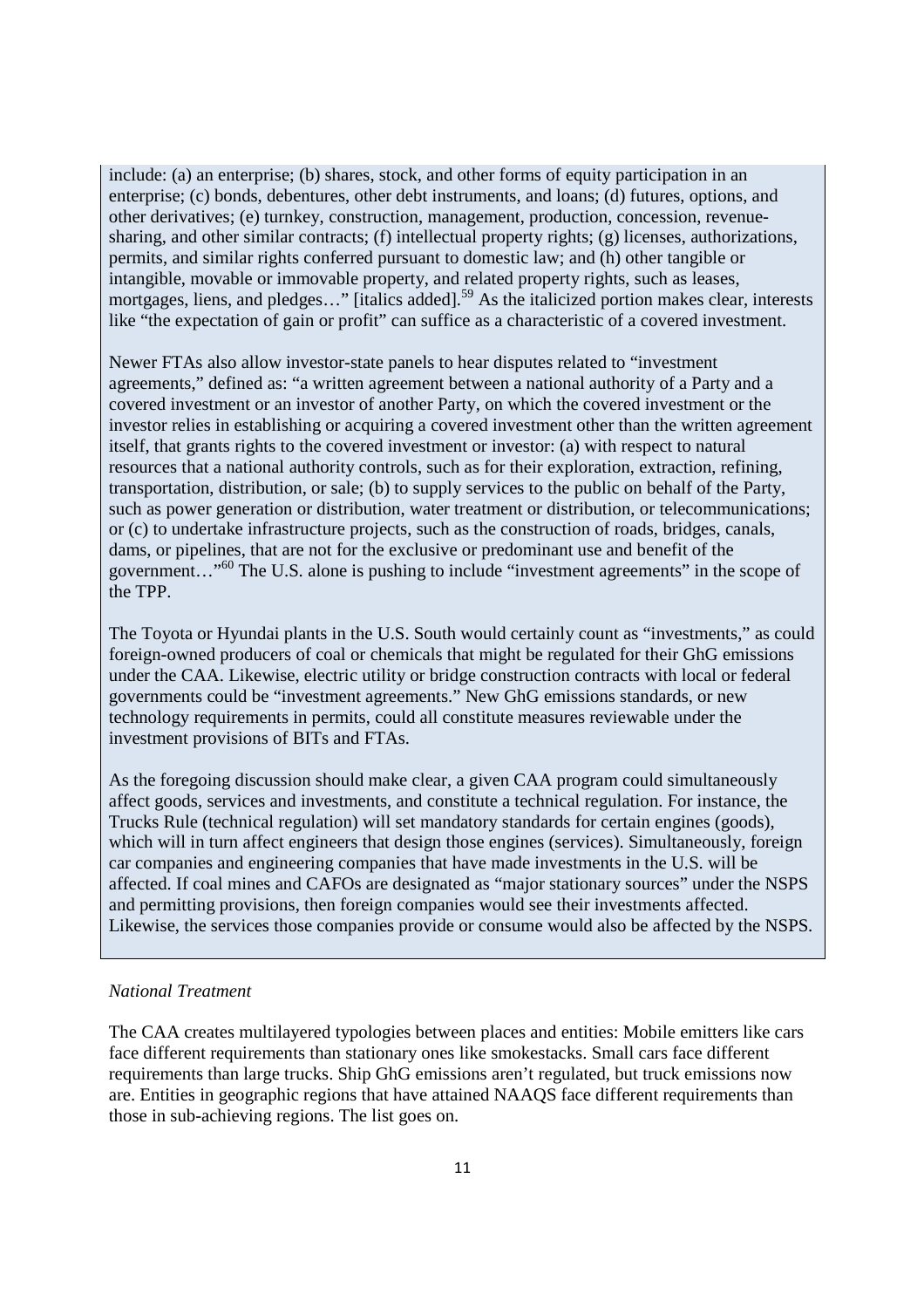These distinctions, while often (if not always) justified on policy grounds, offer many bases for alleging discriminatory treatment. U.S. plaintiffs would have very limited bases for challenging the federal CAA as unconstitutional or as illegal discrimination, and even alleged state-level discrimination under a SIP or autonomous initiative may be upheld if its local benefits outweigh the costs imposed on interstate commerce. (In any case, most aspects of SIP would probably be held as being implemented pursuant to federal mandates, so would avoid dormant commerce clause scrutiny.) Absent a constitutional violation, plaintiffs have to rely on Administrative Procedure Act-style standards of review, which holds that agency actions will be upheld by courts if they are not arbitrary, capricious or otherwise inconsistent with the law.

Each of the four trade agreements analyzed in this memo allow for attacks that would not be possible under domestic law, especially as regards federal measures.

Generally speaking, a national treatment violation can occur when a country has made a relevant commitment in a good or service sector, has undertaken or introduced a measure "affecting trade", and that measure accords "less favourable treatment" to foreign goods, services or suppliers relative to like domestic services or suppliers.

As the Appellate Body (AB) in *EC – Bananas III* noted: "[T]he term of 'affecting' reflects the intent of the drafters to give a broad reach … The ordinary meaning of the word 'affecting' implies a measure that has 'an effect on', which indicates a broad scope of application. This interpretation is further reinforced by the conclusions of previous panels that the term 'affecting' in the context of Article III of the GATT is wider in scope than such terms as 'regulating' or 'governing'."<sup>61</sup> Thus, a CAA measure could be challenged for its impact on sectors other than the sector (say coal mines) it is formally regulating, such as if it raised the costs to securities dealers or gas terminal operators. $62$ 

Likewise, "likeness" is a particularly elastic concept. For goods trade, the WTO has traditionally utilized the four-plank *Border Tax Adjustments* criteria (similar physical properties, end uses, tariff preferences, and consumer preferences) as the criteria for establishing likeness under the TBT. The focus of a WTO analysis is not on the costs of regulating them, but rather "on the competitive relationship between and among the products,"<sup>63</sup> which is defined in the marketplace.<sup>64</sup> On the consumer preferences criteria, the importance is that an imported and a domestic product *can* be substituted by the aggregate of consumers in the market, not that specific segments of the market actually  $do$  substitute one for the other.<sup>65</sup>

The U.S. has consistently argued – from the first WTO ruling against it<sup>66</sup> to the most recent<sup>67</sup> – that differences in treatment can be justified on the basis of the difficulty of regulating foreign goods or services outside of U.S. national jurisdiction, or because of calibration of regulatory costs to benefits. Similar products or services that are situated differently, the U.S. theory follows, may not always be "like" products or services for purposes of discrimination analysis. The AB has rejected that argument, stating that "a panel that is tasked with determining whether two products are like may not be able to reach a coherent result if, in determining likeness, it has to rely on various possible regulatory objectives of the measure."<sup>68</sup>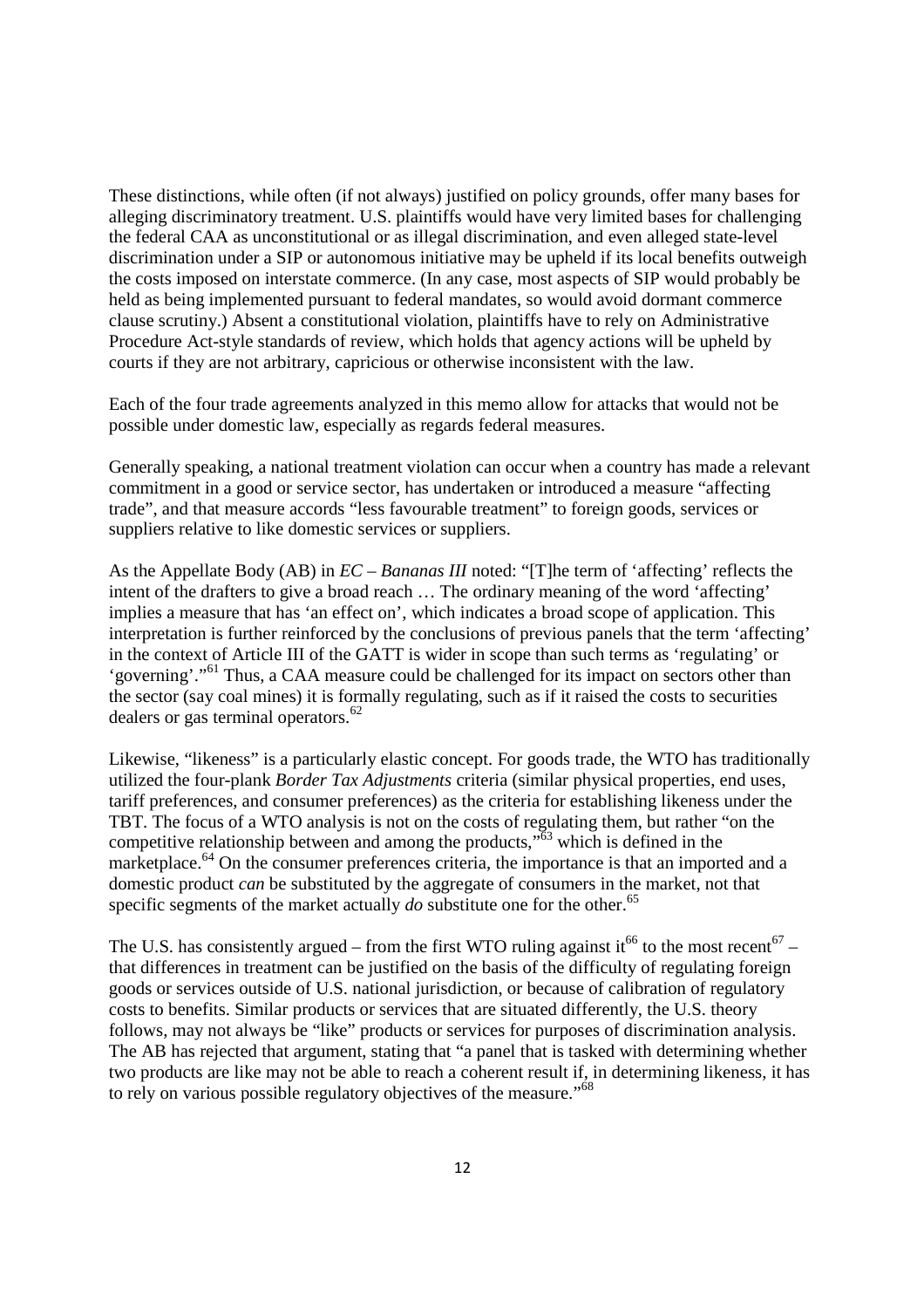"Less favorable treatment" (LFT) can be "formally different or formally identical treatment which modifies the conditions of competition in favour of domestic" goods, services and service suppliers."<sup>69</sup> It can be *de jure* or *de facto*, <sup>70</sup> and need not have the aim or effect of providing protection to domestic goods, services or service suppliers.<sup>71</sup> The AB and panels have established tilted "conditions of competition" by examining any differential in the per-unit costs as between imports and domestic goods allegedly imposed by the regulation, including upstream or downstream from the precise sector upon which the regulation is applied. This analysis essentially takes separate snapshots of the domestic and foreign industries – largely abstracted from their histories of production processes, business models or market penetration.

A few examples can illustrate this approach.

In the *U.S.-Gasoline* dispute (which turned on a GATT Article III:4 national treatment violation), Brazil argued that its gasoline was sold mostly on the U.S. East Coast. Brazil's U.S. East Coast competitors that met certain record-keeping requirements and had no compliance violations were able to establish their own individual CAA baselines based on 1990 cleanliness levels. This could result in less stringent requirements than the statutory baseline applicable to Brazil (a U.S. nationwide average that included the cleaner gasoline produced for the California market).<sup>72</sup> The U.S. noted that it would be difficult to ensure the accuracy of overseas refinery records, which is why the U.S. adopted a statutory baseline comprised of the average of all U.S. refineries' actual performance to set the standard for imported gasoline.<sup>73</sup>

The panel found that the CAA baseline requirement could require importers to import cleaner gasoline (or to import "dirty" gasoline at a lower price) than a domestic refiner using its own baseline. The panel concluded that GATT Article III:4 requires governments to ensure that CAA requirements not keep imported gasoline from "benefiting from as favorable sales conditions" as domestic gasoline.<sup>74</sup> The panel rejected the U.S. argument that the "characteristics of the producer and the nature of the data held by it" allow less favorable treatment. With this flexibility, "imported goods would be exposed to a highly subjective and variable treatment according to extraneous factors. This would thereby create great instability and uncertainty in the conditions of competition as between domestic and imported goods in a manner fundamentally inconsistent with the object and purpose of Article III." The U.S. reiterated that the importer only had to meet the statutory baseline "on average," meaning that a combination of cleaner and dirtier gasoline could be imported and that U.S. refineries with record keeping violations also had to meet the statutorily set average baseline. The panel rejected these arguments and found that Article III:4 requires equality of competitive opportunities on a per unit basis – including on the first unit sold.<sup>75</sup>

In the recent *U.S.-Tuna II* case, tuna caught by U.S. fishing fleets largely qualified for dolphinsafe labels. This was the case because these fishers complied with a ban on the use of purse seine nets. In contrast, Mexican tuna caught in the Eastern Tropical Pacific with a chase-circle-net did not qualify for the labels. The U.S. dolphin-safe labels were found to be "detrimental" to Mexico. The AB gave little weight to the reasonableness of the underlying regulatory distinction (based on differing fishing practices that were more or less harmful to dolphins),<sup>76</sup> or the fact that fleets from other nations like Ecuador had adapted their practices to take advantage of the label.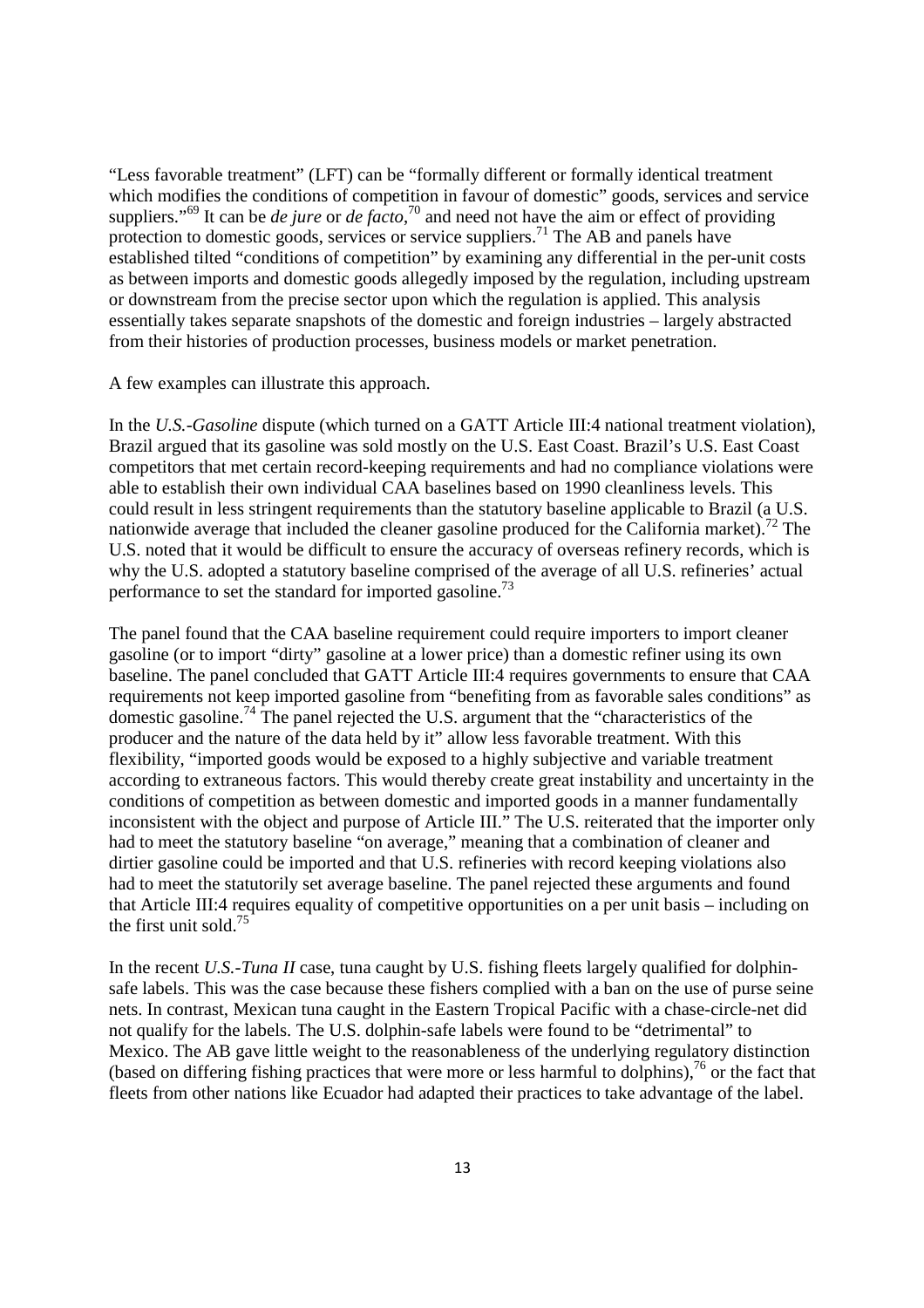In the recent WTO ruling against U.S. country-of-origin labels (COOL), the U.S. government was held responsible for the preexisting market shares of Mexican and Canadian meat in the U.S. market, for the geographic distance of these countries' cattle and hogs to the main U.S. slaughterhouses, and for how private companies chose to comply with a labeling initiative.<sup>77</sup>

As these cases show, a wide range of private sector decisions or regulatory distinctions and effects can constitute less favorable treatment for which a country can be held liable.

Because services lack physicality and tariff classification, trade pact national treatment rules have applied in different ways. The AB has offered limited guidance on how "likeness" will be established under the GATS, but the WTO panel in *Canada-Autos* has stated that "to the extent that the service suppliers concerned supply the same services, they should be considered 'like' for the purpose of this case."<sup>78</sup> The Appellate Body has not yet elaborated a detailed GATS likeness test. While these categories do not lend themselves precisely to the context of services (which do not have tariff classifications or physicality), an investigation of consumer willingness to substitute one "quantum" of coal distribution services for another, or of the range of "end uses" for a coal-related service, might help establish that foreign and domestic coal distribution services are like.

The GATS national treatment cases to this point have all dealt with instances where foreign service or service suppliers were clearly receiving less favorable treatment for reasons unconnected to obvious environmental concerns. But nothing in the rules themselves would foreclose WTO analysis of the national treatment consistency of how, say, a particular BACT or RACT requirement affected foreign suppliers of pipeline, emissions trading, air cleanliness, or engineering services.

A different set of national treatment rules have applied in the FTA and BIT investment realm. For instance, NAFTA's national treatment provision reads: "Each Party shall accord to investors of another Party treatment no less favorable than that it accords, in like circumstances, to its own investors with respect to the establishment, acquisition, expansion, management, conduct, operation, and sale or other disposition of investments." A separate provision has the same rules for "investments."

As one NAFTA panel wrote, the domestic entities "in like circumstances" whose treatment should be compared are those firms operating in the same sector. The "same sector" should in turn be interpreted broadly to include the concepts of "economic sector" and "business sector."<sup>79</sup> The comparison is thus on national versus foreign entities that "share the market" and "compete directly," and foreign investors "and their investment are entitled to the best level of treatment available to any other domestic investor or investment operating in like circumstances.<sup>80</sup> If domestic companies are exempted from an onerous requirement that foreigners must meet (perhaps simply because they cluster in different but substitutable products or services), then an investment national treatment violation can be found.<sup>81</sup> Generally speaking, investment panels hew more to a "discriminatory aim and/or effect" approach than do trade panels, with particular emphasis on the demonstration of a protectionist effect.<sup>82</sup>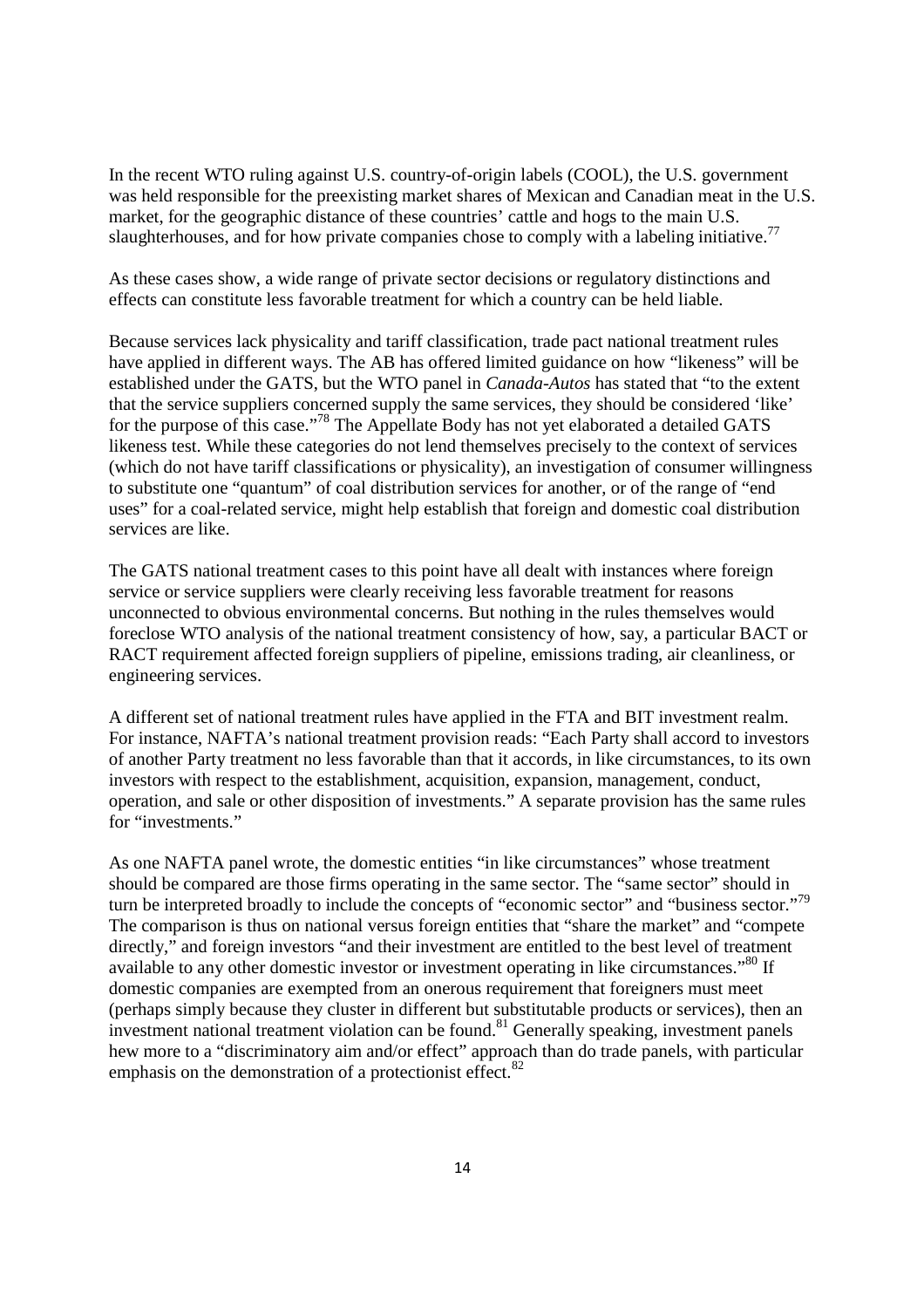The "in like circumstances" condition does not apply to services context. Indeed, WTO panels have held that service providers could be in very different contexts (i.e. one could be providing services within the country, and another outside without any establishment in the country), and still, government regulations must afford them the same competitive opportunities. $83$  The *Canada-Autos* panel ruling (coupled with another panel statement that prospective rather than actual service providers could be deemed "like"<sup>84</sup>) shows that a diverse range of corporations could push their government to launch WTO dispute settlement over a CAA measure relating to services, even when these companies have little to no actual penetration in U.S. markets.

#### **Most Favored Nation Rules**

The MFN rules in trade and investment agreements are broadly analogous to the national treatment rules, except their goal is to ensure that the best treatment that a government gives to goods, services and investments from any foreign country are extended to all countries. In the CAA context, German small businesses may benefit from small business exemptions in the Tailpipe Rule while a Chinese company may not. This is because some of the exemptions apply to whether producers had a U.S. presence in 2009. Certain European small producers likely had presence then, while certain other Chinese producers likely did not. Governments can be held accountable as to whether exemptions benefit producers in an "evenhanded" manner. Additionally, because a fair number of exempted auto makers are from Germany or Italy, it would appear that these countries are receiving more favorable treatment than say Korea, which does not appear to have any firms that will qualify for the various exemptions/exceptions.

It is not difficult to see how the CAA could run afoul of these national treatment obligations. The obligations and exemptions for emitters under the Tailpipe and Truck Rules are so complex (see Appendix I) that it is possible (and indeed likely) that each individual emitter could be treated differently from any other emitter, and that these differences could constitute advantages for certain domestic companies.

- Because the standards apply to a manufacturer's overall fleet, a manufacturer's fleet which is dominated by small footprint vehicles will have a higher fuel economy requirement (lower CO<sub>2</sub> requirement) than a manufacturer whose fleet is dominated by large footprint vehicles. (Notably, a 1994 GATT panel (just before the WTO came into existence) ruled against an aspect of fleetwide averaging under the U.S. CAFE program as it was applied to foreign fleets, because it could result in a foreign car in a fleet dominated by large cars having to meet tougher standards that a similar car in a fleet that includes small cars.<sup>85</sup>)
- Each manufacturer will have different levels of banked credits, depending on their own business decisions. Foreign manufacturers from a given country may end up having fewer credits as a group than U.S. or another particular country's manufacturers.
- Small volume manufacturers, small businesses, and manufacturers that utilize particular technologies could all end up being better off (or less burdened) by the rules than other companies. These benefits could end up accruing in discriminatory patterns, even if that was not EPA's intent.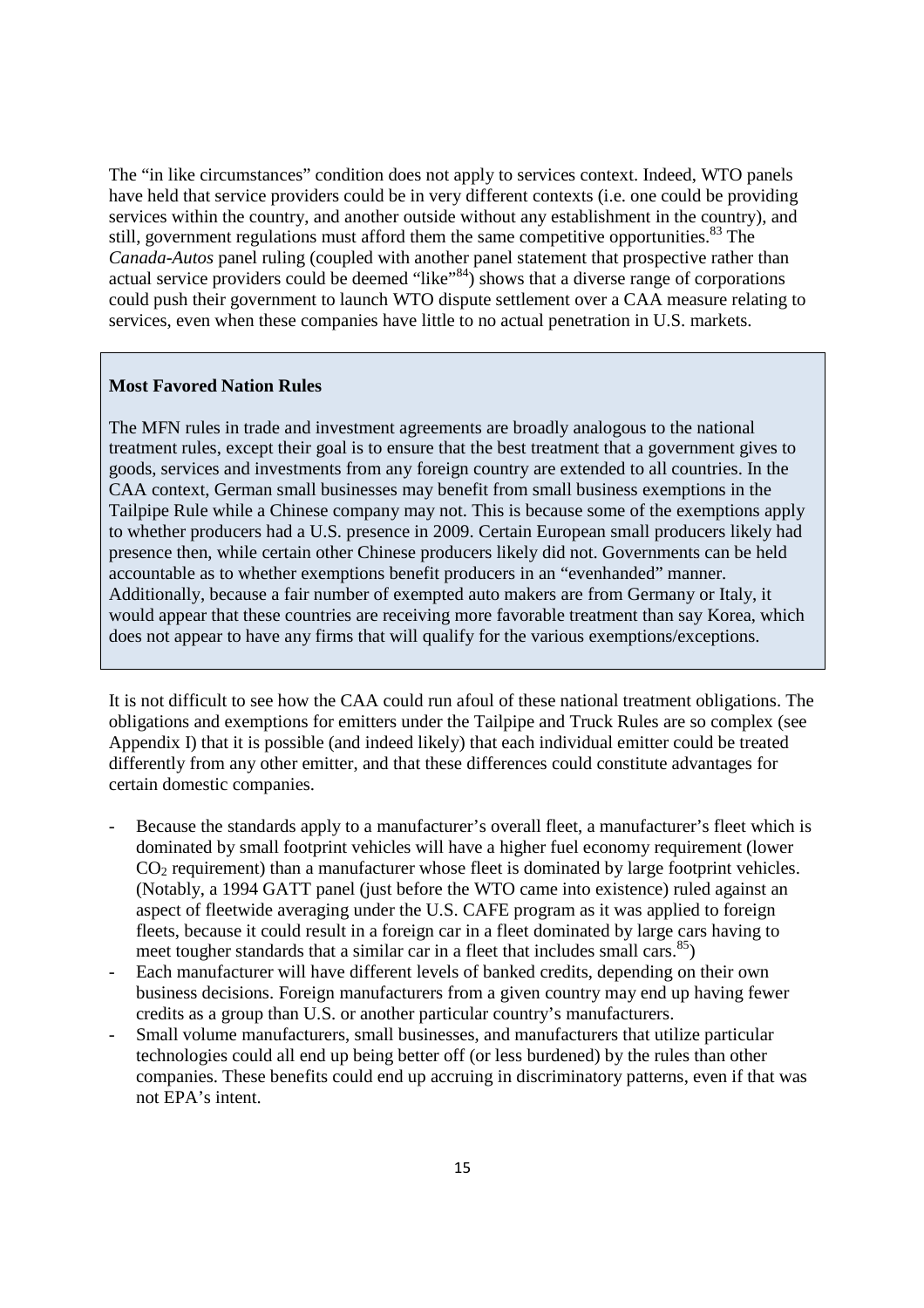- Large vehicles are treated completely differently than smaller vehicles, and (depending on their attributes or uses) different classes of large vehicles are treated differently from one another.
- As EPA announced in the truck rule, U.S. industrial competitiveness is actually a goal of the rule for trucks, which are predominantly made in the U.S. by U.S. companies. As occurred in the GATT ruling against the U.S. CAFE standards, such a comment could be taken as evidence of discriminatory intent in the trade law proceedings where intent is relevant (i.e. investment panels and trade panels examining exceptions).

Turning to the stationary source rules, there are also a range of exceptions that will create differential treatment. Small emitters are currently exempted from PSD requirements through the Tailoring Rule. But a small metal smelter makes the same product and is associated with the same services as a large metal smelter. The only reason the former is exempted is because of a particular theory of compliance burden that EPA has articulated. But this theory will have little to no bearing in a WTO case if domestic companies are clustered in the smaller and exempt category.

Also, the PSD requirements will trigger the use of best available control technology (BACT). It is possible that this standard will give advantages to U.S. providers of certain goods or services, if the only way for emitters to meet the BACT requirements is to employ those goods or services, over alternative (foreign and domestic) goods or services that would not produce the EPA's required result. It may not matter that some domestic firms with inferior technology were also disadvantaged: the prevailing "snapshot" methodology will show altered conditions of competition.

## *Market Access*

We will not explore the market access disciplines in detail, as they pertain most directly to import bans of goods (GATT Article XI) or quantitative caps for services (i.e. monopolies and bans). The CAA is unlikely to institute such measures. However, the CAA's technology-forcing aspects could – as noted above – effectively require the use of certain technologies over others, and those technologies could happen to be primarily domestic.

Because the U.S. has full market access commitments in many of the most environmentallysensitive service sectors above, it is obligated under GATS Article XVI(2)(b) and (c) to not impose measures that are a "limitation on the total value of service transactions or assets in the form of numerical quotas or the requirement of an economic needs test" (ENT) or on "the total quantity of service output expressed in terms of designated numerical units in the form of quotas or the requirement of an" ENT. In the *U.S.-Gambling* case, the Appellate Body noted that measures can violate Article XVI(2) when they "are in form  $or$  in effect" a numerical cap.<sup>86</sup> In the *China-Payments* dispute, the U.S. argued that a constellation of measures that may not violate Article XVI(2) on their own may do so cumulatively. The U.S. also argued that a quantitative limitation on a mere slice of a committed service sector could violate China's market  $\alpha$  access commitments.<sup>87</sup> The panel sided with the U.S. on the latter question, and was willing to entertain the former.<sup>88</sup>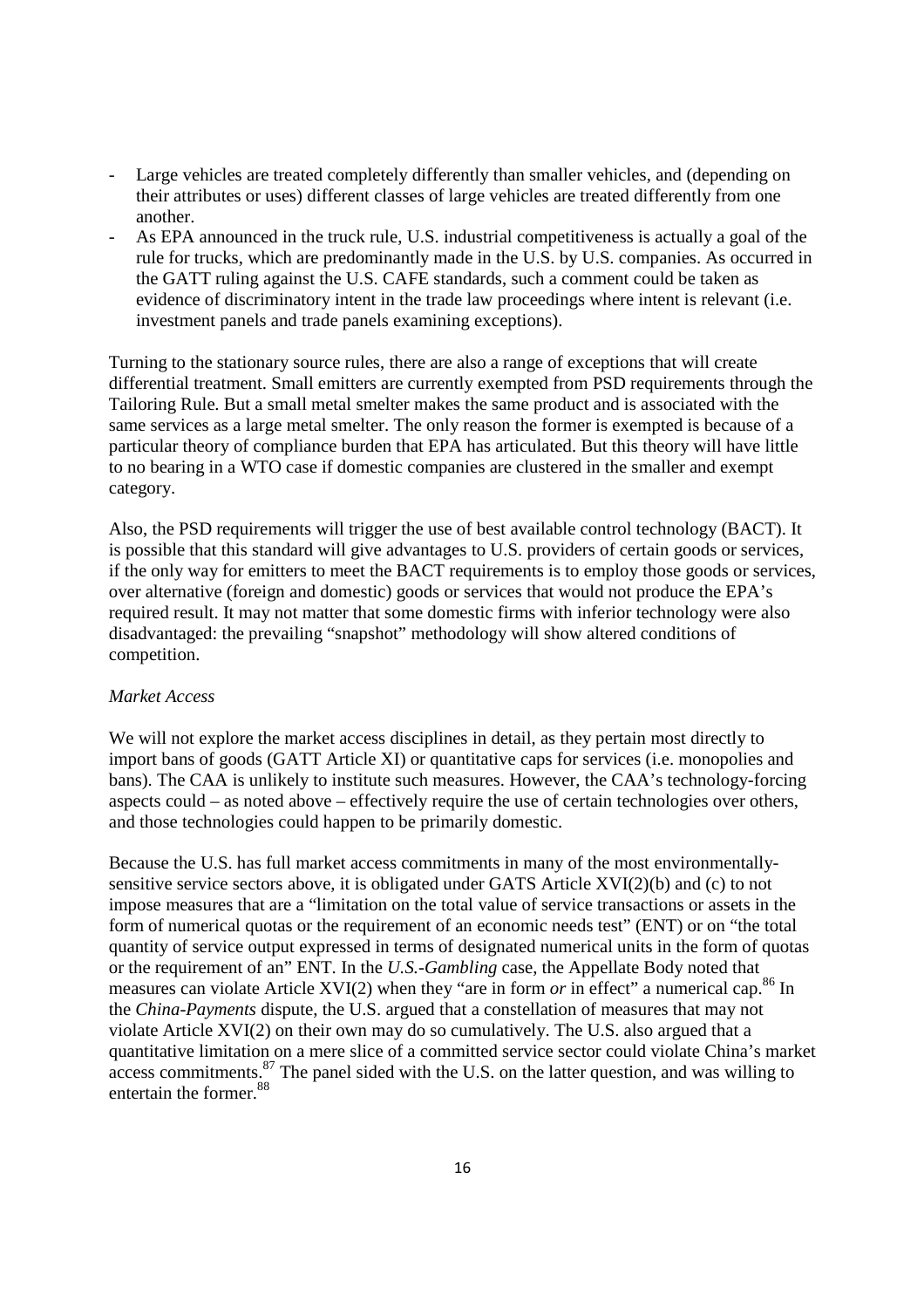This shows that a BACT requirement under the CAA – when coupled with other domestic regulations from NHTSA or Commerce – could constitute a prohibited quantitative cap in certain situations.

#### *International Standards*

TBT Article 2.4 reads: "Where technical regulations are required and relevant international standards exist or their completion is imminent, Members shall use them, or the relevant parts of them, as a basis for their technical regulations except when such international standards or relevant parts would be an ineffective or inappropriate means for the fulfilment of the legitimate objectives pursued, for instance because of fundamental climatic or geographical factors or fundamental technological problems."

In the *EC-Sardines* case*,* the lower panel wrote that "Article 2.4 of the TBT Agreement imposes an ongoing obligation on Members to reassess their existing technical regulations in light of the adoption of new international standards or the revision of existing international standards" and that "even if not adopted by consensus, an international standard can constitute a relevant international standard."<sup>89</sup> Because the EC alleged (and the complainant Peru had not rebutted) that "market transparency, consumer protection and fair competition" were EC's "legitimate objectives," the case turned on whether a labeling requirement that allowed only certain locally harvested sardine species to be labeled "preserved sardines" actually fulfilled these legitimate objectives, or whether the EC should have instead based its sardine labeling requirements on the international CODEX standard. (The panel noted that Article 2.2 of the TBT defines "legitimate objectives.") Not finding sufficient evidence to overturn Peru's argument, the panel concluded that it had not been shown that CODEX would be an "ineffective or inappropriate means for the fulfilment of the legitimate objectives pursued by the EC Regulation, i.e., consumer protection, market transparency and fair competition."<sup>90</sup>

The AB upheld the lower panel's finding in the case, and added that:

"an international standard is used 'as a basis for' a technical regulation when it is used as the principal constituent or fundamental principle for the purpose of enacting the technical regulation… there must be a very strong and very close relationship between two things in order to be able to say that one is 'the basis for' the other… The European Communities maintains that a 'rational relationship' between an international standard and a technical regulation is sufficient to conclude that the former is used 'as a basis for' the latter. According to the European Communities, an examination based on the criterion of the existence of a 'rational relationship' focuses on 'the qualitative aspect of the substantive relationship that should exist between the relevant international standard and the technical regulation'. In response to questioning at the oral hearing, the European Communities added that a 'rational relationship' exists when the technical regulation is informed in its overall scope by the international standard… Yet, we see nothing in the text of Article 2.4 to support the European Communities' view, nor has the European Communities pointed to any such support."<sup>91</sup>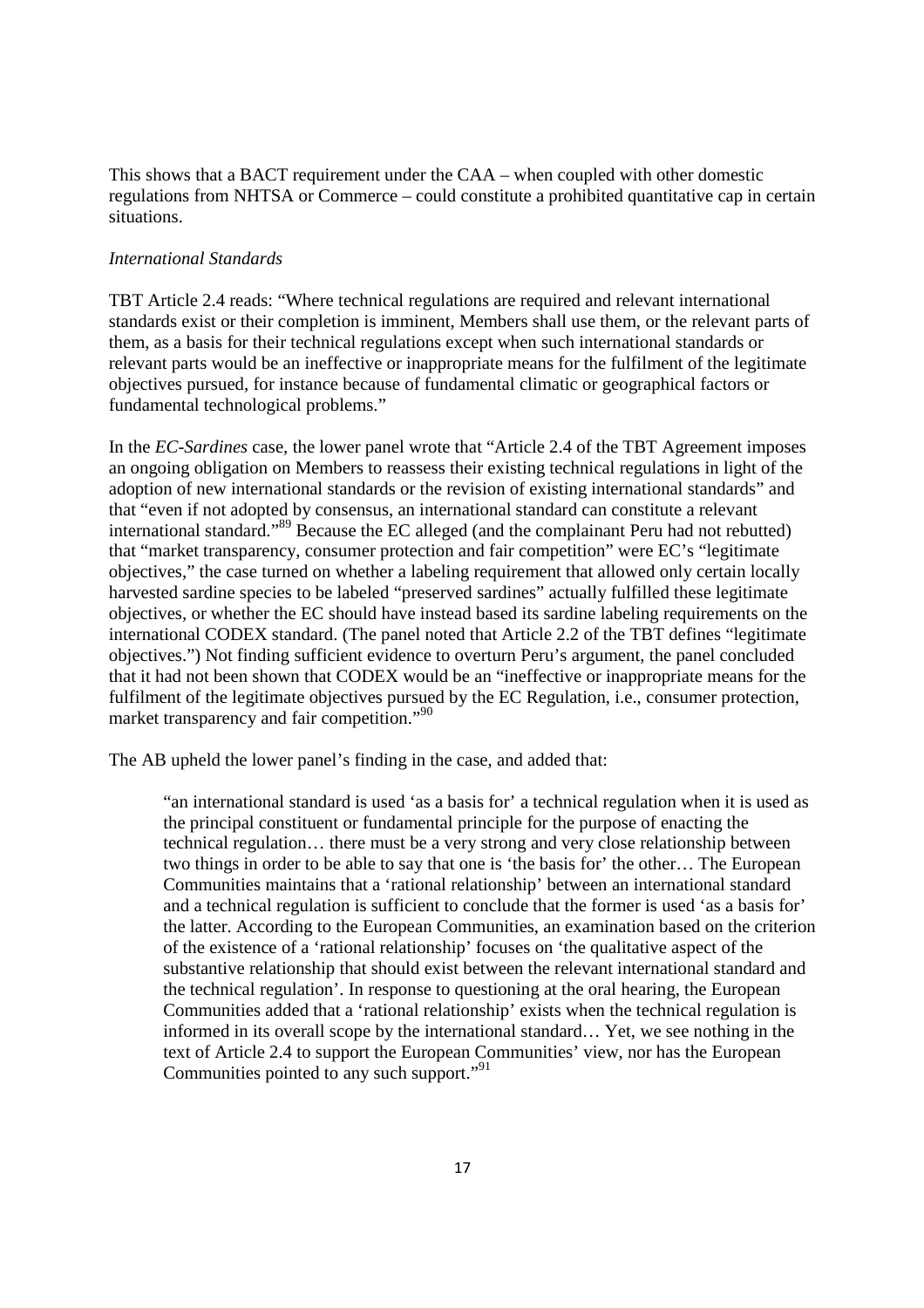The AB went on to note that differing international and domestic standards may contradict one another, in which case the latter could not be "based on" the former. $92$ 

Absent congressional action, the statutory triggers in the CAA have taken place on their own path and momentum – irrespective of what happens in the international climate talks. It is possible and even likely that the U.S. standards will diverge from other global standards, which could create problems for the EPA.

## *Exceptions and Trade Restrictiveness*

The GATT general exception at Article XX reads in part:

"Subject to the requirement that such measures are not applied in a manner which would constitute a means of arbitrary or unjustifiable discrimination between countries where the same conditions prevail, or a disguised restriction on international trade, nothing in this Agreement shall be construed to prevent the adoption or enforcement by any contracting party of measures:…

(b) necessary to protect human, animal or plant life or health;… (d) necessary to secure compliance with laws or regulations which are not inconsistent with the provisions of this Agreement.... (g) relating to the conservation of exhaustible natural resources if such measures are

made effective in conjunction with restrictions on domestic production or consumption;..."

The GATS contains similar language at Article XIV, but without the "natural resources" clause.

In the *U.S.-Gasoline* case, the AB noted that the nexus under GATT Article XX(g) is that the measure be "related to" (i.e. "primarily aimed at") conservation, as opposed to the more difficult to meet "necessity" test under Article  $XX(b)$ .<sup>93</sup> Turning to the "chapeau" (introductory paragraph) the AB ruled that the CAA baselines were "arbitrary" and "unjustifiable" because the U.S. (while claiming the difficulty of enforcing U.S. law extraterritorially) had not pursued "cooperative arrangements" with Brazil and Venezuela to attempt to do so. The AB also stated that the U.S. had considered the compliance costs for domestic refineries but not foreign ones.

In evaluating the "necessity test" under Article XX(b), panels first analyze the contribution of a measure to its goal, the importance of the goal, and its trade-restrictiveness. If a challenged measure is less effective, if its goal is less important, or if it especially trade restrictive, this will all count against the respondent in a panel's weighing and balancing. Second, a complainant may propose alternative measures that are less trade restrictive, and a panel would be allowed to second-guess the regulator as to whether that option was reasonably available to the respondent (or more effective, etc.).<sup>94</sup> There is ample room for panel discretion in all of these areas.

The WTO has ruled against GATT Article XX (or the similar exception for services) as a defense in 96 percent of the relevant cases (26 out of 27).<sup>95</sup> But even that one success – where France's asbestos ban was upheld against Canada's attack – was too frequent for some.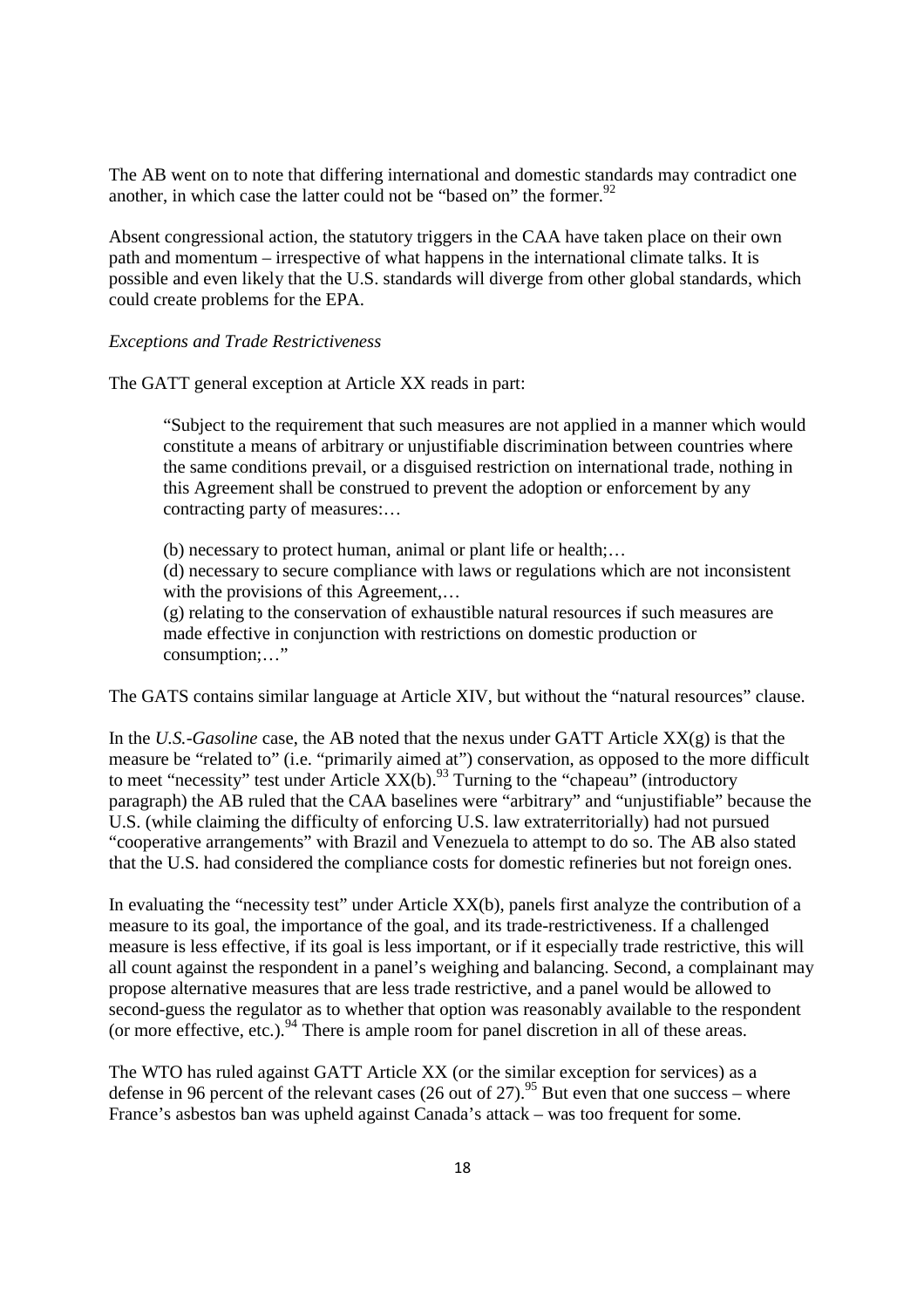Complainants are using the lessons of *EC-Asbestos* to find more aggressive ways of undermining general exception defenses. When the WTO ruled that the U.S. Internet gambling ban violated the General Agreement on Trade in Services (GATS) market access rules, the U.S. attempted to invoke GATS Article XIV as a defense, arguing that the ban was necessary to protect public morals. The AB ruled in the U.S. favor on most aspects of this defense, but deemed that the existence of another law that allowed some types of remote gambling on horseracing undermined the defense by not meeting the requirements of the chapeau.<sup>9</sup>

This case shows that, unless a government is totally consistent on its policy goals across the federal and state governments, its invocations of general exceptions can be undermined at the WTO. (In the *EC-Asbestos* case, the lower panel and AB noted that Canada made exceedingly weak arguments. The case might have turned out differently had Canada appealed more aspects of the lower panel ruling, if it had been able to marshal some scientists to cast any aspersions on EC's factual claims on the relative health risks of asbestos and alternative fibers (even if it wasn't the majority view in the scientific community); or if there were any meaningful exceptions to France's regulatory regime (which could have undermined its fulfillment of the objective or the totality of the ban).)

If a CAA-related measure were attacked at the WTO, a panel (tasked with looking at all areas of public interest regulation through a trade lens) would ask whether a certain amount of trade restriction was "necessary" when weighed against the contribution of the policy measure to public interest goals. Indeed, smart trade lawyers for complainants can typically find some inconsistency across domestic laws or enforcement patterns to persuade a panel on an "arbitrariness" finding.

# *Exception-like provisions in the TBT jurisprudence*

The TBT has some unique exception-like provisions that merit exploration. Noting that the TBT, unlike the GATT, lacks a general exception, the AB has made a partial concession to regulators by creating *ex nihilo* a new "exception" type concept for TBT Article 2.1 national treatment violations: that "detrimental impacts on competitive opportunities stemming exclusively from legitimate regulatory distinctions" (DIOCOSEFLRD) can be allowed.<sup>97</sup> It seems difficult if not impossible for any health or environmental policy to have a "detrimental impact on competitive opportunities [that] stems *exclusively* from the legitimate regulatory distinction" (emphasis added). Competitive opportunities are shaped by many factors, and many environmental policymakers have attempted to achieve both competitiveness and environmental goals simultaneously. But this TBT jurisprudence suggests that such comingling of objectives may be ruled against.

The *U.S.-COOL* decision found that the DIOCOSEFLRD defense cannot be used in instances where a panel considers a regulation to be "arbitrary," "disproportionate," or "unjustifiable."<sup>98</sup> To a lay reader, the word choice here would seem to mark out truly egregious or misanthropic policy choices. In fact, in the *U.S.-COOL* case, the Appellate Body found that a U.S. requirement on upstream-from-retail producers to collect more information than would be disclosed to the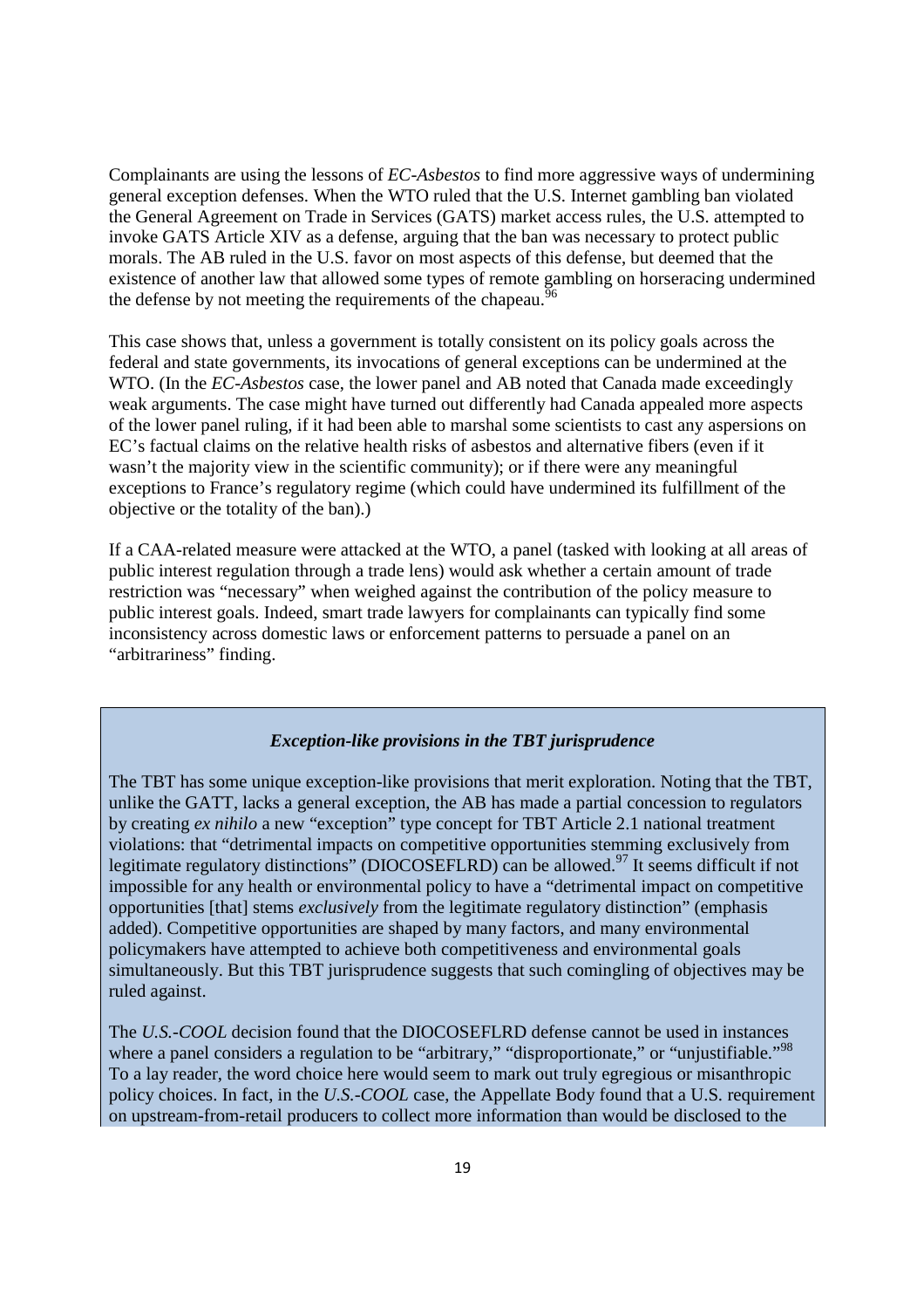public rose to the level of arbitrariness. This arbitrary arbitrariness finding – like all AB decisions – cannot be appealed.

Trade restrictiveness (TBT Article 2.2) is a unique discipline in the TBT that falls somewhere between national treatment obligation and a GATT Article XX type exception. It reads: "Members shall ensure that technical regulations are not prepared, adopted or applied with a view to or with the effect of creating unnecessary obstacles to international trade. For this purpose, technical regulations shall not be more trade-restrictive than necessary to fulfil a legitimate objective, taking account of the risks non-fulfilment would create. Such legitimate objectives are, *inter alia:* national security requirements; the prevention of deceptive practices; protection of human health or safety, animal or plant life or health, or the environment. In assessing such risks, relevant elements of consideration are, *inter alia:* available scientific and technical information, related processing technology or intended end-uses of products."

There is very scarce jurisprudence as to what this standard means. Generally speaking, while national treatment analysis calls for an inquiry only into "the distinction [under a technical regulation] that accounts for the detrimental impact" on foreign products, under Article 2.2 "all distinctions drawn by the measure are potentially relevant." <sup>99</sup> The *U.S.-COOL* decision also elaborates an unwieldy nine-step test under Article 2.2: 1) identifying the measure's objective, <sup>100</sup> 2) determining its legitimacy,<sup>101</sup> 3) evaluating its trade restrictiveness,<sup>102</sup> 4) analyzing alternative less trade restrictive measures,  $103$  5) evaluating to what degree a measure achieves its objective,  $^{104}$  6) evaluating alternative measures that could achieve the objective,  $^{105}$  7) determining the risks of non-fulfilment of the objective,  $106$  8) evaluating the risk profiled of alternative measures, $107$  9) weighing and balancing of steps 3 through 8 to establish "necessity."<sup>108</sup>

As can be seen, this standard shares many elements with Article XX of the GATT. There has been no finding of an Article 2.2 violation as of the writing of this paper. However, it is notable that in the *U.S.-Gasoline* case, Venezuela argued that the CAA baseline requirements violated Article 2.2 because the U.S. could improve air quality in the U.S. without utilizing the baseline requirements, which was trade-restrictive despite the fact that less restrictive options were open to the U.S. Venezuela noted that the U.S. had not adequately explained the risk of nonfulfillment of its objectives, in particular whether "gaming" of the system would constitute a major problem and whether the low level of imported gasoline (even if dirtier) could meaningfully undermine average emission quality of the gasoline consumed in the U.S.<sup>109</sup> This claim was not subsequently examined by the WTO panel in the case, but gives a flavor for the types of expansive attacks on clean air policy that can be made under the TBT.

What do these exception provisions mean for the CAA? Most concretely, they show that any flexibility under the Tailpipe Rule, Truck Rule or PSD for GhGs can undermine the U.S.' recourse to a defense under GATT Article XX, GATS Article XIV, or the pseudo defenses under the TBT.

Say a complainant country can show that its goods or services face adverse conditions of competition in the U.S. market as a result of a CAA measure. If the U.S. attempted to invoke an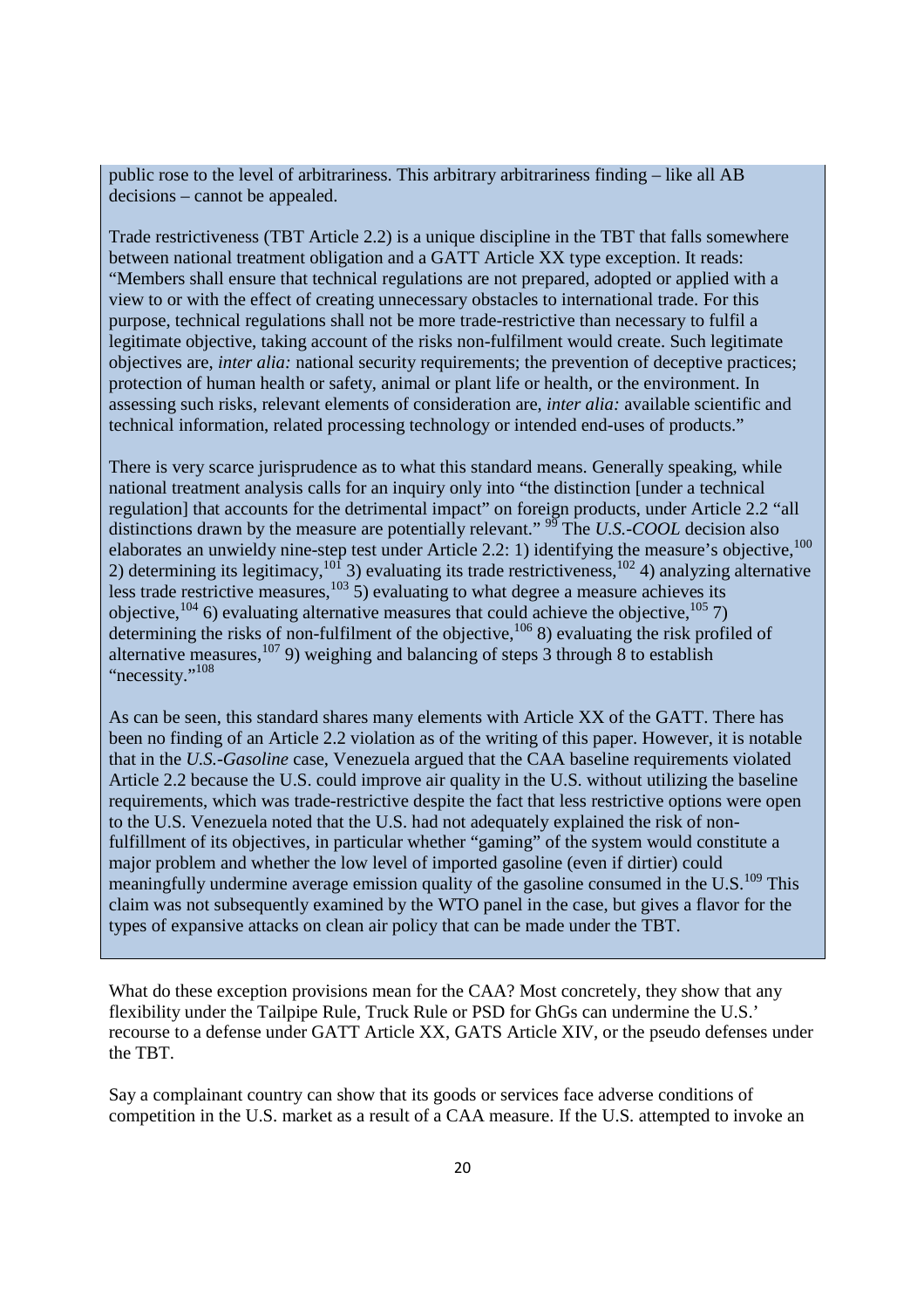exception, the complainant could argue that the compliance flexibilities – because they would tend to contribute to rather than lessen GhG emissions – undermine the U.S. objectives. This could be a sufficient basis for showing that the CAA measure was arbitrary or unnecessary.

The CAA is perhaps uniquely ill-suited for defense under these exception provisions. The reams of comments that the EPA collects, and the volume of litigation associated with each CAA rule, provide a bounty of potential (less trade restrictive) alternative measures that industry favors. Many U.S. judges, policymakers and NGOs have weighed in for or against each CAA tool for addressing GhGs – most prominently on the ground that a purely domestic or U.S. state-level approach is unlikely to achieve the goal of meaningful GhG reductions. A WTO complainant would need only consult the Supreme Court dissent in *Massachusetts v. EPA* – or discourse of congressional Republicans – to get fodder for overturning U.S. invocation of a general exception defense. The fact that the Trucks Rule mentions competitiveness concerns could also be grounds for an arbitrariness finding.

### *Fair and Equitable Treatment*

The most successful (and controversial) basis for investors' challenges of government measures under trade and investment agreements is alleged violations of "fair and equitable treatment" (FET) provisions. The relevant provision reads: "Each Party shall accord to covered investments treatment in accordance with customary international law, including fair and equitable treatment and full protection and security." (Recent trade deals have supplemented this with an annex that states: "The Parties confirm their shared understanding that 'customary international law' generally and as specifically referenced in Article 10.5 results from a general and consistent practice of States that they follow from a sense of legal obligation. With regard to Article 10.5, the customary international law minimum standard of treatment of aliens refers to all customary international law principles that protect the economic rights and interests of aliens."<sup>110</sup>)

Of the 23 known "wins" by investors under U.S. trade and investment agreements, 75 percent (17) have found FET violations. In contrast, only six have found national treatment violations, three have found expropriation violations, and three have found performance requirement violations. (Some cases found violations of multiple standards.)

What does this provision mean? Even legal experts find these provisions circular, vague and worryingly elastic. For instance, in the *Pope & Talbot v. Canada* NAFTA case, a tribunal found that a bureaucrat's unpleasant interactions with the U.S. timber firms constituted a breach of the Minimum Standard of Treatment rule, even when the tribunal dismissed as specious other more substantive alleged investor rights violations. $111$ 

While some violations have been found by cause of denials of justice (as that term has long been understood under customary international law), some arbitral tribunals have subjected domestic legal and constitutional norms to supranational review. In a case released under the Central America Free Trade Agreement, an arbitral panel found that a core aspect of Guatemala's administrative law procedure violates rights for investors under CAFTA, even though Guatemalan investors are subject to it. $^{112}$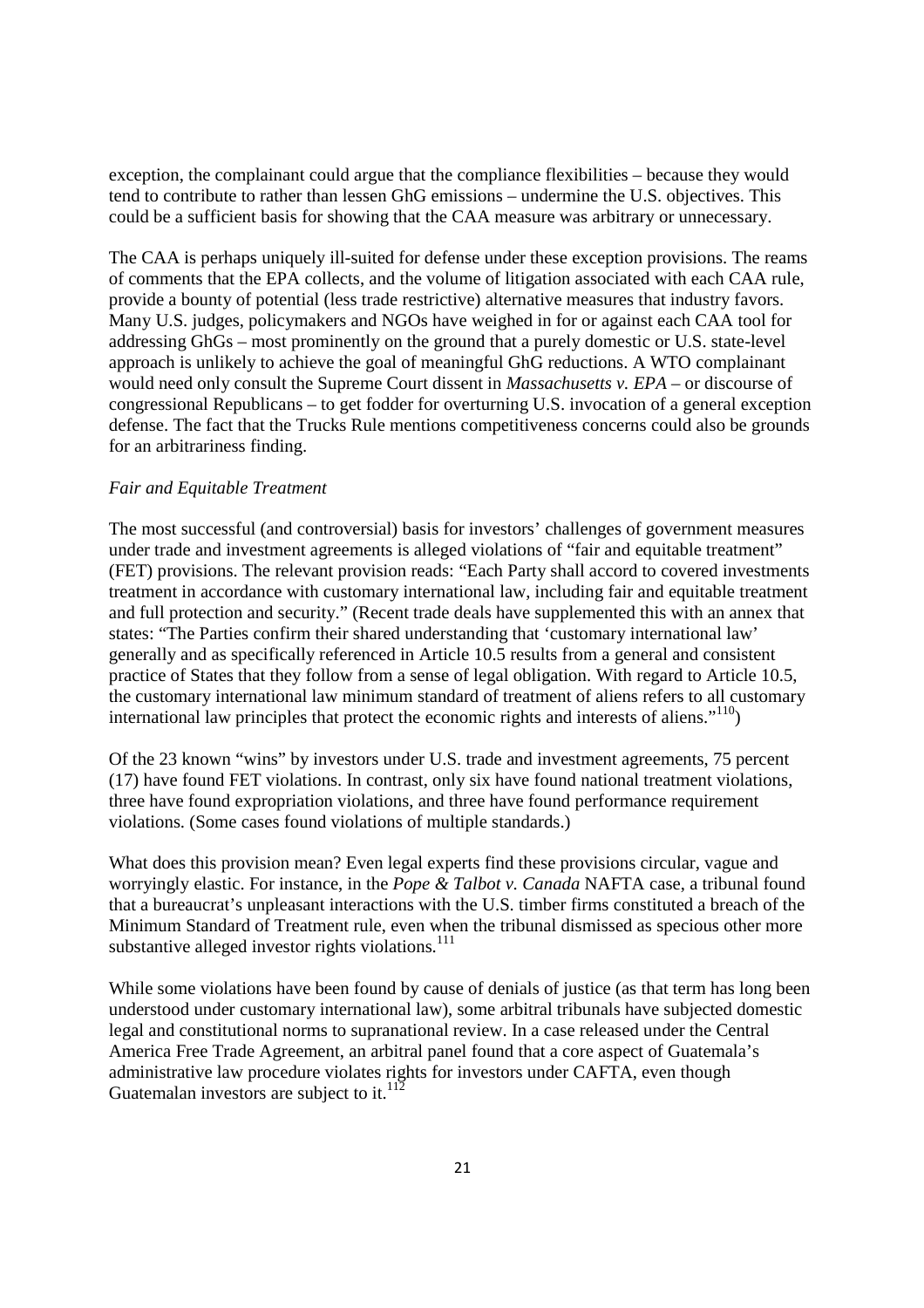Other arbitral panels have been willing to find FET violations for regulatory actions that they investor claims violated their "reasonable expectations." As the *El Paso v. Argentina* tribunal wrote:

"Sometimes, the description of what FET implies looks like a programme of good governance that no State in the world is capable of guaranteeing at all times. The exigencies of FET have been detailed in Tecmed in the following manner: 'To provide to international investments treatment that does not affect the basic expectations that were taken into account by the foreign investor to make the investment. The foreign investor expects the host State to act in a consistent manner, free from ambiguity and totally transparently in its relations with the foreign investor, so that it may know beforehand any and all rules and regulations that will govern its investments, as well as the goals of the relevant policies and administrative practices or directives, to be able to plan its investment and comply with such regulations. Any and all State actions conforming to such criteria should relate not only to the guidelines, directives or requirements issued, or the resolutions approved thereunder, but also to the goals underlying such regulations. The foreign investor also expects the host State to act consistently, i.e. without arbitrarily revoking any preexisting decisions or permits issued by the state that were relied upon by the investor to assume its commitments as well as to plan and launch its commercial and business activities. The investor also expects the state to use the legal instruments that govern the actions of the investor or the investment in conformity with the function usually assigned to such instruments, and not to deprive the investor of its investment without the required compensation.'…

Another only slightly less far-reaching conception implies that the State is under an obligation to stabilise the legal and business framework in which the foreign investment was made. For example, in the VAT case of Occidental Exploration and Production Co. v. Ecuador, the tribunal stated: 'Although fair and equitable treatment is not defined in the Treaty, the Preamble clearly records the agreement of the parties that such treatment 'is desirable in order to maintain a stable framework for investment and maximum effective utilization of economic resources.' The stability of the legal and business framework is thus an essential element of fair and equitable treatment.'

The Tribunal further stressed this point by saying that 'there is certainly an obligation not to alter the legal and business environment in which the investment has been made.'"

While the *El Paso* tribunal distanced itself from these findings, it nonetheless wrote that:

"…the Tribunal considers that a violation can be found even if there is a mere objective disregard of the rights enjoyed by the investor under the FET standard, and that such a violation does not require subjective bad faith on the part of the State. This approach of the Tribunal has been followed in several earlier arbitral awards."<sup>113</sup>

The Annex itself was added to U.S. FTAs after various NAFTA tribunals stretched the Minimum Standard of Treatment rule to require government compensation of foreign investors for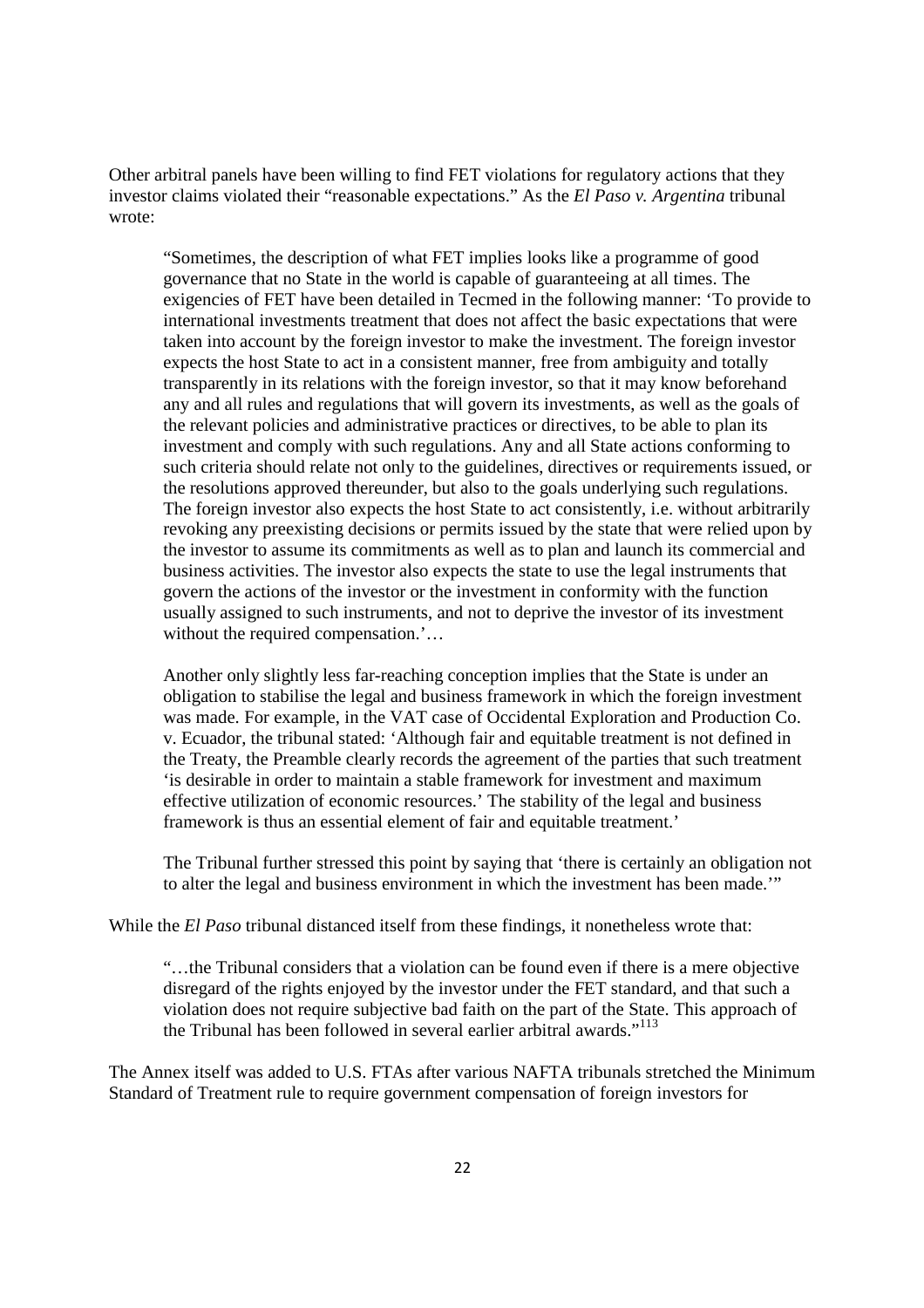outlandish reasons.<sup>114</sup> But, in the RDC CAFTA ruling, a unanimous arbitral panel appeared to give the annex little weight. $^{115}$ 

Clearly, a dynamic and evolving regulatory regime like the CAA could present a host of grounds for investor challenge under the FET standard. Indeed, *Massachusetts v. EPA* itself could be the target of an investor challenge, since it triggered such a massive change in the rules of the game for a wide range of auto, construction and other investors.

### *Indirect Expropriation*

FTAs and BITs guarantee foreign investors compensation from a signatory government (i.e., from the taxpayers) for expropriation or nationalization of a covered investment either directly "or indirectly through measures equivalent to expropriation or nationalization." This provision provides foreign investors rights to demand compensation even if their property has not actually been nationalized or seized, but has lost value because of even non-discriminatory government regulatory actions.

Similar language in NAFTA has been the basis for successful investor demands to be compensated for "regulatory takings" – government regulatory policies that have the effect of undermining a foreign investor's expected future profits or the value of an investment. For instance, in the Metalclad NAFTA ruling, the Mexican government was ordered to pay a U.S. firm \$15.6 million in compensation after the firm challenged a Mexican municipality's refusal to grant construction and operating permits for a toxic waste facility the U.S. firm had acquired after the operation had been closed down for contamination problems when owned by a Mexican firm. The government required the new owners to clean up the existing contamination before reopening the facility, the same obligation it had placed on the previous Mexican owners. (The lack of all necessary operating permits and the contamination problem had been made clear to the U.S. firm before it acquired the site.) The NAFTA tribunal determined the government regulatory requirements constituted a regulatory taking and ordered compensation.<sup>116</sup>

An annex was added to recent FTAs that states: "Except in rare circumstances, nondiscriminatory regulatory actions by a Party that are designed and applied to protect legitimate public welfare objectives, such as public health, safety, and the environment, do not constitute indirect expropriations."<sup>117</sup> When previous FTAs were being debated, this provision was criticized for leaving open *any discretion* for a tribunal to find a non-discriminatory public interest policy required compensation, which is not permitted in U.S. law.<sup>118</sup>

It is worth noting that U.S. law would not typically allow for the types of regulatory takings claims regularly made under FTAs and BITs, nor would the law of U.S. trading partners.<sup>119</sup> The requirement of compensation for "regulatory takings" under the Fifth Amendment of the U.S. Constitution has generally been only held to apply to regulations that take nearly 100 percent of *real* property.<sup>120</sup> For example, the Supreme Court has indicated that personal property is unlikely to be the basis for a successful regulatory takings claim given that "in the case of personal property, by reason of the State's traditionally high degree of control over commercial dealings, [the owner] ought to be aware of the possibility that new regulation might even render his property economically worthless."<sup>121</sup>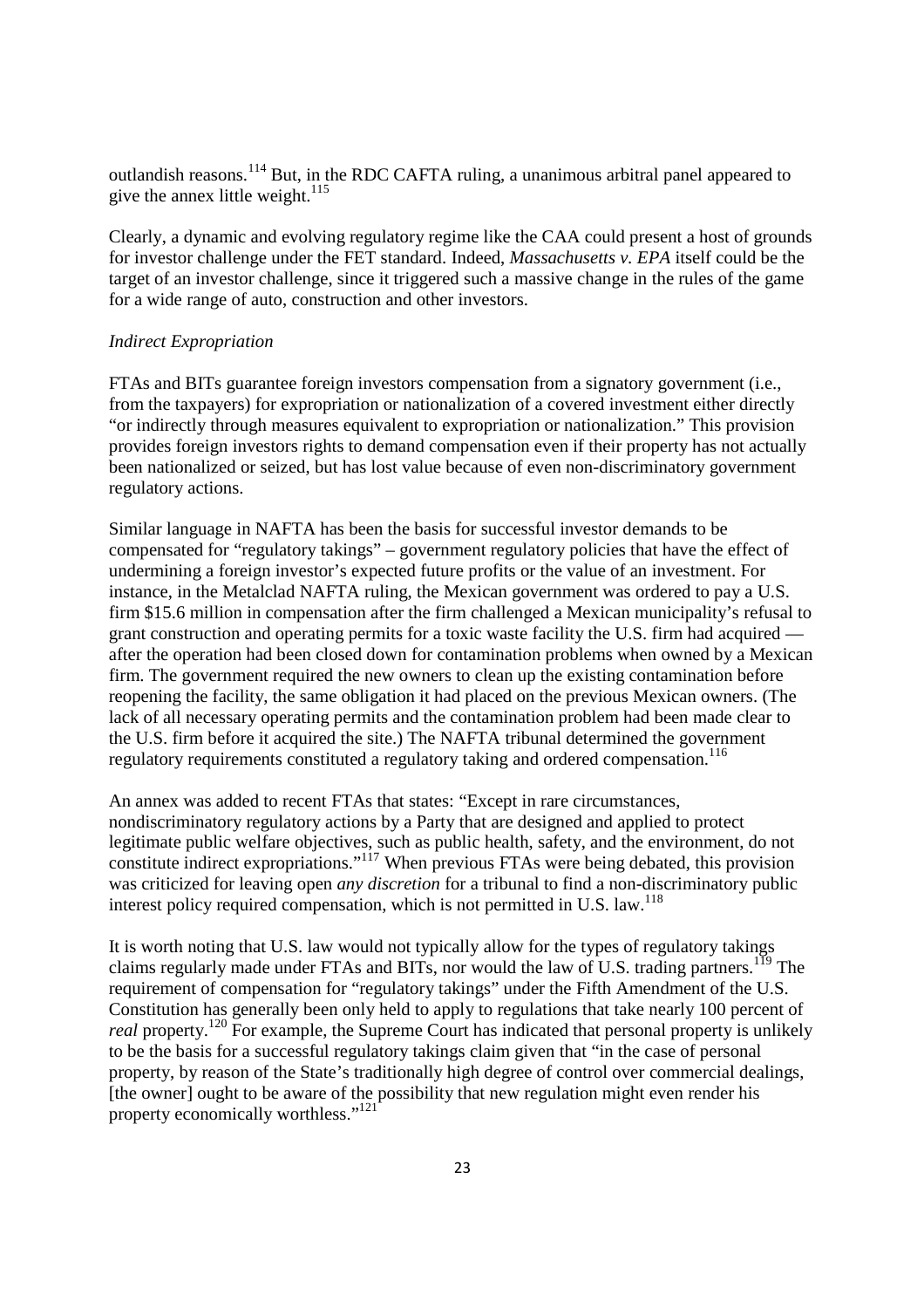However, the indirect expropriation provision in investment agreements has been interpreted to require compensation based on the impact of the government measure on the value of the investment, regardless of whether there has actually been some appropriation of an asset by the government.<sup>122</sup> This interpretation of the standard for indirect expropriation cannot be justified as reflecting the general practice of states, as required in the FET annex noted above, given that the dominant practice of nations is to provide for compensation only when the government has actually acquired an asset, not when the value of an asset has been adversely affected by regulatory measures.<sup>123</sup> Still, even with these annexes, the CAFTA ruling in the *RDC v. Guatemala* case leaves open the possibility that only "substantial" (rather than total) deprivation of the value of an investment can trigger compensation obligations.<sup>124</sup>

The technology-forcing aspects of the CAA will make some less carbon-efficient technologies obsolete. Moreover, GhG regulation under the CAA may eventually make certain types of coal and other production unprofitable. A foreign investor in these sectors might be able to launch an FTA or BIT case alleging that – even through these applications of the CAA are nondiscriminatory and similarly affect U.S. investors – that they constitute indirect expropriations of a substantial value of their investment. U.S. taxpayers could then be on the hook for compensation claims from such corporations.

# **IV. Fixes**

As this memo makes clear, regulation of greenhouse gases under the Clean Air Act is susceptible to challenge under U.S. trade and investment pacts – both existing ones and those under consideration by the Obama administration. This is concerning not only because of the problem of the conflict of domestic and trade law *per se,* but also because these rulings give fodder and a veneer of legitimacy for domestic forces that are seeking to roll back regulation. (For a CAArelated case study in this, see our case study in Appendix II.)

A first best solution would be to have an entirely different model of trade deal – one that grants greater deference to domestic environmental regulators. In the absence of such a systemic solution, a strengthened general exception for environmental policies should be considered.

The current GATT Article XX exception imposes too many obstacles to its effective use; the GATS Article XIV exception lacks even the GATT natural resource exception; the TBT lacks any general exception (and the improvised pseudo-exceptions recently elaborated by the WTO's AB are extremely difficult to use); and the investment agreements lack general exceptions that be invoked when a country is accused of violating disciplines like FET or indirect expropriation.

We have elsewhere recommended a series of changes to the TPP that could ensure that trade deals do not interfere with environmental policy. If elimination of the investor-state system or textual changes to the FET and expropriation language is not possible in the short term, the following changes would be a useful down payment on further change:

1. include a provision that gives priority to the implementation of bilateral or multilateral agreements relating to public health, human and labor rights, the environment, or other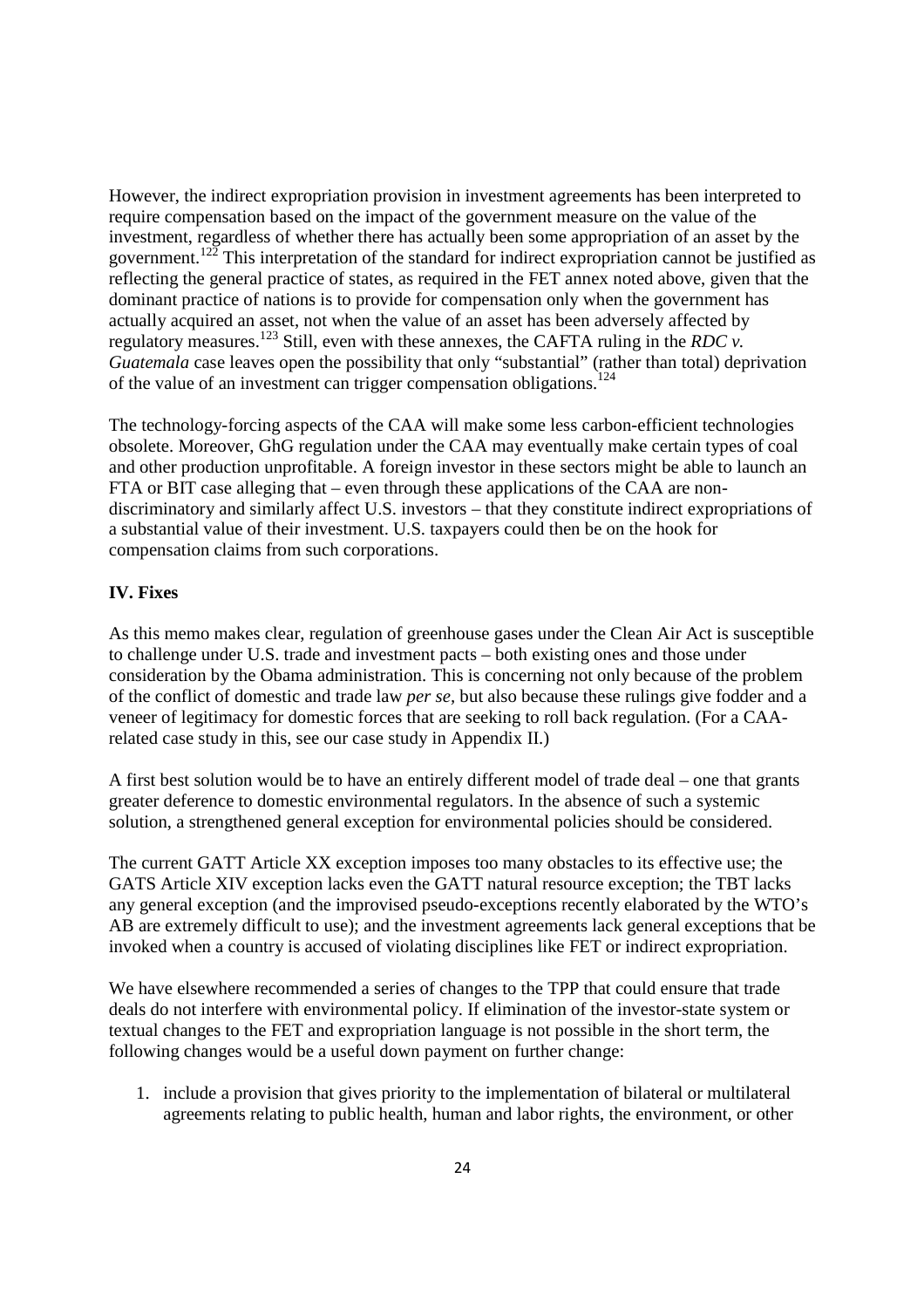public interest goals in the event of any inconsistency between the trade agreement and such bilateral or multilateral agreement; and

2. include in its list of general exceptions the following language: Notwithstanding any other provision of this agreement, a provision of law that is nondiscriminatory on its face and relates to domestic health, consumer safety, the environment, labor rights, worker health and safety, economic equity, consumer access, the provision of goods or services, or investment, shall not be subject to challenge under the dispute resolution mechanism established under this agreement, unless the primary purpose of the law is to discriminate with respect to market access.

Such changes would give substantially more comfort to climate campaigners that the CAA would be insulated from challenged under the TPP.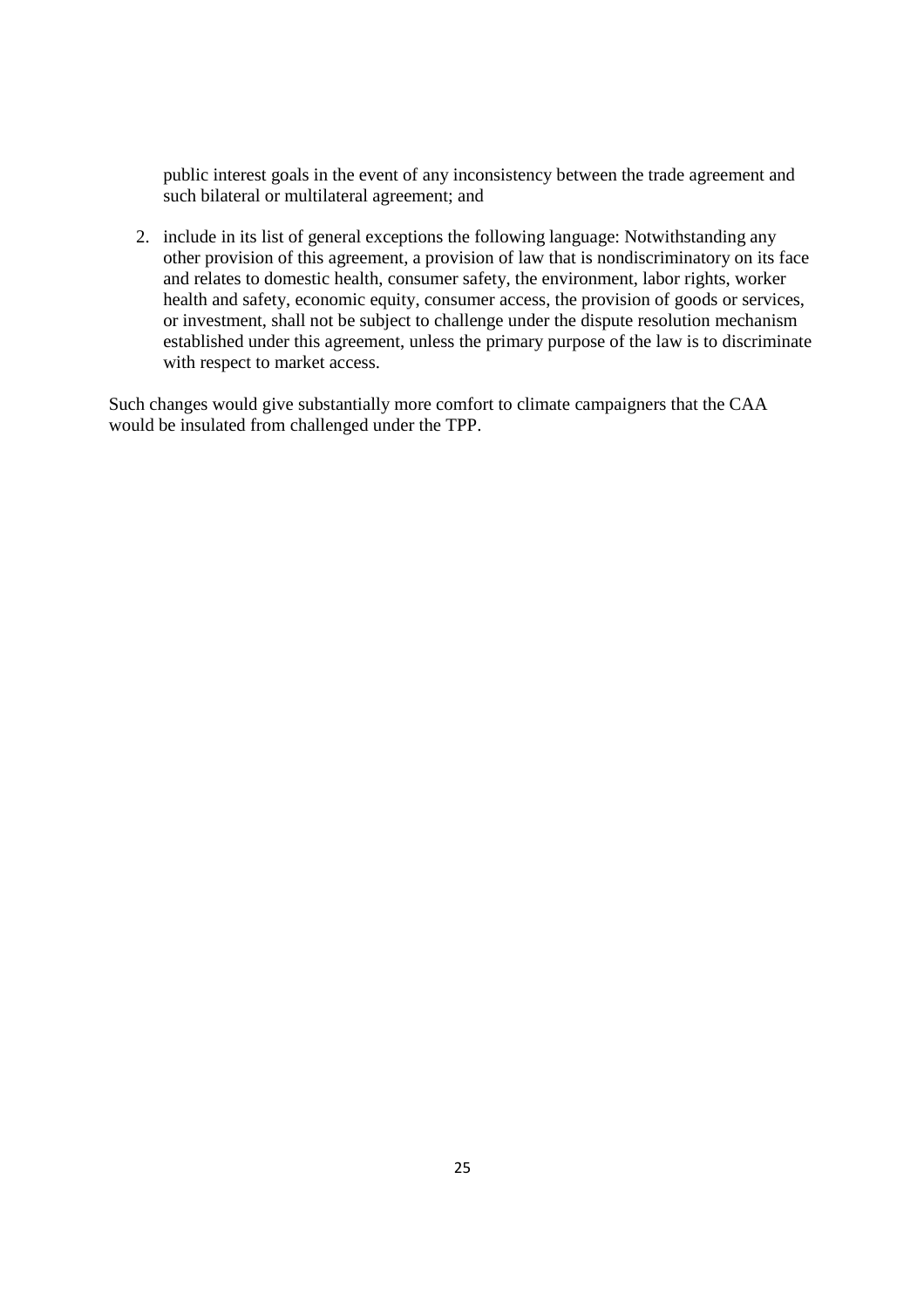### **Appendix I: Tailpipe and Truck Rule**

The Tailpipe Rule makes a wide variety of regulatory distinctions.

Each manufacturer will have a GhG and CAFE standard unique to its fleet, depending on the mix of vehicles actually produced and sold.<sup>125</sup> Compliance with the standard will be determined by computing the sales-weighted average (harmonic average for the CAFE standard) of the targets applicable to each of the manufacturer's passenger cars and light trucks. Because the standards apply to a manufacturer's overall fleet, a manufacturer's fleet which is dominated by small footprint vehicles will have a higher fuel economy requirement (lower  $CO<sub>2</sub>$  requirement) than a manufacturer whose fleet is dominated by large footprint vehicles. However, all manufacturers must make improvements to reduce  $CO<sub>2</sub>$  emissions or improve fuel economy. EPA and NHTSA conclude that the burden of compliance is distributed across all vehicles and all manufacturers.<sup>126</sup> (However, comments suggest that industry players may not agree. For example, BMW (a foreign company) commented that their MY 2016 footprint-based standard is projected to be more than 4% more stringent that the fleet average standard of 250 gCO<sub>2</sub>/mile.<sup>127</sup>)

The Tailpipe Rule comes with a number of different exemptions and flexibilities that will mean that each manufacturer's compliance path will be different. From a domestic policy perspective, this approach is largely viewed as advantageous because it allows individual manufacturers to find the most efficient path to meeting the standards. However, from an international trade perspective, such differences may actually be the source of a legal challenge.

- Manufacturers who exceed or fall below their targets can earn credits or debits that can be traded with other vehicle manufacturers.
- Improvements in air conditioning efficiency and leakage rates can also generate credits.
- Manufacturers with low U.S. sales volumes may be given flexibility through 2016 if they are eligible for a program known as the Temporary Lead-Time Allowance Alternative Standards (TLAAS).<sup>128</sup> The TLAAS program allows manufacturers to meet less stringent standards.. Notably, this flexibility only applies to firms that had some U.S. sales in  $2009^{129} - i.e.$  any manufacturers that did not have auto sales in that year (notably, a recession year when auto sales were down) would not qualify.
- Based on comments from Jaguar Land Rover, Porsche<sup>130</sup>, Ferrari, Aston Martin, and others, EPA deferred (exempted) imposing standards on "small volume manufacturers" (SVMs) with annual U.S. sales of less than 5,000 vehicles per year, and established a secondary TLAAS programs for manufacturers with MY 2009 U.S. sales of less than 50,000 vehicles (but above the 5,000 vehicle threshold being established for SVMs).<sup>131</sup> These manufacturers "commented that their range of products was insufficient to allow them to meet the standards in the time provided, even with the proposed TLAAS program. Many of these manufacturers have baseline emissions significantly higher than their larger-volume competitors, and thus the  $CO<sub>2</sub>$  reductions required from baseline under the program are larger for many of these companies than for other companies."<sup>132</sup> EPA estimates that the SVM flexibilities "will have a very small impact on the GhG emissions reductions from the standards."<sup>133</sup> (After MY  $2016$ , EPA is proposing a case-by-case approach<sup>134</sup> in which SVMs must petition the agency for an alternative  $CO<sub>2</sub>$  standard for the model years covered in the MY 2017 and later proposal.)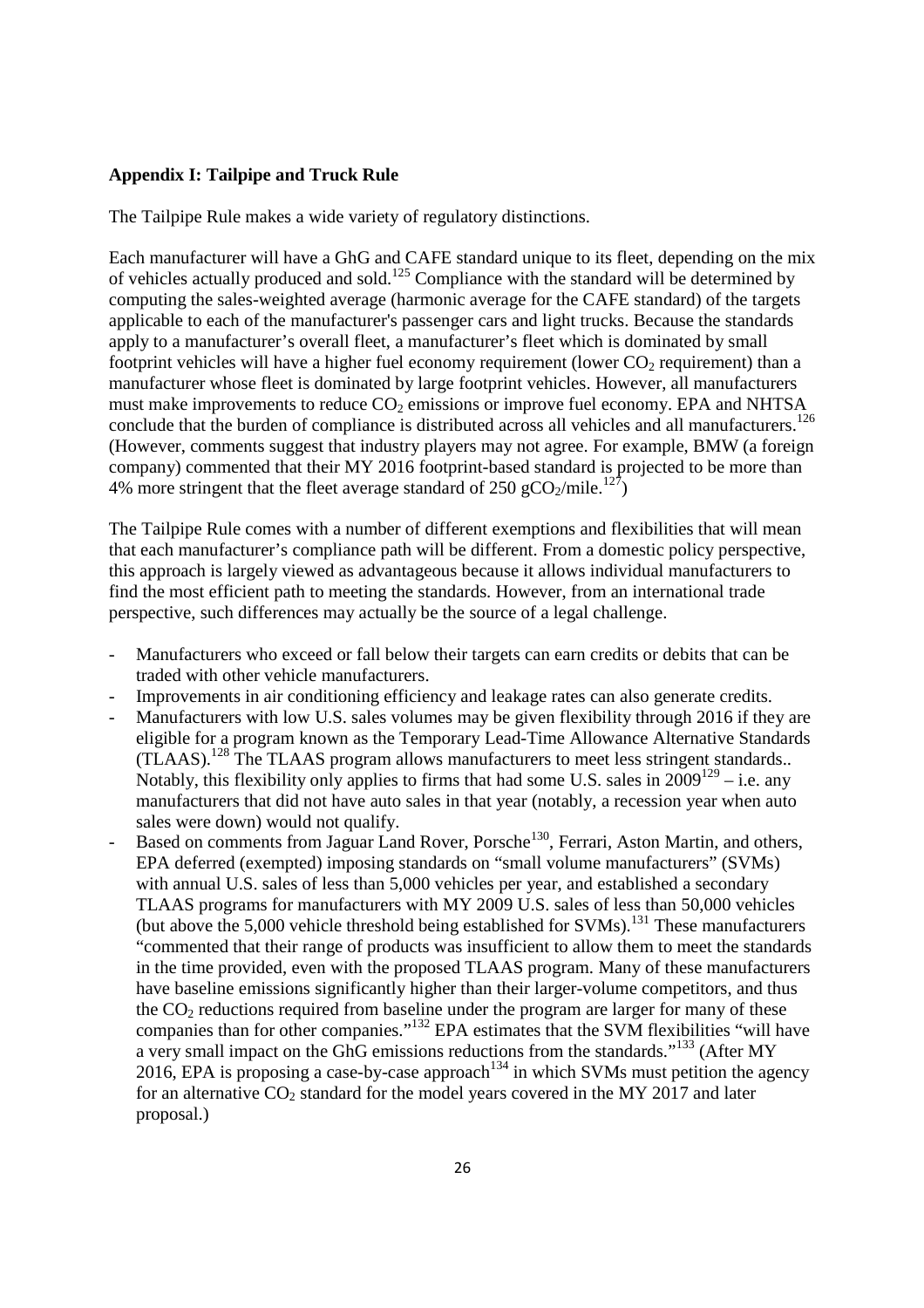- EPA has exempted all small entities meeting the Small Business Administration (SBA) size criterion of a small business<sup>135</sup> from GhG emissions standards. EPA will consider standards for these entities in a future regulatory action. This exemption includes both U.S.-based and foreign entities in three distinct categories of businesses for light-duty vehicles: small volume manufacturers (SVMs), independent commercial importers (ICIs), and alternative fuel vehicle converters.<sup>136</sup> EPA estimates there "currently are approximately two small volume manufacturers, eight ICIs, and three alternative fuel vehicle converters in the light-duty vehicle market."<sup>137</sup>
- Flexible fuel vehicles and vehicles that use advanced technology are also given favorable emissions calculations based not on what they actually emit, but on an assumption that they will emit low volumes of emissions.

The Trucks Rule is also complicated. Regulators will distinguish between requirements for three categories of heavy-duty vehicles: combination tractors; vocational vehicles; and heavy-duty pickups and vans.

- For combination tractor engines, there will be requirements to upgrade engine efficiency and vehicle design (addressing vehicle weight, cab type and roof height). The emissions targets will be different for each combination of these characteristics. Distinctions are also made based on their ignition type (i.e. diesel or gasoline).
- The vocational vehicle standards apply to the chassis manufacturer, and involve a requirement to use low-rolling-resistance tires.
- Pickups and vans which are made overwhelmingly by U.S. companies face their own idiosyncratic rules. Target GhG and fuel consumption standards will be determined for each vehicle with a unique work factor, analogous to a target for each discrete vehicle footprint in the light-duty vehicle rules. These targets will then be production weighted and summed to derive a manufacturer's annual fleet average standard for its heavy-duty pickups and vans.<sup>138</sup>
- It follows that each manufacturer will have standards unique to its new HD pickup and van fleet in each model year, depending on the "work factor" of the vehicle models produced by that manufacturer, and on the U.S.-directed production volume of each of those models in that model year. $139$
- EPA's GhG standards are phased in gradually over the 2014-2018 model years, with full implementation effective in the 2018 model year. Therefore, 100 percent of a manufacturer's vehicle fleet will need to meet a fleet-average standard that will become increasingly more stringent each year of the phase-in period. For both gasoline and diesel vehicles, this phase-in will be 15-20-40-60-100 percent of the model year 2018 stringency in model years 2014- 2015-2016-2017-2018, respectively.<sup>140</sup>
- At the end of each model year, i.e. when production and sales for a year are complete, a manufacturer will calculate its "production-weighted fleet average"  $CO<sub>2</sub>$  emission levels and fuel consumption. A manufacturer's fleet that achieves a fleet average level better than its standard will be allowed to generate credits. Conversely, if the fleet average level does not meet its standard, the fleet would incur debits.<sup>141</sup>
- Like the Tailpipe Program, the trucks program also features banking and trading of credits. Additionally, it features credits (tallied higher with the use of a favorable multiplier) for manufacturers that achieve targets early, use advanced technology, or use other innovative technology.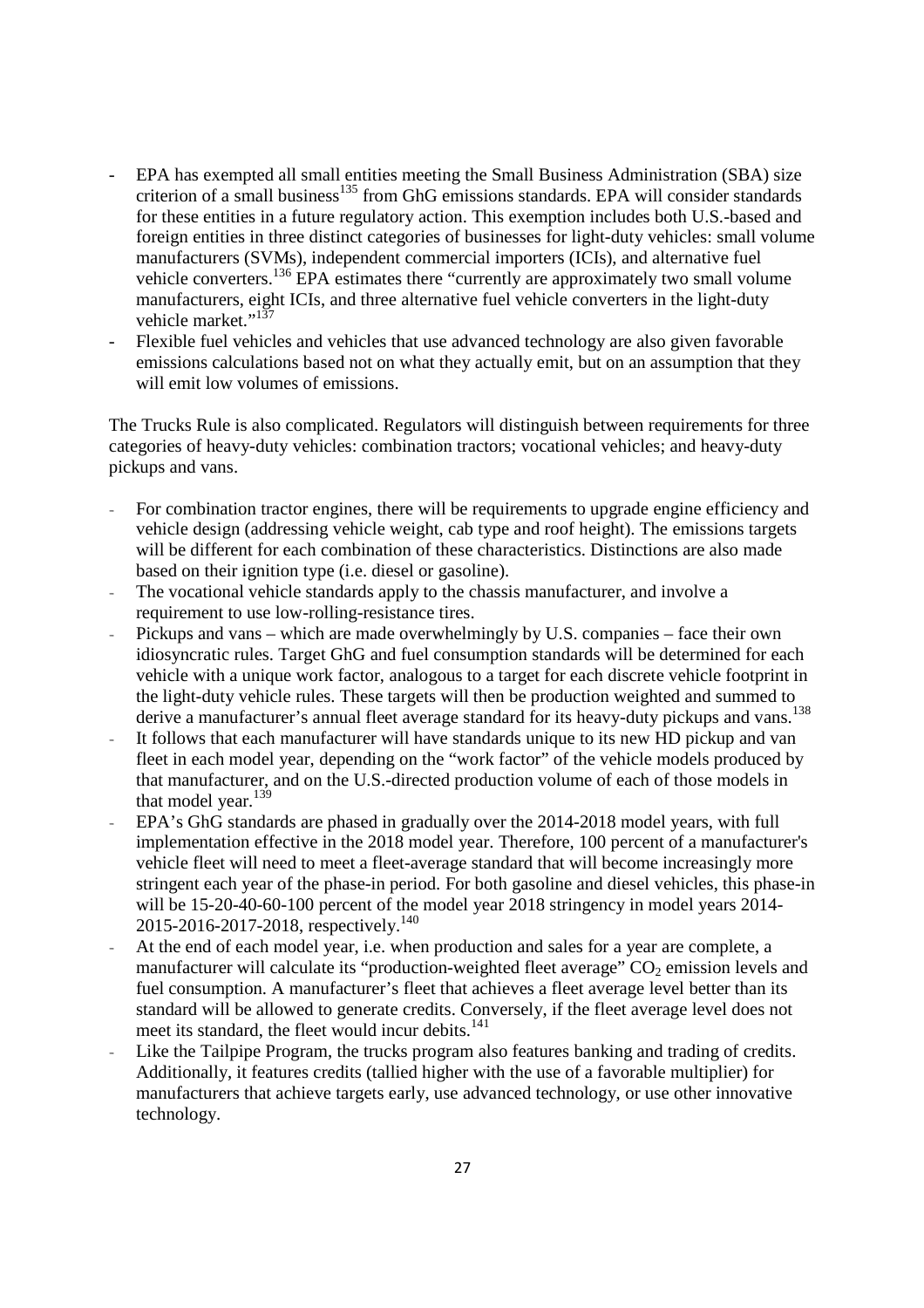- There's a special exemption for small businesses that are set at different levels that in the Tailpipe Program. Volvo and others suggested that by exempting small businesses as proposed would create a competitive advantage for small businesses over larger entities. EMA commented that the exemption should not apply to market segments where a small business has a significant share of a particular HD market. Volvo argued that the exempted businesses could expand their product offerings or sell vehicles on behalf of larger entities, thereby inappropriately increasing the scope of the exclusion.<sup>142</sup>
- Although the agencies set the primary standards with the expectation that they were "generally appropriate, cost-effective, and technologically feasible," there are individual products that may deviate significantly from the baseline level of performance, whether because of a specific approach to criteria pollution control, or due to engine calibration for specific applications or duty cycles.<sup>143</sup> For example, in the current fleet of 2010 and 2011 model year engines used in combination tractors, the agencies identified a relatively small group of so-called "legacy engines" that perform up to 25 percent worse than the average baseline. The "legacy engine" alternative standard appears to have been developed in response to comments from Navistar, a U.S. engine manufacturer. Navistar argues that some of the "legacy engine" producers are unable to utilize technologies the agencies characterized as "available."<sup>144</sup> For these manufacturers, "the same reduction from the industry baseline may not be possible at reasonably comparable cost [within the HD Rule MY 20-14-2018 timeframe], because these products may require a total redesign in order to meet the standards," or face substantial limits on using ABT by virtue of small products lines.<sup>145</sup> Although the agencies received opposition in public comments from both industry and environmental groups<sup>146</sup>, "[t]he agencies continue to believe that an interim alternative standard is needed for these products, and that an interim standard reflects a legitimate difference between products starting from different fuel consumption/[GhG] emitting baselines."
- Oshkosh Corporation commented that NHTSA should add an export exclusion in order to accommodate the testing and delivery needs of manufacturers of vehicles intended for export. NHTSA agrees with this comment and Section 535.3 of the final rule specifies such an exclusion.<sup>147</sup>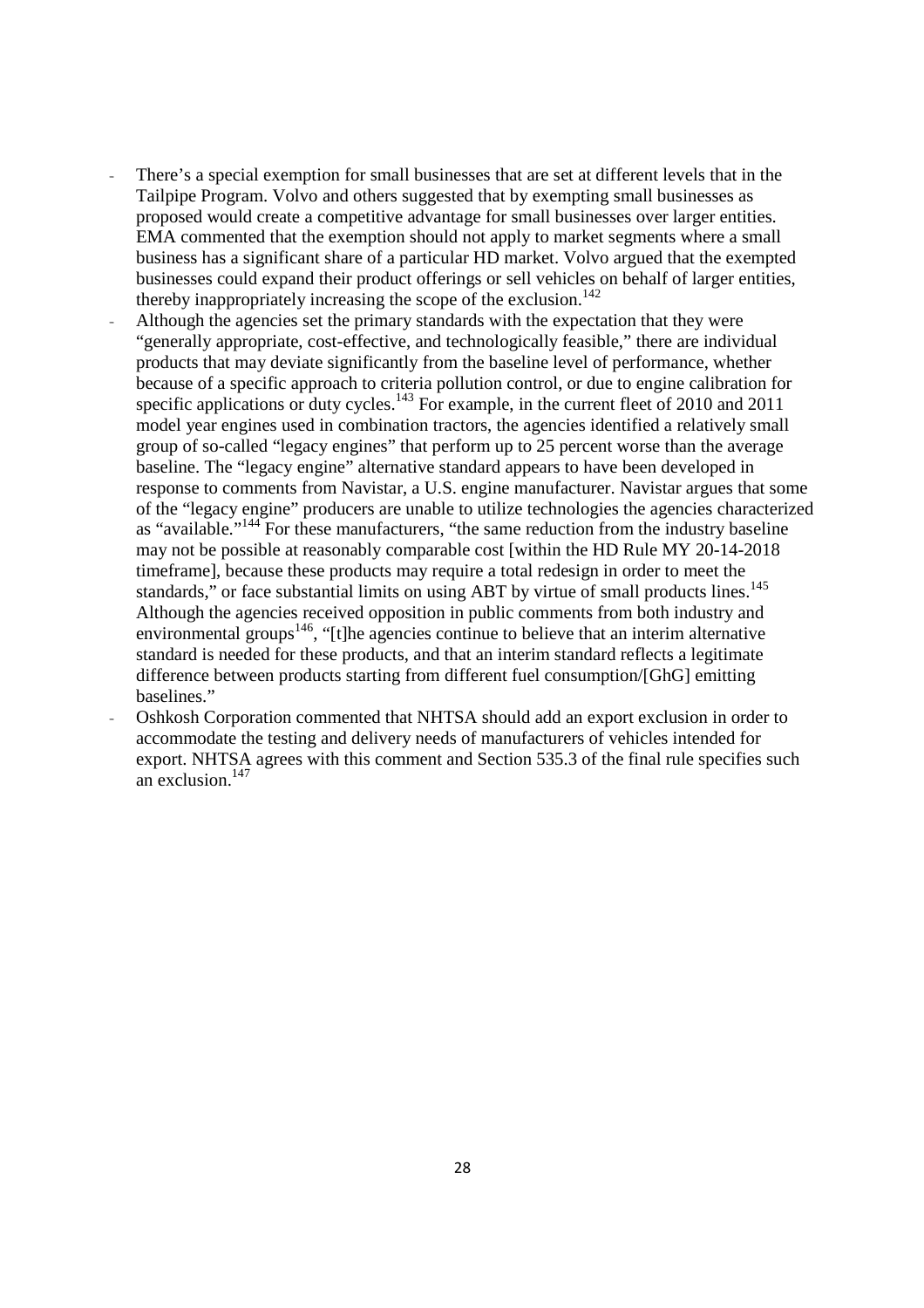## **Appendix II: The Clean Air Act at the WTO:** *United States – Standards for Reformulated and Conventional Gasoline*

#### *Summary*

The Clean Air Act was originally enacted in 1963, and was substantially amended several times, including in 1990. Under the scheme as amended, the U.S. market for gasoline was divided into metropolitan and non-metropolitan areas. In the former, due to concerns with summertime ozone pollution, only "reformulated gasoline" could be sold. In the latter, conventional gasoline could be sold, subject to certain rules. Reformulated gasoline was defined as having low oxygen and benzene content, and no heavy metals such as lead. Moreover, gasoline must have a 15 percent reduction in emissions of toxics and volatile organize compounds, and no increase in emissions of nitrogen oxides. (After 2000, the CAA required a 20-25 percent reduction in such emissions.) In addition, the legislation spelled out anti-dumping rules, so that refiners, importers and blenders would only sell conventional gasoline that was as clean as that entity's 1990 levels. In instances where adequate and reliable data on 1990 gasoline was not available, EPA could apply a statutory baseline.

In February 1994, EPA published its final regulations implementing the 1990 amendments.

- *Baselines:* Domestic refiners were required to establish individual 1990 baselines based on precise quality data and volume records (Method 1), blendstock quality data and production records (Method 2), or a modeling exercise based on available data (Method 3). Importers-foreign refiners that sold at least 75 percent of their gasoline into the U.S. faced similar rules. However, refineries that were not in operation for most of 1990, and importers and blenders, were generally assigned the statutory baseline. EPA justified this because of the difficulty in ascertaining the truthfulness or appropriateness of records in these situations.

- *Reformulated gasoline:* Over 1995-1998, gasoline had to comply with a "Simple Model" consisting of either individual or statutory baselines. After 1998, a "Complex Model" will apply across the board and no individual baselines would be utilized. - *Conventional gasoline:* The so-called "non-degradation" requirement would apply to most domestic refineries on the basis of their individual baseline, whereas most importers faced the statutory baseline. However, all gasoline produced in excess of an individual entity's 1990 levels faced the statutory baseline.<sup>148</sup>

In sum, the 1990 amendments constituted a targeted attempt to address a specific environmental problem, while minimizing compliance costs for business and enforcement costs for government.

On January 25, 1995, just weeks after the WTO had come into existence, Venezuela initiated dispute settlement proceedings related to these CAA-related measures. On April 10, Brazil also joined Venezuela in attacking the CAA-related policies. Norway and the European Union weighed into the case as third parties broadly supporting the complainants' positions. The case was argued over the coming months, and a lower panel circulated its panel report (the WTO's first ever) on January 29, 1996.<sup>149</sup> The U.S. appealed a very narrow aspect of the ruling, and the first Appellate Body report was circulated on April 29, 1996.<sup>150</sup> One day shy of a year later, on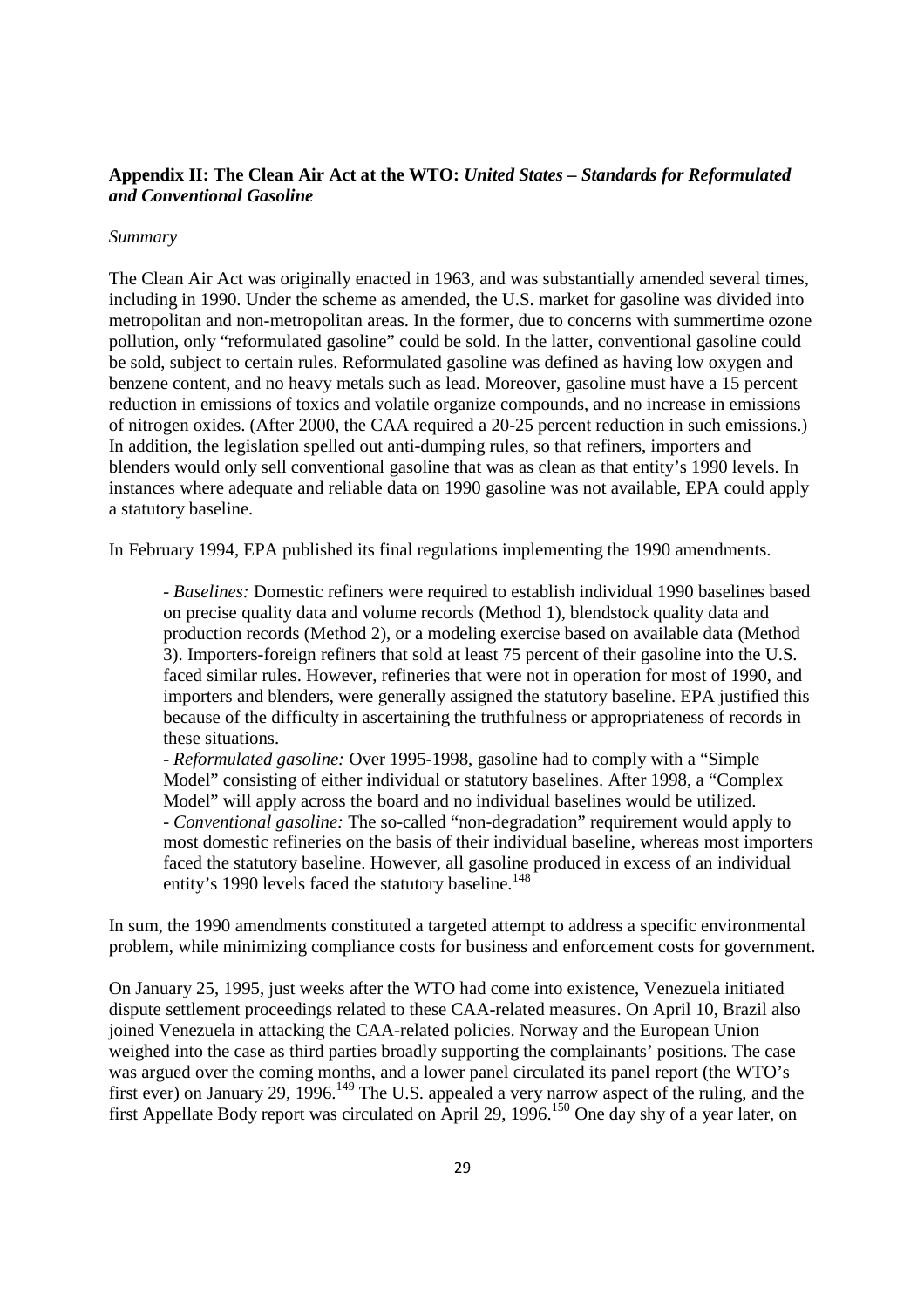April 28, 1997, the Environmental Protection Agency (EPA) published new regulations watering down the rule to comply with the WTO ruling.<sup>151</sup> In October 1997, a coalition of importers and domestic refiners (with some support from environmental groups) challenged the new regulations in U.S. courts, but were ruled against in November 1998.<sup>152</sup>

The WTO case was emblematic of the trade regime's threat to environmental and health regulation, and the U.S. response illustrated the potency these decisions could have in domestic politics and law.

#### *Legal Arguments by Venezuela and Brazil*

Venezuela and Brazil alleged that the CAA baselines violated seven major WTO provisions, which end up constituting the majority of provisions of interest to CAA campaigners that we will discuss in this memo.

First, Venezuela and Brazil argued that the 75 percent rule was a violation of most-favored nation rules (GATT Article I), since only Canadian refineries would have been likely to qualify for it. This rule reads in part: "any advantage, favour, privilege or immunity granted by any contracting party to any product originating in or destined for any other country shall be accorded immediately and unconditionally to the like product originating in or destined for the territories of all other contracting parties." The U.S. responded that the rule was motivated by EPA's capacity to ensure the accuracy of the baseline for this narrow class of importer-refiners that had deep ties with the U.S. market. In any case, the U.S. noted that the timeline for importerrefiners to qualify for the 75 percent rule had lapsed without any entity qualifying for it.<sup>153</sup>

Second, the complainants argued that the statutory baseline that applied to importers was in practice more onerous than the individual baselines and therefore a violation of GATT Article III:4 (National Treatment). This rule (one of the most commonly invoked in trade law) reads in part: "The products of the territory of any contracting party imported into the territory of any other contracting party shall be accorded treatment no less favourable than that accorded to like products of national origin in respect of all laws, regulations and requirements affecting their internal sale, offering for sale, purchase, transportation, distribution or use."

By way of illustration, Brazilian gasoline was sold mostly on the U.S. East Coast. Brazil's East Coast competitors were able to establish their own individual baselines based on 1990 cleanliness levels, which would be "dirtier" than the statutory baseline (a U.S. nationwide average that included the cleaner gasoline produced for the California market) applicable to Brazil.

The U.S. noted in its defense that the CAA regime was flexible, and didn't require any single batch of gasoline to attain a certain level of cleanliness (but only that an importers' average importation of gasoline attain a certain level). Foreign refiners did not have to comply with the CAA at all – it was only importers that had to ensure that their gasoline on average attained certain levels. (This was of course key to the integrity of the regulatory regime.) The U.S. noted that it would be impossible to ensure the accuracy of overseas refinery records, which is why the U.S. adopted a simpler regime to deal with the cleanliness of imported gasoline. When EPA had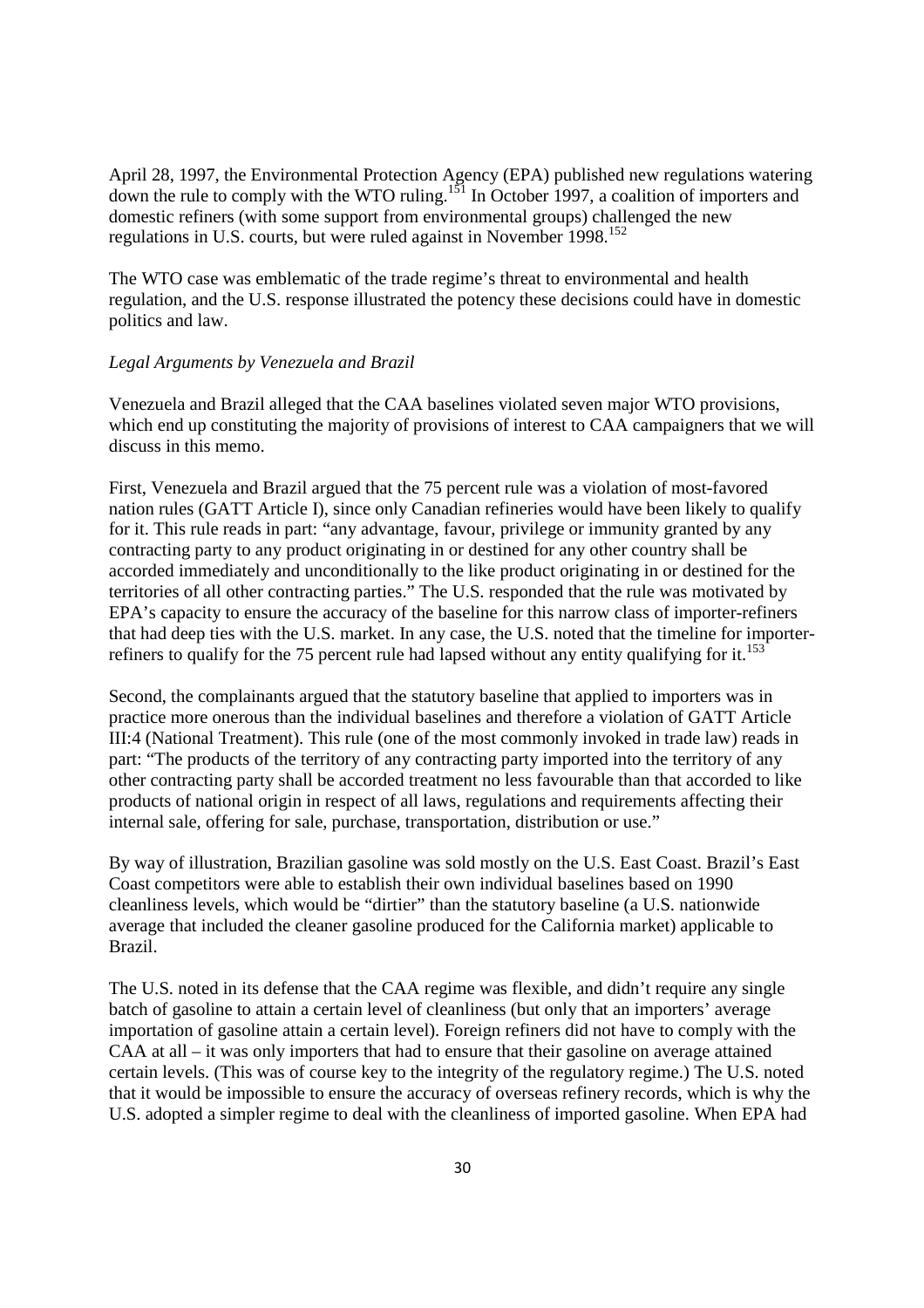briefly considered an individual baseline methodology for importers, even Venezuela's national oil company objected that it would be unworkable. In any case, the U.S. noted that Venezuela's share of the U.S. market had increased in 1995 relative to 1994.<sup>154</sup>

Third, the complainants argued that the baseline requirements violated GATT Article III:1, which reads: "The contracting parties recognize that internal taxes and other internal charges, and laws, regulations and requirements affecting the internal sale, offering for sale, purchase, transportation, distribution or use of products, and internal quantitative regulations requiring the mixture, processing or use of products in specified amounts or proportions, should not be applied to imported or domestic products so as to afford protection to domestic production." Because this was a more general provision than GATT Article III:4, Venezuela stated it would only ask for a finding on GATT Article III:1 if the Article III:4 argument failed. The U.S. noted that this article was only exhortatory, as indicated by the use of the words "should not."<sup>155</sup>

Fourth, Venezuela and Brazil argued that the U.S. could not defend its GATT violations by reference to GATT Article XX, which reads in relevant part:

"Subject to the requirement that such measures are not applied in a manner which would constitute a means of arbitrary or unjustifiable discrimination between countries where the same conditions prevail, or a disguised restriction on international trade, nothing in this Agreement shall be construed to prevent the adoption or enforcement by any contracting party of measures:…

(b) necessary to protect human, animal or plant life or health;…

(d) necessary to secure compliance with laws or regulations which are not inconsistent with the provisions of this Agreement....

(g) relating to the conservation of exhaustible natural resources if such measures are made effective in conjunction with restrictions on domestic production or consumption;..."

With respect to the defense available in GATT Article XX(b), the U.S. argued that toxic air pollution caused cancer and other public health problems, and that nearly half of emissions came from vehicles, so targeting gasoline cleanliness was an effective way of addressing an obvious public health problem. The utilization of individual baselines was "the quickest and fairest way" to address the problem: a single baseline would require a rapid and costly upgrading for those refineries producing dirtier gasoline, while cleaner producers could reduce their average cleanliness to the baseline. Requiring importers to meet an individual baseline even if they had no data on 1990 cleanliness would have effectively blocked their gasoline from the U.S. market, so the statutory baseline was a flexible way to ensure that imports would be allowed into the U.S. market. Moreover, the U.S. argued,

"it was not feasible to give individual baselines to foreign refiners for various reasons. First, gasoline was a fungible international commodity and a shipment of gasoline arriving in a US port generally contained a mixture of gasoline that had been produced at several foreign refineries. Therefore it would be very difficult, if not impossible, to determine the refinery of origin of a shipment of gasoline for the purpose of establishing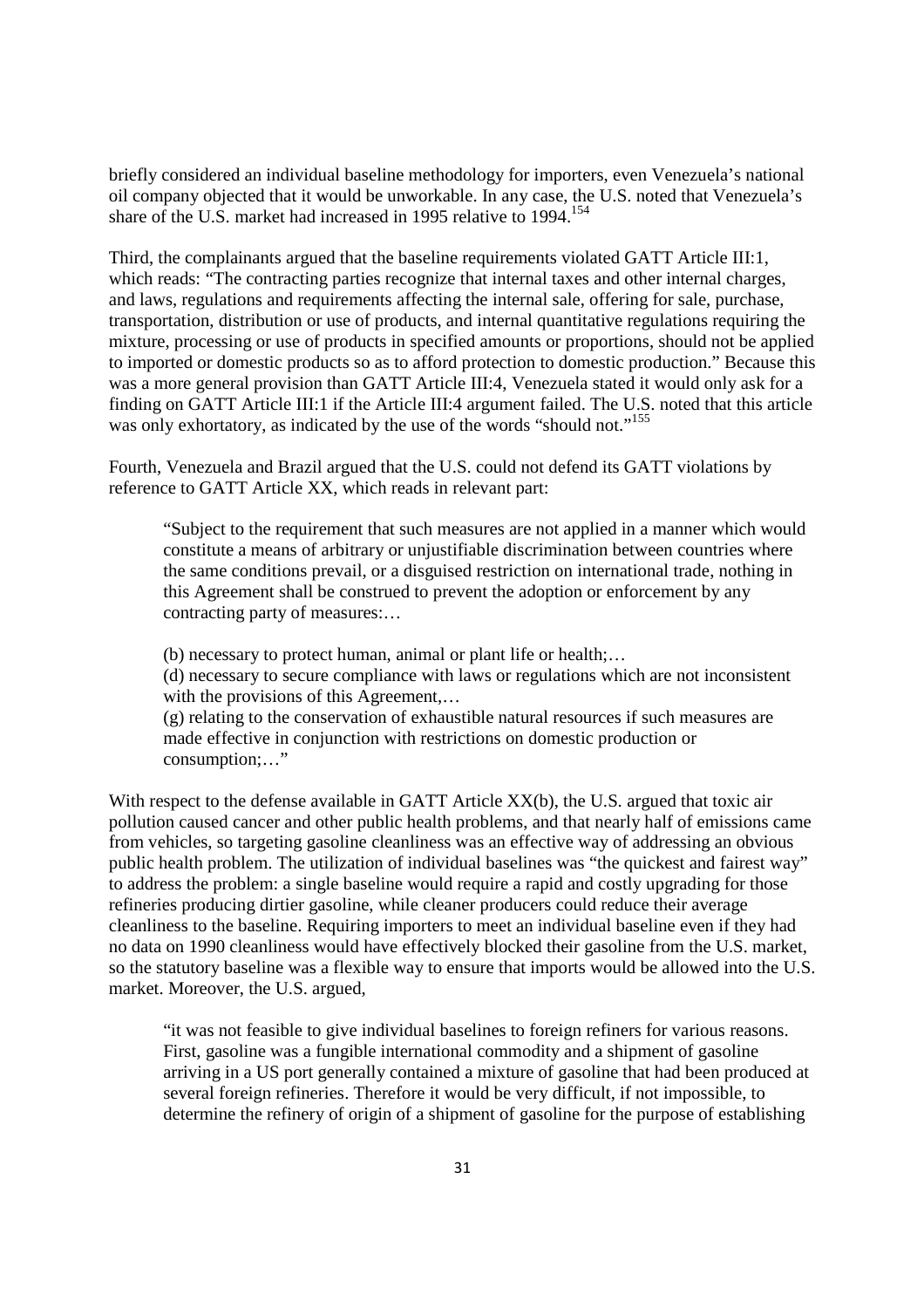an individual baseline. Second, the difficulty of identifying the refinery of origin would also favour potential gaming of the system since the foreign refiner could be tempted to claim the refinery of origin for each shipment of imported gasoline that would present the most benefits in terms of the baseline restrictions. The third reason related to the difficulties of the United States to exercise enforcement jurisdiction over foreign refiners. The Gasoline Rule could not be enforced simply by examining the product at the border but required EPA to audit the facilities of refineries in order to verify, *inter alia*, that the data provided to establish the individual baselines were accurate as well as to ensure future compliance. EPA also needed other enforcement tools such as criminal penalties, civil enforcement proceedings or court warrants, that would not be readily available to use outside US territory against a refinery located on foreign soil. Holding the importer accountable for the conduct of the foreign refiner with whom he has not colluded could have been an unfair solution."<sup>156</sup>

Venezuela and Brazil responded by arguing that the U.S. was overstating the risk of gaming, and that EPA could use enforcement tools similar to those used by the U.S. Customs Bureau or Consumer Product Safety Commission to ensure that imports met certain standards. In particular:

"Brazil argued that the discrimination under the General Agreement or the TBT Agreement was not justifiable even assuming that the use of foreign refiners' individual baselines was impossible. If it were impossible to assign individual baselines to foreign refiners, the United States would then be justified in using individual baselines for domestic refiners only if no other, non-discriminatory measure were available. A WTO Member was not permitted to review several options, select one in which discrimination was unavoidable, and then plead that the selected option required discrimination. Under Article III of the General Agreement – but also under Article I of the General Agreement and Article 2 of the TBT Agreement – a WTO Member was obliged, when the policy option involved discrimination, to choose another option when one was available. In this particular case, there was such an available alternative, which was to apply the statutory baseline to all producers of gasoline."<sup>157</sup>

With respect to the defense available under GATT Article XX(d), the U.S. maintained that the baseline requirements were necessary to enforce the CAA's non-degradation requirements, which were not themselves incompatible with the GATT. The complainants maintained that the U.S. had not proven that these aspects of the CAA were GATT-compatible.<sup>158</sup>

With respect to the defense available under GATT Article XX(g), the U.S. argued that clean air was an exhaustible natural resource, and that the CAA imposed restrictions on domestic consumption of clean air. Venezuela maintained that air (rather than "clean" air) was the resource at issue, and that "loopholes" in the CAA undermined the legislation's efficacy. Both complainants argued that the "domestic restrictions" pertained to gasoline, not air.<sup>159</sup>

With respect to the introductory paragraph of GATT Article XX, the U.S. argued that the baseline requirements were not arbitrary or discriminatory, since rules applied to both domestic and imported gasoline. The U.S. noted, "to the extent that the enforcement conditions differed between the United States and other countries, the 'same conditions' did not prevail in the United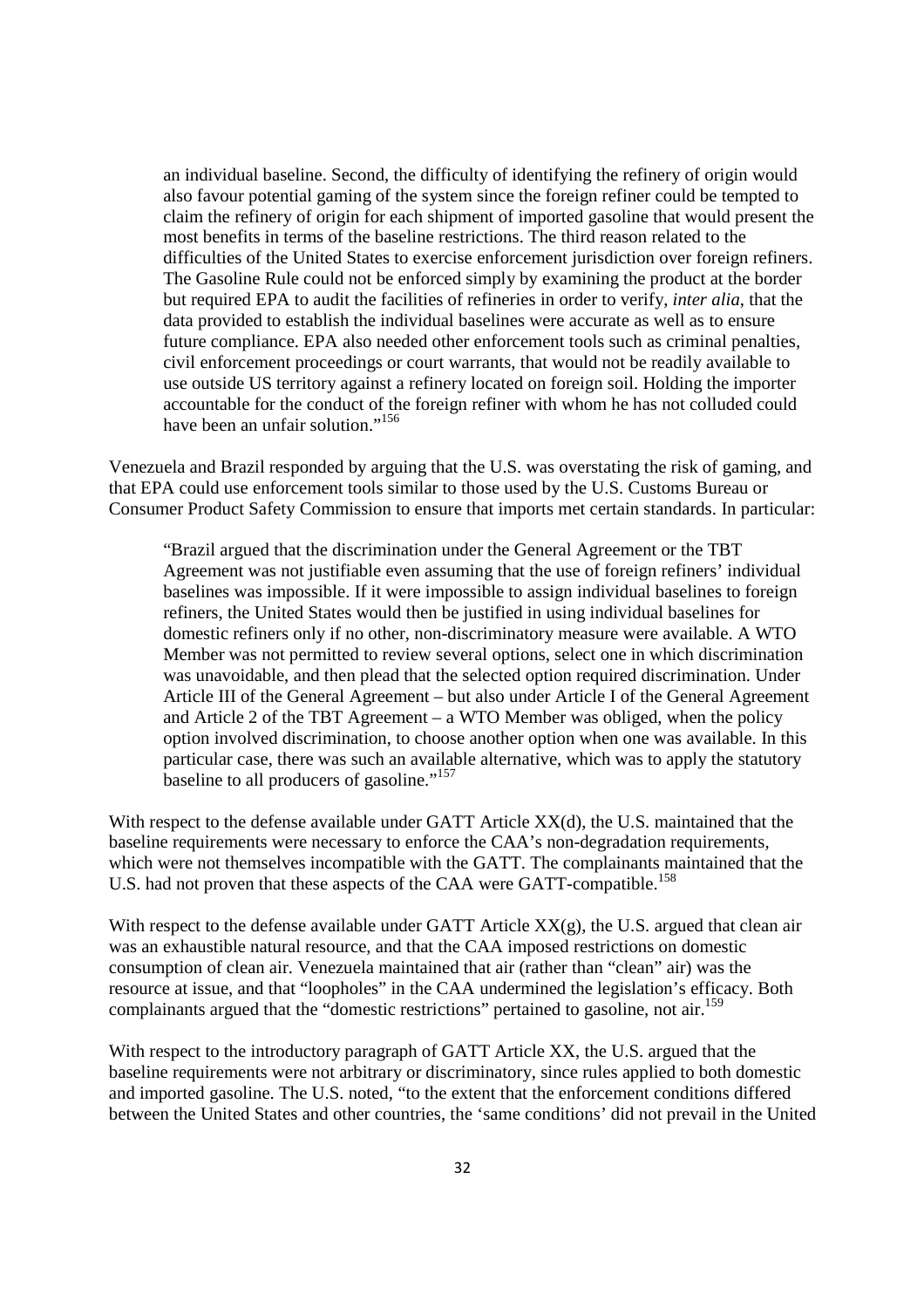States and in other supplying countries. Accordingly, any differences in treatment were neither arbitrarily nor unjustifiably discriminatory, but were based on valid, legitimate policy reasons." Moreover, the baseline requirements could not be disguised restriction on trade, since imports were a tiny fraction of the U.S. gasoline market. Brazil and Venezuela indicated that the 75 percent rule (thought to favor Canadian refineries) showed that the baseline requirements were arbitrary, and reiterated their views that the baseline requirements violated GATT Article III:4 and were thus discriminatory and a disguised barrier to trade.<sup>160</sup>

Fifth, Venezuela argued that the baseline requirement was a violation of GATT Article XXIII:1(b), which reads: " If any contracting party should consider that any benefit accruing to it directly or indirectly under this Agreement is being nullified or impaired or that the attainment of any objective of the Agreement is being impeded as the result of… the application by another contracting party of any measure, whether or not it conflicts with the provisions of this Agreement,…" then the case can be referred to dispute settlement. Venezuela argued that the baseline requirements (even if they didn't violate other GATT provisions) were leading to a decline in shipments to the U.S. market. However, Venezuela only asked for a finding under this provision if its foregoing arguments failed.<sup>161</sup>

Sixth, the complainants argued that the baseline requirements violated the WTO's Agreement on Technical Barriers to Trade (TBT) Article 2.1, which reads: "Members shall ensure that in respect of technical regulations, products imported from the territory of any Member shall be accorded treatment no less favourable than that accorded to like products of national origin and to like products originating in any other country." They argued that the baseline requirements constituted a mandatory technical regulation for the product characteristics of gasoline, and that these requirements treated imported like gasoline less favorably. The U.S. responded that the baseline provisions applied to companies, not products. Moreover: "the term 'technical regulation' was not so broad as to cover all government regulatory actions affecting products. For example, government regulations requiring factory smokestacks to have devices to reduce emissions were not technical regulations, though they were in writing, mandatory and specified 'characteristics'… the complainants were interpreting the term 'technical regulation' out of context and such an interpretation, if accepted, would introduce into the TBT Agreement many measures which were in fact not intended to be covered. The United States also argued that Brazil's view that a 'product' in this case be defined as an entire year's production, rather than a shipment or a batch, would be a radical departure from the concept of 'product' under the WTO and was without basis in the WTO."<sup>162</sup>

Finally, Brazil and Venezuela argued that the baseline requirements violated TBT Article 2.2, which reads: "Members shall ensure that technical regulations are not prepared, adopted or applied with a view to or with the effect of creating unnecessary obstacles to international trade. For this purpose, technical regulations shall not be more trade-restrictive than necessary to fulfil a legitimate objective, taking account of the risks non-fulfilment would create. Such legitimate objectives are, *inter alia:* national security requirements; the prevention of deceptive practices; protection of human health or safety, animal or plant life or health, or the environment. In assessing such risks, relevant elements of consideration are, *inter alia:* available scientific and technical information, related processing technology or intended end-uses of products." Venezuela noted that the U.S. could improve air quality in the U.S. without utilizing the baseline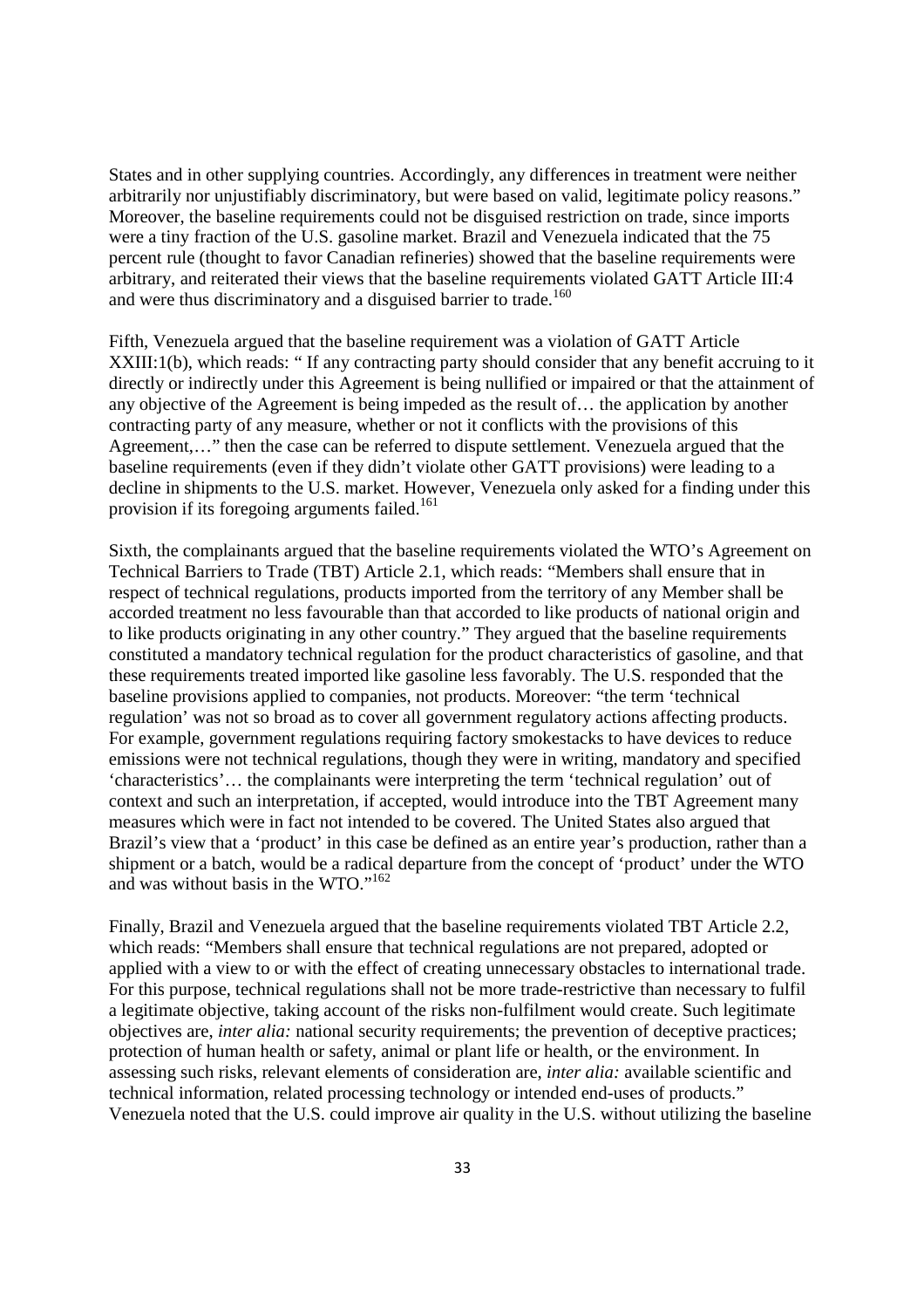requirements, which was trade-restrictive despite the fact that less restrictive options were open to the U.S. Venezuela noted that the U.S. had not adequately explained the risk of nonfulfillment of its objectives, in particular whether "gaming" of the system would constitute a major problem and whether the low level of imported gasoline (even if dirtier) could meaningfully undermine average emission quality of the gasoline consumed in the U.S.<sup>163</sup>

(Additionally, Venezuela had threatened to bring claims against the baseline rules on the basis that they violated GATT Article XI,<sup>164</sup> which states in part "No prohibitions or restrictions other than duties, taxes or other charges, whether made effective through quotas, import or export licences or other measures, shall be instituted or maintained by any contracting party on the importation of any product of the territory of any other contracting party or on the exportation or sale for export of any product destined for the territory of any other contracting party." But the country did not end up alleging this formally.)

## *Lower Panel Decision*

On January 29, 1996, a lower panel consisting of Joseph Wong (Hong Kong), Crawford Falconer (New Zealand) and Kim Luotonen (Finland) issued their decision on Brazil and Venezuela's challenge of the CAA gasoline baselines.<sup>165</sup>

The panel noted that two elements must be satisfied for a finding of a GATT Article III:4 violation. First, there must exist "a law, regulation or requirement affecting the internal sale, offering for sale, purchase, transportation, distribution or use of an imported product"; and second, the "treatment accorded in respect of the law, regulation or requirement that is less favourable to the imported product than to the like product of national origin." Since there was no disagreement that the baseline requirements met the first requirement, the panel proceeded to assess the second requirement.<sup>166</sup>

The U.S. maintained that imported and domestic gasoline should not be considered "like" one another because of the different regulatory situations of the domestic and foreign refiners. The panel summarily rejected this argument, saying that "chemically identical imported and domestic gasoline by definition have exactly the same physical characteristics, end-uses, tariff classification, and are perfectly substitutable" and therefore "like."<sup>167</sup> (These four criteria are known as the *Border Tax Adjustments* criteria, and are used in virtually every WTO dispute relating to national treatment under the GATT and the TBT.)

The panel also simply stated that the CAA baseline requirement would require importers to import cleaner gasoline (or to import less clean gasoline at a lower price) than the domestic refiner. The panel concluded that GATT Article III:4 requires governments to ensure that CAA requirements not keep imported gasoline from "benefiting from as favorable sales conditions" as domestic gasoline.<sup>168</sup> The panel rejected the U.S. argument that the "characteristics of the producer and the nature of the data held by it" allow less favorable treatment. The panel concluded that to allow any flexibility for national policy in this area would be "contrary to the ordinary meaning of the terms of Article III:4" in violation of the interpretive principles enshrined in the Vienna Convention on the Law of Treaties. With this flexibility, "imported goods would be exposed to a highly subjective and variable treatment according to extraneous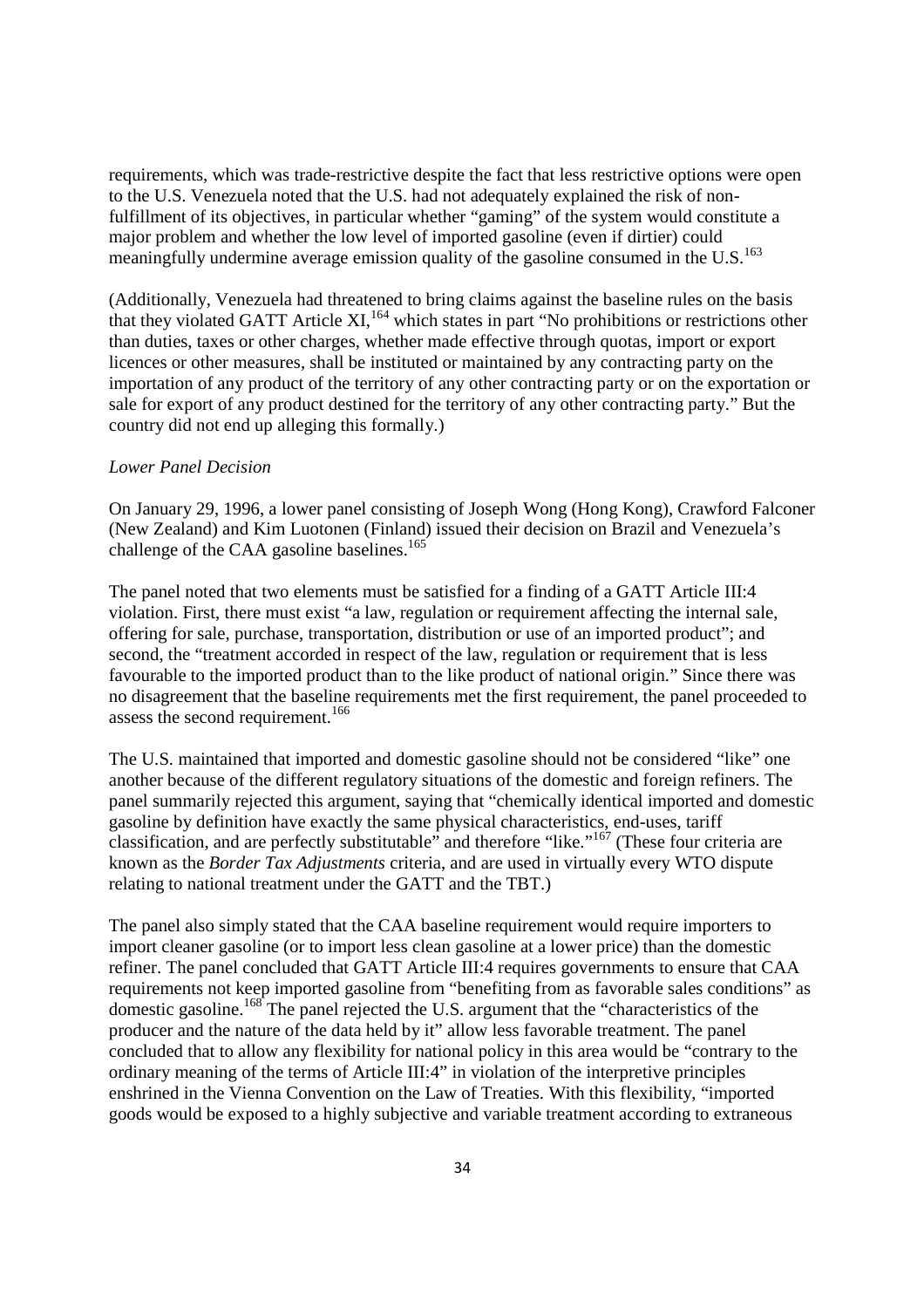factors. This would thereby create great instability and uncertainty in the conditions of competition as between domestic and imported goods in a manner fundamentally inconsistent with the object and purpose of Article III." The U.S. reiterated that the importer only had to meet the statutory baseline "on average," meaning that a combination of cleaner and dirtier gasoline could be imported. The panel rejected this argument and found that Article III:4 requires equality of competitive opportunities on a per unit basis – including on the first unit sold.<sup>169</sup>

The panel then proceeded to evaluate the use of Article XX exceptions in what would end up being a highly unusual way not followed by subsequent panels and partially overturned by the Appellate Body. For instance, in evaluating whether the baseline measures were "necessary to protect human, animal or plant life or health," the panel asked whether the alleged discrimination was necessary, not whether the CAA or baseline requirements were necessary. Despite this subsequently negatively treated finding, some findings have withstood the test of time. For instance, the EPA in 1994 had briefly considered developing individual baselines for importers. This helped establish a record that the actually implemented baselines were not the only available means of enacting the CAA policy goals, which undercut the U.S. defense that its baseline measures were "necessary." The panel also found that GATT rules might require the U.S. to implement regulatory schemes that it considers more costly, unwieldy or ineffective if the U.S. is unable to persuade a panel of its approach.<sup>170</sup>

For reasons of judicial economy, the panel did not examine the complainants' claims under the TBT or GATT Article I, III:1 or XXIII:1(b).

#### *Appellate Body Decision*

Surprisingly, the U.S. did not appeal most of the panel's findings. While gently chiding the lower panel's "opining on matters that were neither contested nor necessary" including on likeness,<sup>171</sup> the administration did not appeal even the finding on Article XX(b), which a legal expert indicated constituted "tacit acceptance" of the anti-environment ruling.<sup>172</sup>

An Appellate Body (AB) division of Florentino Feliciano (Philippines)*, Christopher* Beeby *(New Zealand) and Mitsuo* Matsushita (Japan)*<sup>173</sup>* issued their decision in April 1996, noting that they were not being called on to analyze the compatibility of the CAA overall with WTO rules, or to review any other panel finding other than that under GATT Article XX(g).*<sup>174</sup>* Moreover, the AB struggled to produce a coherent finding on whether clean air was an exhaustible natural resource and whether the baseline measures regulated gasoline because Venezuela and Brazil had not appealed these findings.*<sup>175</sup>*

With respect to the narrow Article  $XX(g)$  rule, the AB noted that the panel had wrongly evaluated the Article III:4 compatibility rather than the conservation justification of the baseline measures per se. Moreover, the panel had improperly imported a "necessity" test from Article XX(b), when the required nexus between the means and end of the conservation measure under Article XX(g) is that the measure be "related to" (i.e. "primarily aimed at") conservation.*<sup>176</sup>* The AB did not give a particularly illuminating analysis of the clause "made effective in conjunction with restrictions on domestic production or consumption," other than to note that it would only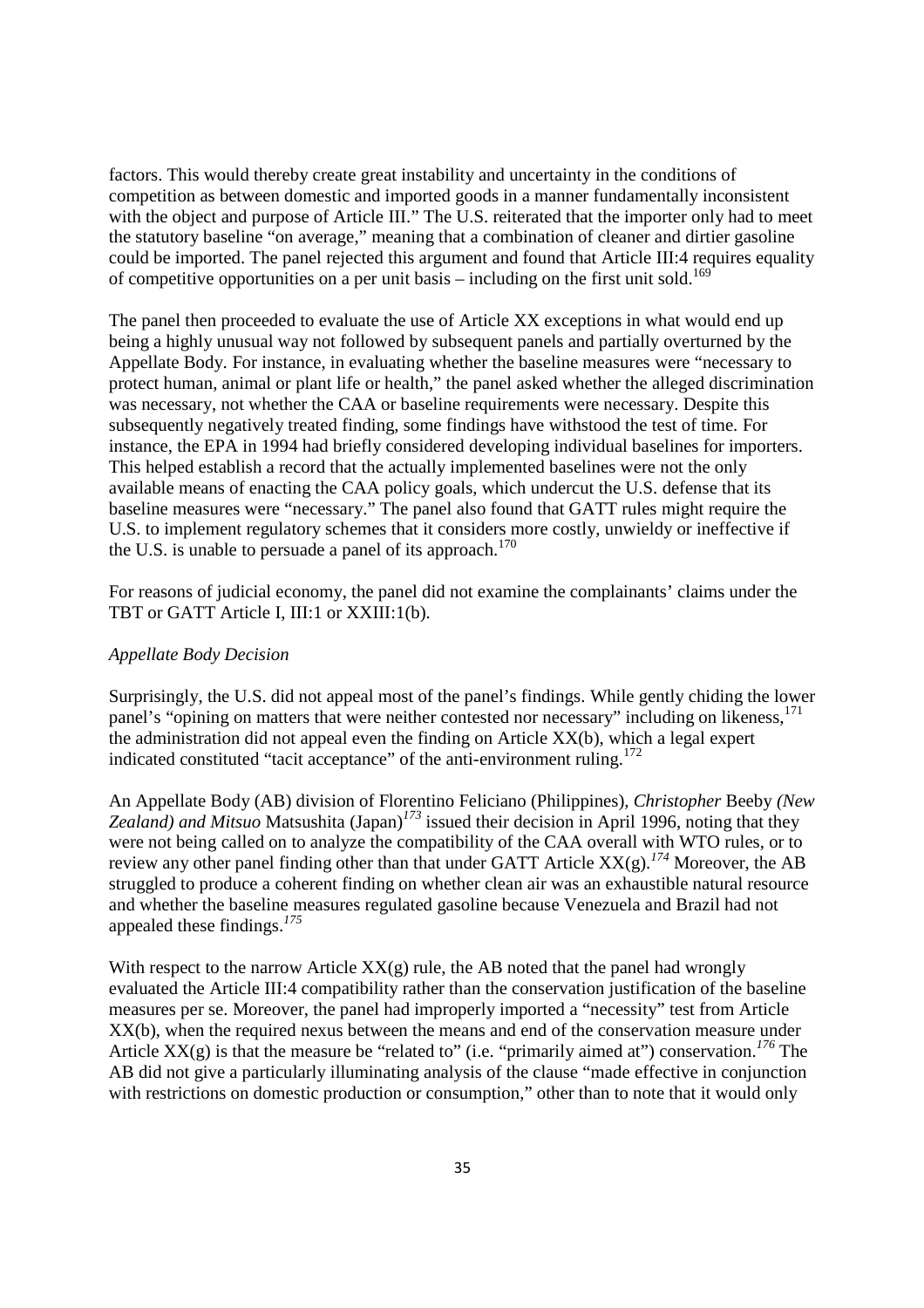be in extreme cases that the AB would look to whether the policy was actually effective in the real world.*<sup>177</sup>*

The U.S. reiterated first the extreme difficulty it would have applying domestic enforcement practices overseas, and second the fact that Congress denied funding for individual baselines for importers. (Congress took this action after a State Department cable leaked showing that the Clinton administration had sought a deal where foreign refiners could have set their own baseline if Venezuela promised not to bring a GATT case.*<sup>178</sup>*) The AB took the first as an admission that the U.S. had not pursued "cooperative arrangements" with Brazil and Venezuela to enforce U.S. law extraterritorially, and noted on the second point that (under WTO law) the U.S. executive branch is responsible for the actions of the legislative branch. Finally, the AB turned a multifaceted point by the U.S. on its head. Quoting a lower panel paragraph that read:

"The United States concluded that, contrary to Venezuela's and Brazil's claim, Article XX did not require adoption of the statutory baseline as a national standard even if the difficulties associated with the establishment of individual baselines for importers were insurmountable. Application of the statutory baseline to domestic producers of reformulated and conventional gasoline in 1995 would have been physically and financially impossible because of the magnitude of the changes required in almost all US refineries; it thus would have caused a substantial delay in the programme. Weighing the feasibility of policy options in economic or technical terms in order to meet an environmental objective was a legitimate consideration, and did not, in itself, constitute protectionism, as alleged by Venezuela and Brazil. Article XX did not require a government to choose the most expensive possible way to regulate its environment."

The AB chose to place emphasis on the passage "physically and financially impossible because of the magnitude of the changes required in almost all US refineries; it thus would have caused a substantial delay in the programme." The AB took this passage as evidence that the U.S. was considering the compliance costs of domestic firms but not foreign firms, and noted that this would have been sufficient evidence to find an Article III:4 violation. (It is unclear how to square this with the AB's earlier conclusion that the interpretive procedure under Article XX is not simply testing for compliance with the underlying GATT obligation (i.e. National Treatment).) But the AB could have just as easily placed emphasis on the last sentence: that governments shouldn't be required to regulate in the most costly way possible.

In any case, the AB concluded by upholding the lower panel conclusions that were not appealed and by finding that the CAA baseline measures were not excused by Article XX(g) because the U.S. had not met the requirements of the introductory paragraph (i.e. chapeau).

#### *U.S. Compliance and its Opponents*

The Clinton administration had taken a variety of steps to essentially ensure that the WTO ruling would come down the way it did. As noted above, the administration had sought a deal where foreign refiners could have set their own baseline if Venezuela promised not to bring a GATT case.<sup>179</sup> In congressional testimony in April, EPA and USTR officials claimed that the baseline rules were either protectionist or would be difficult to defend under the GATT.<sup>180</sup> It also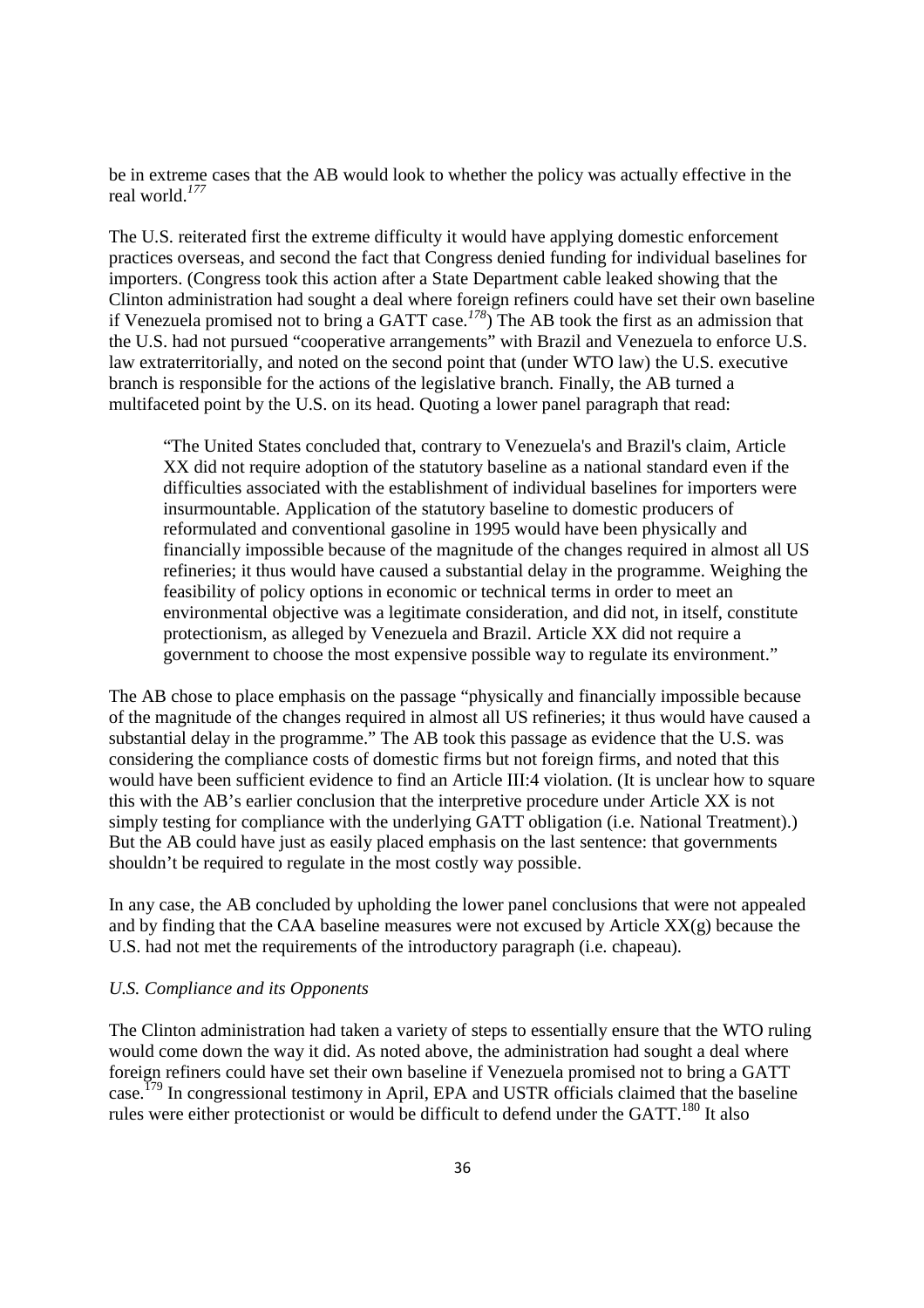appeared to ignore exhortation from Sen. Barbara Mikulski (D-Md.), Rep. John Boehner (R-Ohio) and others to strongly defend the U.S. law.<sup>181</sup> The ruling was also strongly criticized by environmentalists and Sens. John Kerry (D-Mass.) and Ron Wyden (D-Ore.).<sup>182</sup>

After saying that the "the results of this dispute cannot and will not compromise this Administration's commitment to our environmental laws,"<sup>183</sup> the administration almost immediately following the AB ruling said that it would comply<sup>184</sup> over the objections of members of Congress like Sen. Conrad Burns (R-Mont.) and other agencies of the U.S. government.<sup>185</sup> Indeed, the official organization of air regulatory officials in eight Northeastern states wrote that allowing Venezuela's state oil company to set its own baselines would allow olefin content "over three times higher than the 9.2 percent baseline specified in the Clean Air Act, and would exceed the highest olefin content of any other gasoline marketed in the Northeast…. As a result, PDVSA gasoline could cause up to a 25 percent increase in emissions compared to NOx emissions from domestic fuels." Even Chevron wrote that international cooperative efforts would likely not be able to produce adequate verification mechanisms, and that "we do not believe that allowing foreign refiners to establish their own baselines is possible without harming air quality."<sup>186</sup>

The final 1997 rule allowed foreign refiner baselines, subject to the following conditions:

"(1) in the case of a state-owned or operated refinery, that it waive any defense of sovereign immunity in civil, criminal, or administrative enforcement proceedings; and (2) in all cases, that the refiner (a) appoint an agent for the service of process in Washington, D.C.; (b) post a substantial bond to ensure payment of penalties in the event of its noncompliance; (c) commit to allowing EPA inspections and audits of all gasoline produced, regardless whether it is intended for the U.S. market; (d) submit to the jurisdiction of United States courts or administrative tribunals in any enforcement action; (e) implement detailed tracking and certification procedures to ensure its compliance with EPA regulations; and (f) procure independent third-party sampling and laboratory tests." $187$ 

Subsequently, the Independent Refiners Coalition (IRC) sued EPA over the new rules. The resulting court ruling from the Court of Appeals D.C. Circuit is illuminative in many respects, especially in showing the deference that U.S. courts show regulators – contrasted with the WTO panels.

First, the court ruled that – because the CAA has "citizen suit" provisions, which allow environmental groups and others to bring claims that the EPA is not acting quickly enough – refineries would have standing to bring a claim against the change to the baseline rules. Second, when evaluating the consistency of agency action with statute, U.S. courts apply the so-called Chevron analysis. In the first step, the court asks "whether Congress has directly spoken to the precise question at issue" – if so, "the court "must give effect to the unambiguously expressed intent of Congress." If not, courts will defer to the agency's interpretation so long as it is reasonable.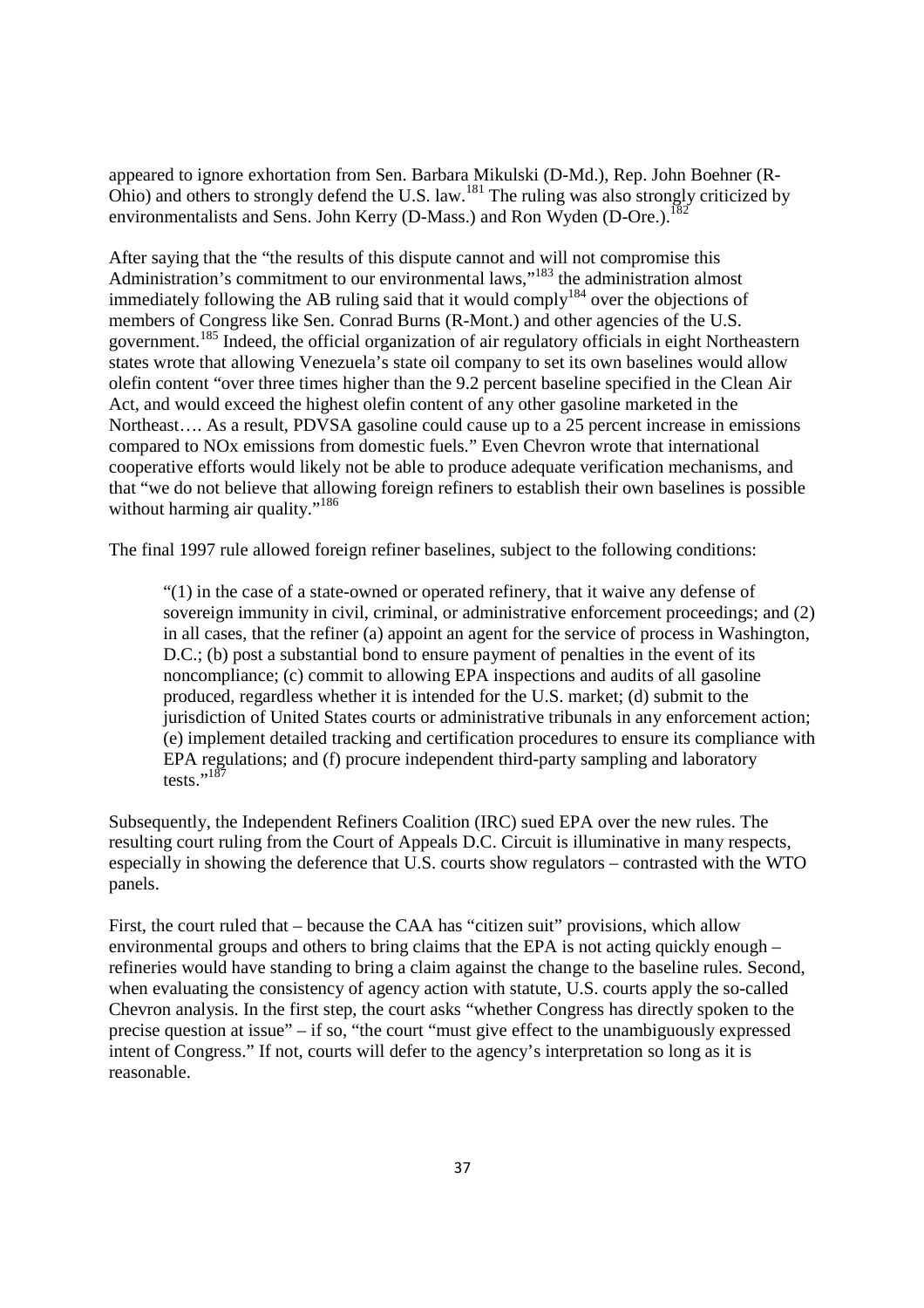Second, IRC challenged the EPA's move as inconsistent with the CAA's statutory obligation to ensure air quality improvements, and that the EPA was considering factors other than air quality (like WTO compliance) in promulgating the 1997 provisions. Ironically, the Court of Appeals wrote that the incremental nature of the 1990 CAA amendments and their implementing regulations (described by a member of Congress as an attempt to avoid resurrection of a "1970's DOE type scheme of detailed government in intervention in U.S. gasoline markets") made the attainment of that goal less than certain. Moreover, under "Chevron step two," courts must be deferential to agency interpretation of the statute (which did not expressly limit the only goal to be furthered as that of improving air quality). The court then cited a precedent that "congressional statutes must be construed whenever possible in a manner that will not require the United States 'to violate the law of nations'" as support for the notion that the court should defer to the WTO in this case.

Third, IRC argued that the agency was behaving in an arbitrary and capricious manner by drawing distinctions between foreign refiners and others that could lead to disruptions in the oil markets. The court determined that EPA was permissible because it gave reasons for the new baselines based on "rational distinctions" on an emerging view of the cleanliness data, but admitted that imposing new regulations could lead to foreign refiners to seek non-U.S. markets for their gasoline (thereby undermining the supply of gasoline, something Congress was also attentive to but which was not addressed by the court).

The U.S. Court of Appeals decision is notable in demonstrating just how deferential U.S. courts are to executive and legislative branch prerogatives. Policymakers don't have to choose least or less trade-restrictive means of regulating or drawing distinctions, so long as they give reasons for their distinctions. Indeed, even compliance with treaties is a permissible reason for changing air quality standards. In contrast, WTO panels and the AB apply a set of rigid criteria that do not prioritize congressional prerogatives or agency discretion, and put trade impacts above other considerations. While the WTO would not defer to national regulators, U.S. courts (under the reasoning above) might defer to the WTO. Finally, while the CAA allows citizen suits (and U.S. courts recognize standing on that basis), neither Congress nor environmental groups are given a meaningful role at the WTO, which views all actions occurring in a country as often the responsibility of a single unitary actor.

#### *Implications of U.S.-Gasoline*

The U.S.-Gasoline case shows several WTO threats to CAA in the future. The U.S. failed to appeal most of these findings, meaning that they now stand largely as accepted WTO law.

The U.S. did not insist that domestic and imported products might be "unlike" if it were more costly or unwieldy to regulate imports. The U.S. might have also insisted that finding of "less favorable treatment" can't be found if the regulatory distinction is justified. Environmentalists had vigorously urged the administration to point out that if EPA found domestic refiners' 1990 data to be unverifiable, then they would face the same strictures as importers.<sup>188</sup> The WTO's opposite conclusion in the CAA has now become accepted practice across a range of WTO agreements.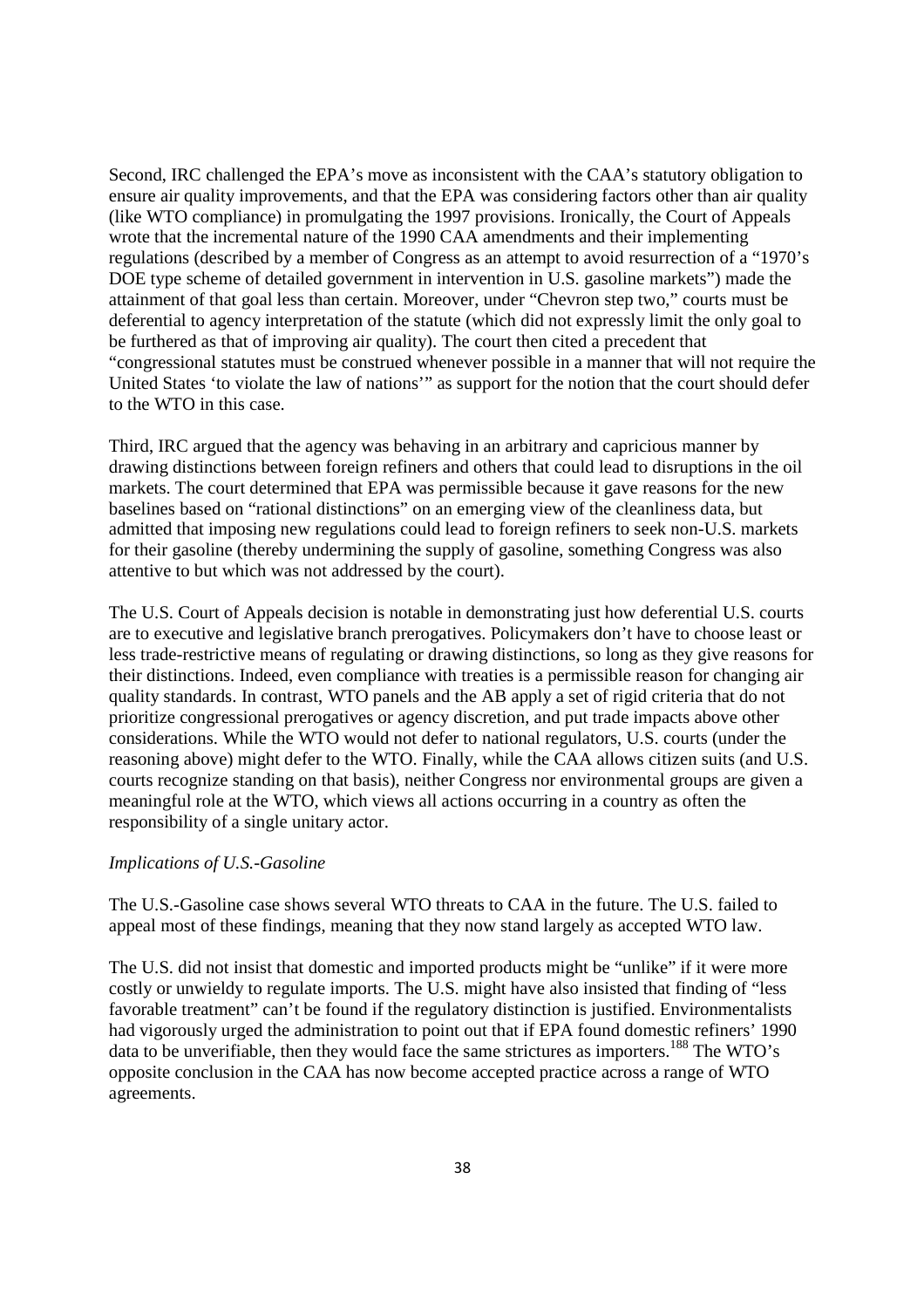The Article XX findings were also worrying. In the democratic process (and in the currently fashionable practice of subjecting regulations to cost-benefit analysis), it is normal to consider multiple regulatory options. Some inevitably are not selected, or are developed by one branch of government but rejected by another. However, under the WTO, governments that develop such a catalogue of alternative options can find their eventual decision second-guessed by international tribunals that don't have the same information or accountability with voters.

The AB finding was also worrying. In examining the U.S.' argument under Article  $XX(g)$ , the AB could have as easily placed emphasis on the passage "Article XX did not require a government to choose the most expensive possible way to regulate its environment," which seems to capture the point of the U.S. argument on this score: the WTO should not be blind to the costs of regulating in a global economy. Instead, the AB ruled – as it has many times since – that any such regulatory distinctions (even those motivated by efforts to minimize enforcement costs) are almost always per se illegitimate.

The lack of findings on the TBT and other GATT rules leaves the CAA open to challenge, a possibility noted by the panel when it noted that it had not been asked to rule on the compatibility of the CAA overall.<sup>189</sup>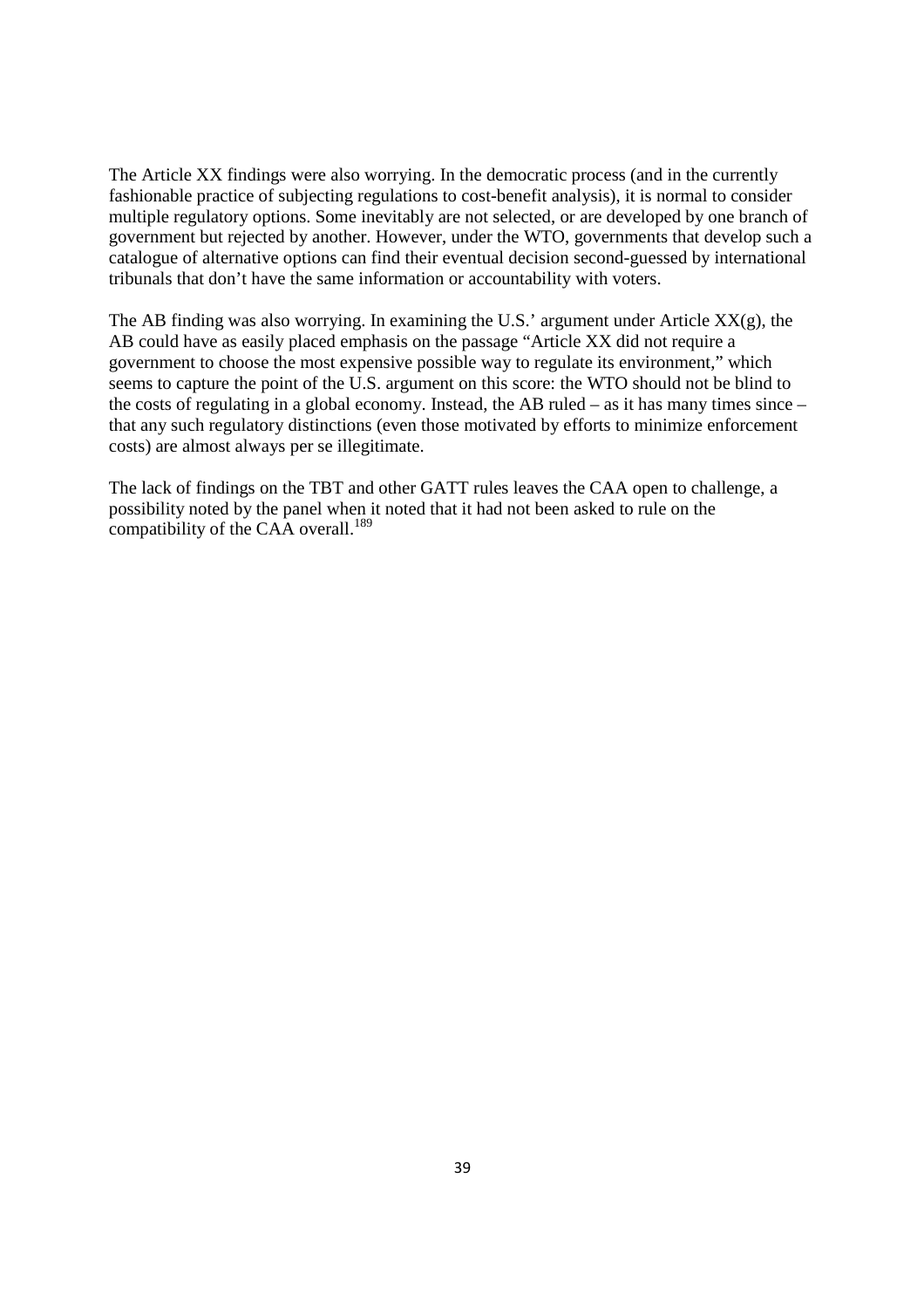### **ENDNOTES**

<u>.</u>

<sup>1</sup> Tucker is research director with Public Citizen's Global Trade Watch. He acknowledges the vital contributions of Jesse Swanhuyser, Kate Titus and Lori Wallach in finalizing this memo. Appendix I is based on a forthcoming

publication by Swanhuyser.<br><sup>2</sup> When the U.S. Congress debated the Uruguay Round Agreements Implementation Act in a lame-duck session in 1994, Rep. Peter DeFazio (D-Ore.) said: "This agreement will put at risk the environmental, food, consumer, health and safety laws of this Nation to something called a World Trade Organization, an organization that will settle disputes over trade barriers, and trade barriers is interpreted as anything that restricts the free movement of goods, whether it is restrictions against child labor, whether it is restrictions against dangerous substances in food and pesticides…. We are lowering ourselves to the worst standards, to the lowest common denominator, in order to get something that a few multinational corporations desperately want." Senator Robert Byrd (D-W.V.), a noted expert on the legislative process who recently passed, warned: "U.S. laws and State laws in many areas must comport first with the WTO's trade rules, or such laws can be challenged as an 'illegal trade barrier' by other countries. Federal and State laws dealing with toxics and hazardous waste, consumer protection, recycling and waste reduction, pesticides and food safety, energy conservation, wildlife protection, and natural resource and wilderness protection, would all be vulnerable to WTO challenge. The new GATT would prevent countries from rejecting products based on how they are made; for example, with child labor or with ozone depleting chemical processes…. If environmental laws get in the way of trade, they must fall. If consumer protection gets in the way, if standards of innumerable kinds, get in the way of trade, they go. Humane methods of trapping tuna, in order to protect dolphins go out the window. Flipper loses. Rigid pesticide controls which make products more expensive are GATT illegal. Out they go. Child labor laws restricting trade are illegal. Who cares? Only trade matters. What happens when our laws are declared a violation of GATT? The Administration would like us to accept the proposition that no U.S. laws are wiped out here, and technically they are not. What will happen is that other member nations, perhaps prodded, or even dominated by one or a group of multinational corporations, will bring a complaint against the U.S. before the WTO, and a Dispute Panel could rule in secret against a U.S. law, as being GATT illegal. The room for pernicious manufactured claims should be obvious to all of us. This puts great pressure on us to change our laws."<br><sup>3</sup> See WTO, Agreement Establishing the World Trade Organization, Article XVI-4. See also NAFTA, Article 10 WTO rules require each country to "take such reasonable measures are may be available to it" to ensure subnational compliance. See WTO, Uruguay Round Agreement, "Understanding on the Interpretation of Article XXIV of the General Agreement on Tariffs and Trade 1994," at 13. Available at: http://www.wto.org/english/docs\_e/legal\_e/10- 24\_e.htm.

<sup>4</sup> See ICSID, Compañía de Aguas del Aconquija S.A. and Vivendi Universal S.A. v. Argentine Republic, Case No. ARB/97/3, AWARD, 20 August 2007. Available at: http://italaw.com/sites/default/files/case-

documents/ita0215.pdf. See also MTD Equity Sdn. Bhd. and MTD Chile S.A. v. Republic of Chile, ICSID Case No. ARB/01/7, Award, 25 May 2004. Available at: http://italaw.com/sites/default/files/case-documents/ita0544.pdf <sup>5</sup> The U.S. has signed BITs with 41 nations: Albania, Argentina, Armenia, Azerbaijan, Bahrain, Bangladesh, Bolivia, Bulgaria, Cameroon, Congo, Democratic Republic Of (Kinshasa), Congo, Republic Of (Brazzaville), Croatia, Czech Republic, Ecuador, Egypt, Estonia, Georgia, Grenada, Honduras, Jamaica, Jordan, Kazakhstan, Kyrgyzstan, Latvia, Lithuania, Moldova, Mongolia, Morocco, Mozambique, Panama, Poland, Romania, Rwanda (which just went into effect in January 2012), Senegal, Slovakia, Sri Lanka, Trinidad & Tobago, Tunisia, Turkey, Ukraine, and Uruguay. The U.S. has signed FTAs with investment chapters with an additional 13 nations: Australia (although this does not contain investor-state), Canada, Chile, Colombia (not yet implemented), Costa Rica, El Salvador, the Dominican Republic, Guatemala, Korea (not yet implemented), Mexico, Nicaragua, Oman, and Singapore. Together, these two categories bring the total to 54 nations. (Note that the U.S. has signed FTAs that include an investor-state mechanism with three nations who also had BITs previously in place: Honduras, Morocco and Panama (not yet implemented). These are not double counted. Finally, the U.S. FTAs with Bahrain, Israel, and Jordan do not contain investment chapters, although the U.S. nonetheless has BITs with Bahrain and Jordan.) 6 See comments by Gus Van Harten at: http://worldtradelaw.typepad.com/ielpblog/2011/06/is-investment-treatyarbitration-biased-against-developing-countries.html#comments

<sup>7</sup> For example, primary National Ambient Air Quality Standards, which are set to protect public health, must be established with an adequate margin of error.

8 CAA §202, 42 U.S.C.A. 7521 through 7590.

 $9^9$  Sec. 7411 (a)(3)

<sup>&</sup>lt;sup>10</sup> Massachusetts v. EPA, 549 U.S. 497, 528-29 (2007).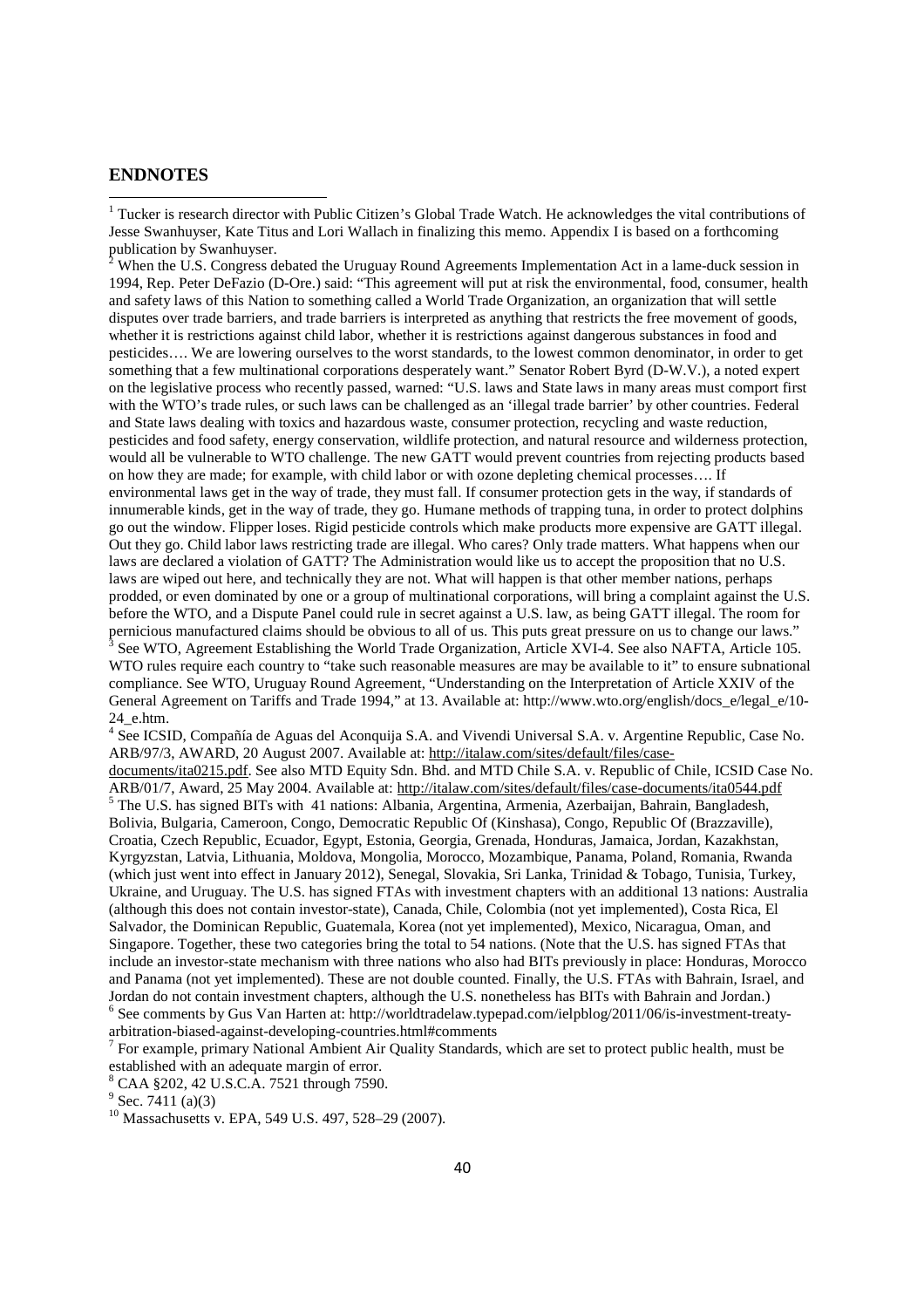<u>.</u>

<sup>17</sup> EPA/NHTSA Notice of Proposed Rulemaking to Establish 2017 and Later Model Year Light-Duty Vehicle Greenhouse Gas Emissions and CAFE Standards; Proposed Rules, Dec. 1, 2011. Available at: http://www.gpo.gov/fdsys/pkg/FR-2011-12-01/pdf/2011-30358.pdf

<sup>18</sup> Greenhouse Gas Emissions Standards and Fuel Efficiency Standards for Medium- and Heavy-Duty Engines and Vehicles; Final Rule. Available at: http://www.gpo.gov/fdsys/pkg/FR-2011-09-15/pdf/2011-20740.pdf

<sup>19</sup> The majority of HD vehicles carry payloads of goods or equipment, in addition to passengers. To account for this in the regulatory program, the final rules set *fuel consumption* standards, rather than a *fuel efficiency*, or CAFE standard, as is the case in smaller cars and trucks.

<sup>20</sup> *EPA and NHTSA Adopt First-Ever Program to Reduce Greenhouse Gas Emissions and Improve Fuel Efficiency of Medium-and Heavy-Duty Vehicles*, Environmental Protection Agency/Office of Transportation and Air Quality, EPA-420-F-11-031 at page 1 (August 2011).

 $21$  Coalition for Responsible Regulation v. EPA, D.C. Cir., No. 09-1322, 6/26/12

<sup>22</sup> § 213(a)(4), 42 U.S.C. § 7547(a)(4) (providing that where EPA finds that emissions from non-road engines contribute significantly to pollution that endangers public health and welfare, the EPA "may promulgate . . . such regulations as the [EPA] Administrator deems appropriate containing standards applicable to emissions from those classes or categories of new nonroad engines and new nonroad vehicles which in the Administrator's judgment cause, or contribute to, such air pollution");  $\frac{8}{231(a)(2)(A)}$ , 42 U.S.C.  $\frac{8}{571(a)(2)(A)}$  (providing that EPA "shall, from time to time, issue proposed emission standards applicable to the emission of any air pollutant from any class or classes of aircraft engines which in his judgment causes, or contributes to, air pollution which may reasonably be anticipated to endanger public health or welfare.")

 $23$  Ctr. for Biological Diversity v. Envtl. Prot. Agency, 794 F. Supp. 2d 151 (D.D.C. July 5, 2011).

<sup>24</sup> Ctr. for Biological Diversity v. Envtl. Prot. Agency, 794 F. Supp. 2d 151 (D.D.C. July 5, 2011).

<sup>25</sup> For more information, see http://www.epa.gov/oms/climate/ca-waiver.htm

<sup>26</sup> For a full list, see: http://yosemite.epa.gov/r9/r9nsps.nsf/ViewStandards?ReadForm&Part=60

<sup>27</sup> Coalition for Responsible Regulation v. EPA, D.C. Cir., No. 09-1322,  $6/26/12$ , at 45-46.

<sup>28</sup> Coalition for Responsible Regulation v. EPA, D.C. Cir., No. 09-1322, 6/26/12, at 19.

<sup>29</sup> Prevention of Significant Deterioration and Title V Greenhouse Gas Tailoring Rule, Final Rule, 75 Fed. Reg.

31514, 31540 (June 3, 2010) (to be codified at 40 C.F.R. pts. 51, 52, 70, 71).

<sup>30</sup> Sindya Bhanoo, "The EPA Announces a New Rule on Polluters," New York Times, May 13, 2010. Available at: http://www.nytimes.com/2010/05/14/science/earth/14permit.html?ref=cleanairact See also:

http://www.epa.gov/NSR/actions.html#may10

Coalition for Responsible Regulation v. EPA, D.C. Cir., No. 09-1322, 6/26/12

<sup>32</sup> Petition from Humane Society to EPA, "Petition To List Concentrated Animal Feeding Operations Under Clean Air Act Section 111(B)(1)(A) Of The Clean Air Act, And To Promulgate Standards Of Performance Under Clean Air Act Sections  $111(B)(1)(B)$  And  $111(D)$ ," Sept. 21, 2009. Available at:

Available at: http://www.humanesociety.org/assets/pdfs/farm/hsus-et-al-v-epa-cafo-caa-petition-final.pdf <sup>33</sup> Center for Biological Diversity and 350.org, Petition to Establish National Pollution Limits for Greenhouse Gases Pursuant to the Clean Air Act (Dec. 2, 2009) at 15,

<http://www.biologicaldiversity.org/programs/climate\_law\_institute/global\_warming\_litigation/clean\_air\_act/pdfs/P etition\_GhG\_pollution\_cap\_12-2-2009.pdf>. CBD has argued strongly for an NAAQS approach, under which EPA would have to:

1) Determine whether GhGs from stationary sources endangered public health and welfare;

2) If so, GhGs would become a criteria pollutant;

3) A NAAQS would have to be set on the maximum allowable concentration in the U.S. atmosphere of GhGs;

<sup>&</sup>lt;sup>11</sup> Endangerment and Cause or Contribute Findings for Greenhouse Gases Under Section 202(a) of the Clean Air Act, 74 Fed. Reg. 66,496 (Dec. 15, 2009). Available at: http://www.epa.gov/climatechange/endangerment.html  $12$  42 U.S.C. 7521(a).

 $13$  Coalition for Responsible Regulation v. EPA, D.C. Cir., No. 09-1322,  $6/26/12$ , at 40.

<sup>&</sup>lt;sup>14</sup> Model Year 2012-2016 Light-Duty Vehicle Greenhouse Gas Emissions Standards and Corporate Average Fuel Economy Standards; Final Rule, 75 Fed. Reg. 25324 (May 7, 2010) (to be codified at 40 C.F.R. pts. 85, 86, 600 and 49 C.F.R. pts. 531, 533, 536–38). Available at: http://www.gpo.gov/fdsys/pkg/FR-2010-05-07/html/2010-8159.htm <sup>15</sup> *Clean Air Act Handbook: A Practical Guide to Compliance* (20<sup>th</sup> Edition), § 5:36 at page 233.

 $16\overline{2}5328$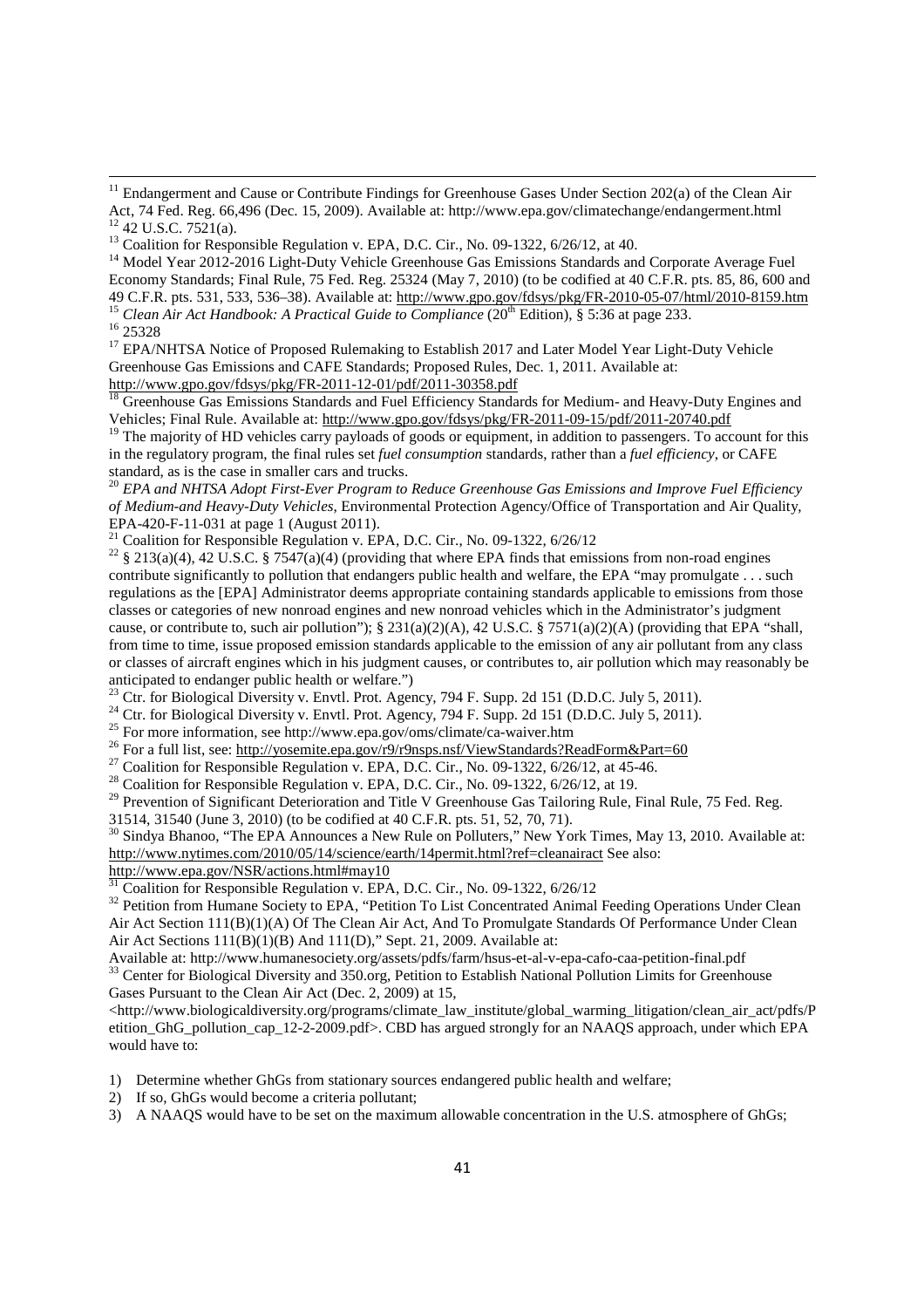- 4) If the U.S. were below that level, the U.S. would be in attainment, and states would have to write state implementation plans (SIPs) showing how to maintain that level using BACT. EPA would then have to approve the SIPs.
- 5) If the U.S. were above that level, the U.S. would be in non-attainment, and states would have to write SIPs showing how NAAQS will be achieved. The SIPs would impose "reasonably available control technology" (RACT). The EPA has to approve the plans, and impose a federal plan if the states fail to act. The states would have 5 to 10 years to meet NAAQS, and sanctions (like withholding highway funds) can be imposed on a state if they fail to meet SIP.

<sup>34</sup> *See, e.g.*, "Petition for Rulemaking Under the Clean Air Act to List Coal Mines as a Source Category and to Regulate Methane and Other Harmful Air Emissions from Coal Mining Facilities Under Section 111," Earthjustice, on behalf of WildEarth Guardians, Center for Biological Diversity, the Environmental Integrity Project, and Sierra Club (June 16, 2010), *available at* 

http://www.biologicaldiversity.org/programs/climate\_law\_institute/global\_warming\_litigation/clean\_air\_act/pdfs/C oal\_Mine\_Petition-06-15-2010.pdf

 $\overline{3}$  Deferral for CO<sub>2</sub> Emissions From Bioenergy and Other Biogenic Sources Under the Prevention of Significant Deterioration (PSD) and Title V Programs, 76 Fed. Reg. 43,490 (July 20, 2011) (to be codified at 40 C.F.R. pts. 51, 52, 70, 71).

<sup>36</sup> *Center for Biological Diversity v. EPA*. Consolidated Case Nos. 11-1101, 11-1285, 11-1328, 11-1336 (D.C. Cir. Apr. 7, 2011). To see the U.S. response to this petition from May 2012, see http://op.bna.com/env.nsf/id/fwhe- $\frac{8ubkvv/\$File/epa.biomass.pdf}{\frac{37}{2}}$ 

<sup>37</sup> Oil and Natural Gas Sector: New Source Performance Standards and National Emission Standards for Hazardous Air Pollutants Reviews, 76 Fed. Reg. 52,738, 52,756 (proposed Aug. 23, 2011) (to be codified at 40 C.F.R. pts. 60, 63).

<sup>38</sup> Portland Cement Ass'n v. E.P.A., 665 F.3d 177 (2011).

<u>.</u>

<sup>39</sup> Standards of Performance for Greenhouse Gas Emissions for New Stationary Sources; Electric Utility Generating Units; Proposed Rule, 40 CFR Part 60 (April 13, 2012). Available at:

http://www.regulations.gov/#!documentDetail;D=EPA-HQ-OAR-2011-0660-0001

<sup>40</sup> Proposed Settlement Agreement, Clean Air Act Citizen Suit, 75 Fed. Reg. 82,392 (proposed Dec. 30, 2010).

<sup>41</sup> Kassie Siegel, Kevin Bundy, and Vera Pardee, "Strong Law, Timid Implementation: How the EPA Can Apply the Full Force of the Clean Air Act to Address the Climate Crisis," Journal of Environmental Law, April 2012, at 122-123.

<sup>42</sup> Massachusetts v. EPA, 549 U.S. 535-560 (2007).

<sup>43</sup> Nathan Richardson, Art Fraas and Dallas Burtraw, "Greenhouse Gas Regulation under the Clean Air Act," Resources for the Future Discussion Paper, April 2010. Citing Whitman v. American Trucking Associations, 531 U.S. 457 (2001).

<sup>44</sup> Kassie Siegel, Kevin Bundy, and Vera Pardee, "Strong Law, Timid Implementation: How the EPA Can Apply the Full Force of the Clean Air Act to Address the Climate Crisis," Journal of Environmental Law, April 2012, at 128. <sup>45</sup> Kassie Siegel, Kevin Bundy, and Vera Pardee, "Strong Law, Timid Implementation: How the EPA Can Apply the Full Force of the Clean Air Act to Address the Climate Crisis," Journal of Environmental Law, April 2012, at 133-134.

<sup>46</sup> Kassie Siegel, Kevin Bundy, and Vera Pardee, "Strong Law, Timid Implementation: How the EPA Can Apply the Full Force of the Clean Air Act to Address the Climate Crisis," Journal of Environmental Law, April 2012, at 134- 136.

<sup>47</sup> Nathan Richardson, Art Fraas and Dallas Burtraw, "Greenhouse Gas Regulation under the Clean Air Act,"

Resources for the Future Discussion Paper, April 2010, at 17. Citing Whitman v. American Trucking Associations, 531 U.S. 457 (2001).

<sup>48</sup> Andrew Green, "Climate change, regulatory policy and the WTO," *Journal of International Economic Law,*  Volume 8:1, 2005, at 143-189.

<sup>49</sup> Victor Menotti, "G-8 Climate deal ducks looming clash with the WTO," International Forum on Globalization Brief, July 2007.

<sup>50</sup> Annex I of the TBT defines technical regulation as: "Document which lays down product characteristics or their related processes and production methods, including the applicable administrative provisions, with which compliance is mandatory. It may also include or deal exclusively with terminology, symbols, packaging, marking or labelling requirements as they apply to a product, process or production method." Technical standard is defined as: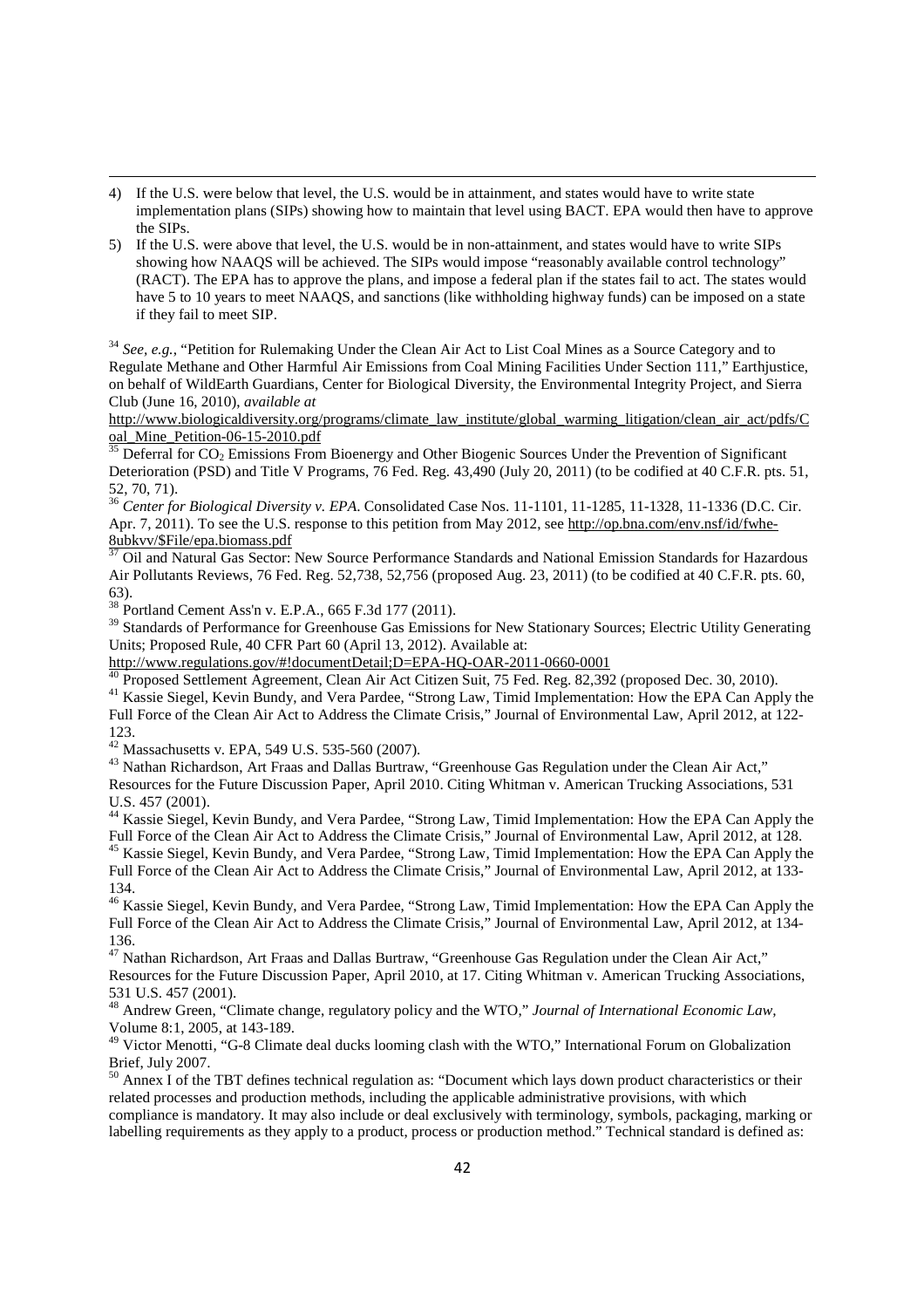"Document approved by a recognized body, that provides, for common and repeated use, rules, guidelines or characteristics for products or related processes and production methods, with which compliance is not mandatory. It may also include or deal exclusively with terminology, symbols, packaging, marking or labelling requirements as they apply to a product, process or production method." See legal text at: http://wto.org/english/docs\_e/legal\_e/17the  $\frac{1}{51}$  A  $\frac{1}{1}$ 

<sup>51</sup> Appellate Body Report, *U.S. – Certain Country of Origin Labelling Requirements,* WT/DS384/AB/R and WT/DS386/AB/R, circulated 29 July 2012, at paras. 239, 249.

<sup>52</sup> Appellate Body, *U.S. – Measures Concerning the Importation, Marketing And Sale Of Tuna And Tuna Products*, WT/DS381/R, circulated 16 May 2012, paras 190-199. Available at:

http://www.worldtradelaw.net/reports/wtoab/us-tunamexico%28ab%29.pdf

<u>.</u>

In this case, the AB placed emphasis on the fact that the truthfulness requirements are part of the labeling scheme themselves. But the ruling did not appear to ensure that basic truthfulness requirements (such as those administered by the Federal Trade Commission, USDA or other agencies) wouldn't also get caught in the net.

<sup>53</sup> The panel in *China-Publications* helpfully summarized the GATS schedule format: "The heading of each column reads: (i) sectors or sub-sectors; (ii) limitations on market access; (iii) limitations on national treatment; and (iv) additional commitments. In the second and third columns, inscriptions are made for each of the four modes of supply: cross-border, consumption abroad, commercial presence, and presence of natural persons, and may be taken in three forms: 'Unbound', 'None' and specified limitations, to indicate no, full and partial commitments. As part of the schedule format, there is a separate section at the beginning of a schedule where a Member may inscribe market access and national treatment limitations that apply to all scheduled sectors, unless otherwise specified. Inscriptions in this section are called 'horizontal commitments'." See Panel Report, *China – Measures Affecting Trading Rights and Distribution Services for Certain Publications and Audiovisual Entertainment Products*, WT/DS363/R and Corr.1, adopted 19 January 2010, as modified by Appellate Body Report WT/DS363/AB/R, at para. 7.920.

<sup>54</sup> The U.N. classification 883 "Subclass: 88300 - Services incidental to mining" is not defined in the U.N. code. The corresponding classification is ISIC Class: 1120 - Service activities incidental to oil and gas extraction excluding surveying. This class is explained as follows: "This class includes oil and gas field service activities provided on a fee or contract basis including: directional drilling and redrilling; 'spudding in'; derrick building, repairing and dismantling; cementing oil and gas well casings; pumping wells; plugging and abandoning wells; and other service activities." Unlike the GATT, the GATS lacks even a weak General Exception for the protection of natural resources. The United States has not limited its commitment to mining consulting services, as other countries have (GATS/SC/6). See: http://www.citizen.org/trade/forms/gats\_results.cfm?s\_id=121

<sup>55</sup> The WTO Secretariat highlighted the ambiguity of what this classification covers in its paper on energy services (S/C/W/52): "The CPC entry 'services incidental to energy distribution' (88700) and the relevant explanatory note deserve particular attention. The literal meaning of the title of this entry and in particular the word 'incidental' seem to refer to services such as consultancy, maintenance of the networks, reading of meters, etc. However, the explanatory note reads as follows: 'transmission and distribution services on a fee or contract basis of electricity, gaseous fuels and steam and hot water to households, industrial, commercial and other users.' This seems to include transport and distribution of electricity and gas, when these services are operated by an independent services supplier and not by a vertically integrated manufacturer."

<sup>56</sup> See: http://www.citizen.org/documents/gats\_enviro\_protectambiente\_remed\_noise.pdf . This sector is defined at the most granular level as: "Cleaning services of exhaust gases: Emission monitoring and control services of pollutants into the air, whether from mobile or stationary sources, mostly caused by the burning of fossil fuels. Concentration monitoring, control and reduction services of pollutants in ambient air, especially in urban areas." <sup>57</sup> See: http://www.citizen.org/documents/gats\_transport\_roadmaint\_\_pipeline.pdf

<sup>58</sup> Victor Menotti, "The Other War: Halliburton's Agenda at the WTO," IFG Report, June 2006. Available at: http://www.ifg.org/reports/WTO-energy-services.htm

<sup>59</sup> U.S.-Peru Trade Promotion Agreement, Article 10.28. At:

http://www.ustr.gov/sites/default/files/uploads/agreements/fta/peru/asset\_upload\_file78\_9547.pdf <sup>60</sup> U.S.-Peru Trade Promotion Agreement, Article 10.28. At:

http://www.ustr.gov/sites/default/files/uploads/agreements/fta/peru/asset\_upload\_file78\_9547.pdf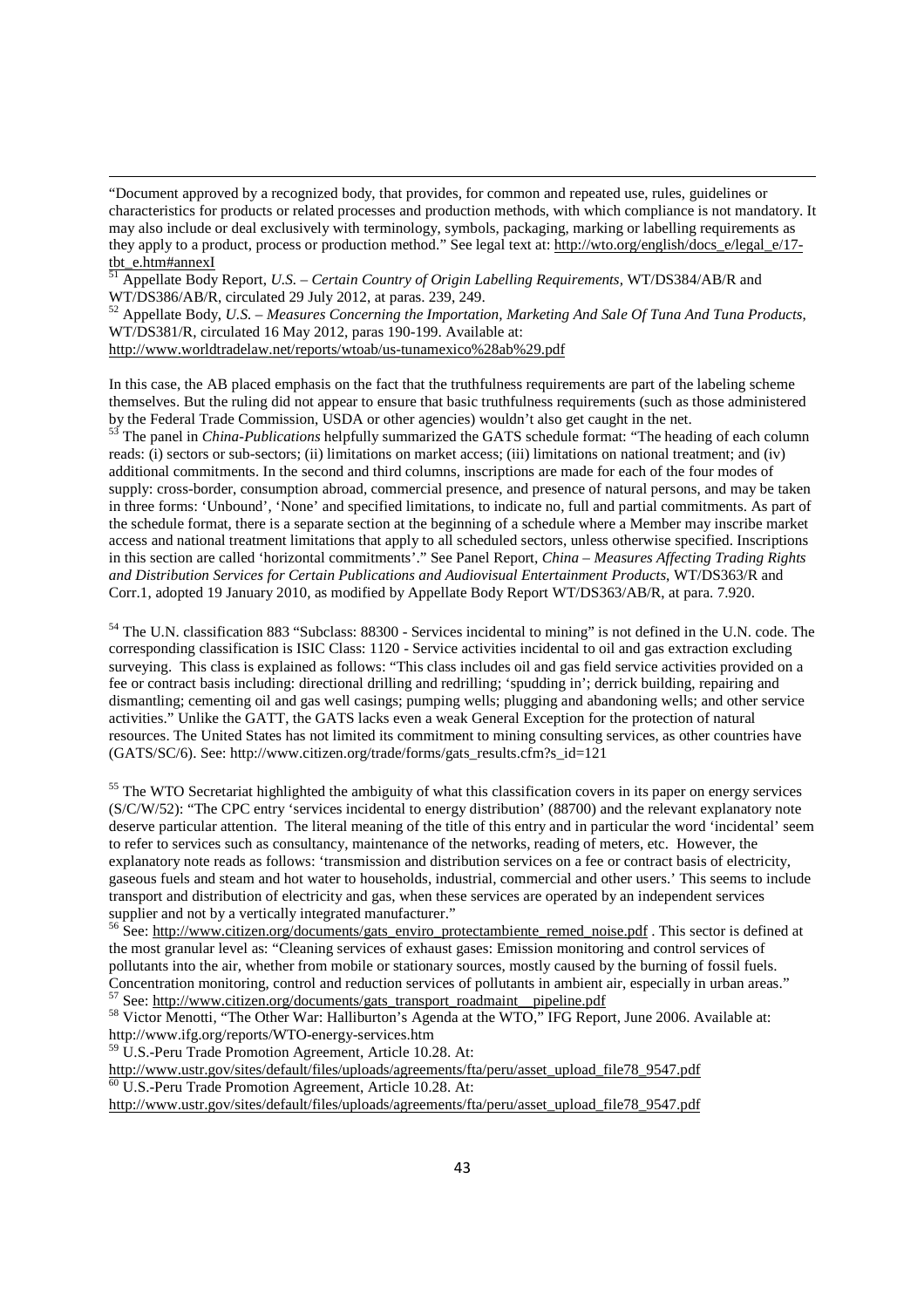<sup>66</sup> Panel Report, *United States – Standards for Reformulated and Conventional Gasoline*, WT/DS2/R, adopted 20 May 1996, as modified by Appellate Body Report WT/DS2/AB/R, DSR 1996:I, 29, at paras. 6.11-6.13.

<u>.</u>

<sup>71</sup> Appellate Body Report, *EC-Bananas III,* at para. 241.

<sup>72</sup> The Clean Air Act was originally enacted in 1963, and was substantially amended several times, including in 1990. Under the scheme as amended, the U.S. market for gasoline was divided into metropolitan and nonmetropolitan areas. In the former, due to concerns with summertime ozone pollution, only "reformulated gasoline" could be sold. In the latter, conventional gasoline could be sold, subject to certain rules. Reformulated gasoline was defined as having low oxygen and benzene content, and no heavy metals such as lead. Moreover, gasoline must have a 15 percent reduction in emissions of toxics and volatile organize compounds, and no increase in emissions of nitrogen oxides. (After 2000, the CAA required a 20-25 percent reduction in such emissions.) In addition, the legislation spelled out anti-dumping rules, so that refiners, importers and blenders would only sell conventional gasoline that was as clean as that entity's 1990 levels. In instances where adequate and reliable data on 1990 gasoline was not available, EPA could apply a statutory baseline.

In February 1994, EPA published its final regulations implementing the 1990 amendments.

- *Baselines:* Domestic refiners were required to establish individual 1990 baselines based on precise quality data and volume records (Method 1), blendstock quality data and production records (Method 2), or a modeling exercise based on available data (Method 3). Importers-foreign refiners that sold at least 75 percent of their gasoline into the U.S. faced similar rules. However, refineries that were not in operation for most of 1990, and importers and blenders, were generally assigned the statutory baseline. EPA justified this because of the difficulty in ascertaining the truthfulness or appropriateness of records in these situations. - *Reformulated gasoline:* Over 1995-1998, gasoline had to comply with a "Simple Model" consisting of either individual or statutory baselines. After 1998, a "Complex Model" will apply across the board and no individual baselines would be utilized.

- *Conventional gasoline:* The so-called "non-degradation" requirement would apply to most domestic refineries on the basis of their individual baseline, whereas most importers faced the statutory baseline. However, all gasoline produced in excess of an individual entity's 1990 levels faced the statutory baseline.

For an overview of these changes, see Panel Report, *United States – Standards for Reformulated and Conventional Gasoline*, WT/DS2/R, adopted 20 May 1996, at paras. 2.1-2.13. available at:

http://www.worldtradelaw.net/reports/wtopanelsfull/us-gasoline%28panel%29%28full%29.pdf

<sup>76</sup> Appellate Body Report, *U.S. – Measures Concerning the Importation, Marketing And Sale Of Tuna And Tuna Products*, WT/DS381/R, circulated 16 May 2012, at paras. 234-235; Panel Report, *U.S. – Certain Country of Origin Labeling Requirements*, WT/DS384/R and WT/DS386/R, circulated 18 November 2011, at paras. 7.333-350. <sup>77</sup> Appellate Body Report, *U.S.-COOL,* at para. 262, among others.

<sup>78</sup> Panel Report, *Canada – Certain Measures Affecting the Automotive Industry*, WT/DS139/R, WT/DS142/R, adopted 19 June 2000, as modified by Appellate Body Report WT/DS139/AB/R, WT/DS142/AB/R, DSR 2000:VII, 3043, at para. 10.248.

<sup>61</sup> Appellate Body Report, *European Communities – Regime for the Importation, Sale and Distribution of Bananas*, WT/DS27/AB/R, adopted 25 September 1997, DSR 1997:II, 591, at para. 220.

 $62$  The only carve-out from this broad scope is found in Article I(3)(c) for a "service supplied in the exercise of governmental authority" defined as "any service which is supplied neither on a commercial basis, nor in competition with one or more service suppliers." This does not mean that, for instance, central bank actions are not reviewable under the GATS – merely that respondents cannot invoke the GATS in order to displace the role of the central bank.

<sup>63</sup> Appellate Body Report, *U.S.-Clove Cigarettes,* at para 112.

<sup>64</sup> Appellate Body Report, *U.S.-Clove Cigarettes,* at para 137.

<sup>65</sup> Appellate Body Report, *U.S.-Clove Cigarettes,* at paras 137, 144.

<sup>67</sup> Appellate Body, *U.S. – Tuna II,* at paras 251-281.

<sup>68</sup> Appellate Body Report, *U.S.-Clove Cigarettes,* at para 115.

<sup>69</sup> Panel Report, *Canada-Autos*, para. 10.304.

<sup>70</sup> Appellate Body Report, *EC-Bananas III,* at para. 234.

Panel Report, U.S.-Gasoline, at paras. 3.11-3.33.

<sup>74</sup> Panel Report, U.S.-Gasoline, at para. 6.10.

<sup>75</sup> Panel Report, U.S.-Gasoline, at paras. 6.11-6.16.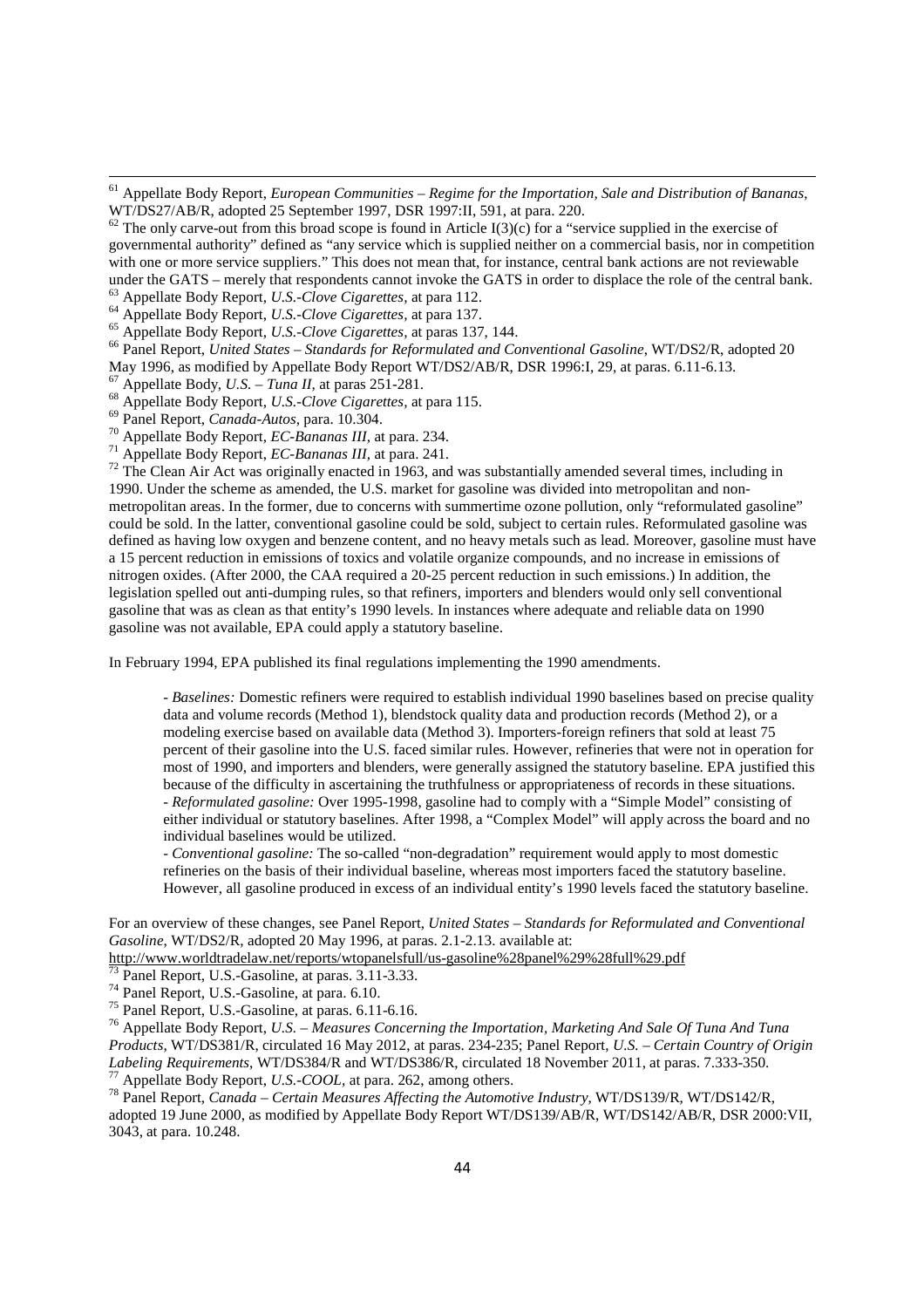<sup>80</sup> ADM v. Mexico, ICSID CASE No. ARB(AF)/04/05, (Nov. 21, 2007), at para. 203, 205.

<sup>82</sup> Siemens A.G. v. Argentine Republic, ICSID Case No. ARB/02/8, Award, paras. 320-321 (Feb. 6, 2007).

"Whether intent to discriminate is necessary and only the discriminatory effect matters is a matter of dispute. In *S.D. Myers*, the tribunal considered intent "important" but not "decisive on its own." On the other hand, the tribunal in *Occidental Exploration and Production Company v. Republic of Ecuador* found intent not essential and that what mattered was the result of the policy in question. The concern with the result of the discriminatory measure is shared in *S.D. Myers*: "The word 'treatment' suggests that practical impact is required to produce a breach of Article 1102, not merely a motive or intent." The discriminatory results appear determinative in *Marvin Roy Feldman Karpa v. United Mexican States*, where the tribunal considered different treatment on a *de facto* basis to be contrary to the national treatment obligation under Article 1102 of NAFTA… The Tribunal concurs that intent is not decisive or essential for a finding of discrimination, and that the impact of the measure on the investment would be the determining factor to ascertain whether it had resulted in non-discriminatory treatment."

<sup>83</sup> Panel Report, *Canada – Autos*, at para. 10.307. "In our view, it is reasonable to consider for the purposes of this case that services supplied in Canada through modes 3 and 4 and those supplied from the territory of other Members through modes 1 and 2 are 'like' services. In turn, this leads to the conclusion that the CVA requirements provide an incentive for the beneficiaries of the import duty exemption to use services supplied within the Canadian territory over 'like' services supplied in or from the territory of other Members through modes 1 and 2, thus modifying the conditions of competition in favour of services supplied within Canada. Although this requirement does not distinguish between services supplied by service suppliers of Canada and those supplied by service suppliers of other Members present in Canada, it is bound to have a discriminatory effect against services supplied through modes 1 and 2, which are services of other Members."

<sup>84</sup> Panel Report, *China-Publications,* at para. 7.975.

<u>.</u>

<sup>85</sup> Panel Report, U.S.-Taxes on Automobiles, Oct. 11, 1994.

<sup>86</sup> Appellate Body Report, *United States – Measures Affecting the Cross-Border Supply of Gambling and Betting Services*, WT/DS285/AB/R, adopted 20 April 2005, DSR 2005:XII, 5663 (Corr.1, DSR 2006:XII, 5475)*, at* para. 230.

<sup>87</sup> USTR, *China – Certain Measures Affecting Electronic Payment Services,* U.S. First Written Submission, Sept. 13, 2011, at para 3. Available at: http://www.ustr.gov/webfm\_send/3062. See also, USTR, *China – Payments,* U.S. Second Written Submission, at para 143.

88 Panel Report, *China – Certain Measures Affecting Electronic Payments Services*, July 16, 2012.

<sup>89</sup> Panel Report, *European Communities – Trade Description of Sardines*, WT/DS231/R and Corr.1, adopted 23 October 2002, as modified by Appellate Body Report WT/DS231/AB/R, DSR 2002:VIII, 3451, at paras. 7.78, 7.90. <sup>90</sup> Panel Report, EC-Sardines, at para. 7.138.

<sup>91</sup> Appellate Body Report, *European Communities – Trade Description of Sardines*, WT/DS231/AB/R, adopted 23 October 2002, DSR 2002:VIII, 3359, at para 243, 245-247.

<sup>92</sup> Appellate Body Report, EC-Sardines, at para 248, 257.

<sup>93</sup> Appellate Body, US-Gasoline, at pages 13-20.

<sup>94</sup> See the discussion of the necessity test at Appellate Body Report, *Brazil – Measures Affecting Imports of Retreaded Tyres*, WT/DS332/AB/R, adopted 17 December 2007, DSR 2007:IV, 1527, at paras. 139-183.

<sup>95</sup> Todd Tucker, "WTO is the big kid on the seesaw," Eyes on Trade Blog, September 21, 2011. Available at: http://citizen.typepad.com/eyesontrade/2011/09/wto-is-the-big-kid-on-the-seesaw.html While Article XIV(d) appears to offer a substantial carve-out for taxation, note that this is only for direct taxes, not "event" or indirect taxes like CMTs or financial transaction taxes.

<sup>96</sup> Appellate Body Report, *U.S.-Gambling,* at para. 369.

<sup>97</sup> Appellate Body Report, *U.S.-Clove Cigarettes,* at para.182.

<sup>98</sup> Appellate Body Report, *U.S.-COOL,* at para. 347.

<sup>100</sup> Appellate Body Report, *U.S.-COOL,* at para. 371-372, 408.

<sup>101</sup> Appellate Body Report, *U.S.-COOL,* at para. 370, 444-453.

<sup>102</sup> Appellate Body Report, *U.S.-COOL,* at para. 375, 381, 477.

<sup>103</sup> Appellate Body Report, *U.S.-COOL,* at para. 376, 480-490.

<sup>104</sup> Appellate Body Report, *U.S.-COOL,* at para. 373, 466-468, 479.

<sup>79</sup> *S.D. Myers v. The Government of Canada* [UNCITRAL, NAFTA Final Award on the Merits (November 13, 2000) para. 251]

<sup>81</sup> ADM v. Mexico, ICSID CASE No. ARB(AF)/04/05, (Nov. 21, 2007), at para. 208.

<sup>99</sup> Appellate Body Report, *U.S. – Tuna II,* at para. 286.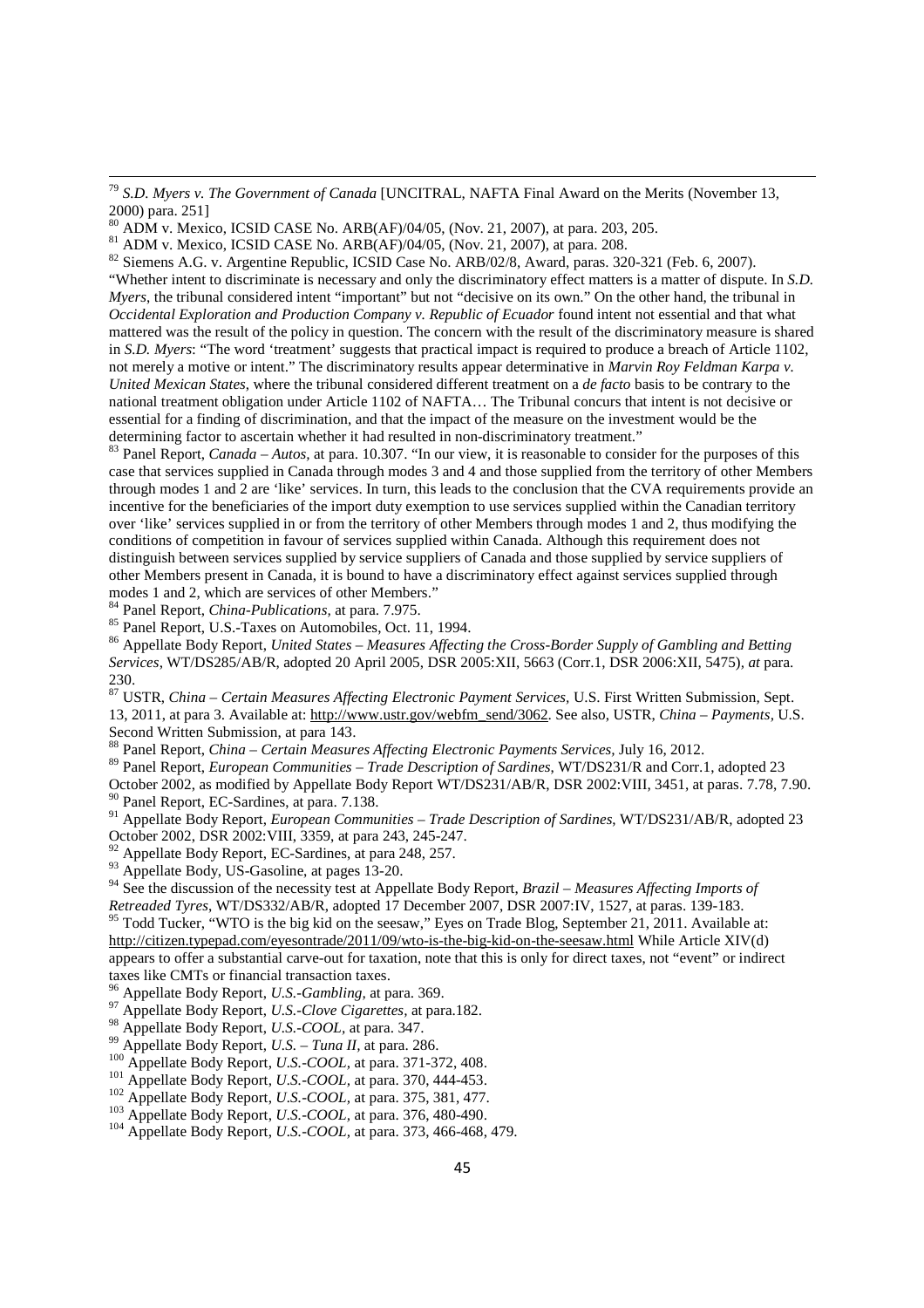<u>.</u>

http://www.ustr.gov/sites/default/files/uploads/agreements/fta/peru/asset\_upload\_file78\_9547.pdf

<sup>111</sup> See Public Citizen summary of NAFTA investor-state cases at: http://www.citizen.org/documents/investor-state- $chart-april-2011.pdf  
112  
12  
12  
12  
12  
12  
12  
12  
12  
12  
12  
12  
12  
12  
12  
12  
12  
12  
12  
12  
12  
12  
1$ </u>

<sup>112</sup> ICSID Award, Railroad Development Corporation (RDC) v. Guatemala, ARB/07/23, 29 June 2012, at para. 122, 216-218, 221, 233-235 Available at: http://italaw.com/sites/default/files/case-documents/ita1051.pdf For instances of Guatemalan investors being subject to the *lesivo* procedure, see:

http://portaldace.mineco.gob.gt/sites/default/files/unidades/DefensaComercial/Casos/Controversias/Inversionista%2 0-%20Estado/Etapa%20de%20Meritos%2007-23%20%28Ferrovias%29/Respondent%20Exhibits/R-308%20%28ENG%29.pdf

<sup>113</sup> ICSID Award, El Paso Energy International Company v. Argentina, ARB/03/15, 31 Oct. 2011. Available at: http://italaw.com/documents/El\_Paso\_v.\_Argentina\_Award\_ENG.pdf<br>114 Ecc a set al. 11

<sup>114</sup> For a general background on how the annex was added to address criticisms arising from the experience under NAFTA, and how ultimately these critics were not satisfied, see: "States, Cities Flag Problems with DR-CAFTA Investment Provisions," *Inside U.S. Trade,* April 22, 2005.

<sup>115</sup> ICSID Award, RDC v. Guatemala, at para. 216.

<sup>116</sup> Award, Before the Arbitral Tribunal constituted Under Chapter 11 of the North American Free Trade Agreement, *Metalclad Corporation v. the United Mexican States*, International Centre for Settlement of Investment Disputes (Additional Facility), Aug. 25, 2000, at 32-35.

<sup>117</sup> United States Model Bilateral Trade Agreement, Annex B-4(a), United States Department of State, 2004. http://www.state.gov/documents/organization/117601.pdf at 38

<sup>118</sup> "States, Cities Flag Problems with DR-CAFTA Investment Provisions," *Inside U.S. Trade,* April 22, 2005; <sup>119</sup> J. Peter Byrne, "Ten Arguments for the Abolition of the Regulatory Takings Doctrine," *Ecology Law Quarterly,*  22, 1995; Vicki Been and Joel Beauvais, "The Global Fifth Amendment? Nafta's Investment Protections and the Misguided Quest for an International 'Regulatory Takings' Doctrine," *New York University Law Review,* April 2003, Available at SSRN: http://ssrn.com/abstract=337480; Jeeyeop Kim, "National Chaos?: Would the Indirect Expropriation Provisions of the Korea-US FTA Destroy the Korean Land Use System," unpublished paper, 2008. Available at: http://works.bepress.com/jeeyeop\_kim/

<sup>120</sup> See Eduardo Moisès Peñalver, Is Land Special? 31 Ecology L.Q. 227, 231 (2004) ("it is almost beyond dispute that . . . the [Supreme] Court has focused overwhelmingly on regulations affecting land and that landowners bringing regulatory takings claims stand a greater chance of prevailing in the Supreme Court than the owners of other sorts of property"); Molly S. McUsic, The Ghost of Lochner: Modern Takings Doctrine and Its Impact on Economic Legislation, 76 B.U. L. Rev. 605, 647, 655 (1996) ("Economic interests, such as personal property, trade secrets, copyright, and money, are all recognized by the Court as 'property' under the Fifth Amendment, but receive little protection against government regulation.") J. Peter Byrne, Ten Arguments for the Abolition of Regulatory Takings Doctrine, 22 Ecology L.Q. 89, 127 (1995) ("the Supreme Court has shown absolutely no interest in applying the regulatory takings doctrine to assets other than land"). Taken from: Sierra Club, Public Citizen, et. al. "Investment Rules in Trade Agreements: Top 10 Changes to Build a Pro-Labor, Pro-Community and Pro-Environment Trans-Pacific Partnership," Aug. 9, 2010. Available at:

http://www.citizen.org/documents/InvestmentPacketFINAL.pdf

<sup>121</sup> Lucas v. South Carolina Coastal Comm'n, 505 U.S. 1003, 1027-28 (1992). The Supreme Court's decision in Ruckelshaus v. Monsanto Co., 467 U.S. 986 (1984), which involved a claim that the disclosure of trade secrets by the federal government constituted a taking, is sometimes cited as an example of the application of the regulatory takings analysis outside the context of real property. The Court in Monsanto, however, stressed that "[w]ith respect to a trade secret, the right to exclude others is central to the very definition of the property interest. Once the data that constitute a trade secret are disclosed to others, or others are allowed to use those data, the holder of the trade secret has lost his property interest in the data." Monsanto, 467 U.S. at 1012. Accordingly, "Monsanto is a case in which the government conduct in question was the functional equivalent of a direct appropriation of the entire piece of property, as opposed to a mere regulation of that property." Eduardo Moisès Peñalver, Is Land Special? 31 Ecology L.Q. 227, 231, n. 20 (2004). Taken from: Sierra Club, Public Citizen, et. al. "Investment Rules in Trade

<sup>105</sup> Appellate Body Report, *U.S.-COOL,* at para. 376, 483, 486, 490.

<sup>106</sup> Appellate Body Report, *U.S.-COOL,* at para. 377, 478.

<sup>107</sup> Appellate Body Report, *U.S.-COOL,* at para. 377.

<sup>108</sup> Appellate Body Report, *U.S.-COOL,* at para. 374.

<sup>&</sup>lt;sup>109</sup> Panel Report, U.S.-Gasoline, at paras. 3.79-3.83.

<sup>110</sup> U.S.-Peru Trade Promotion Agreement, Annex 10-B. At: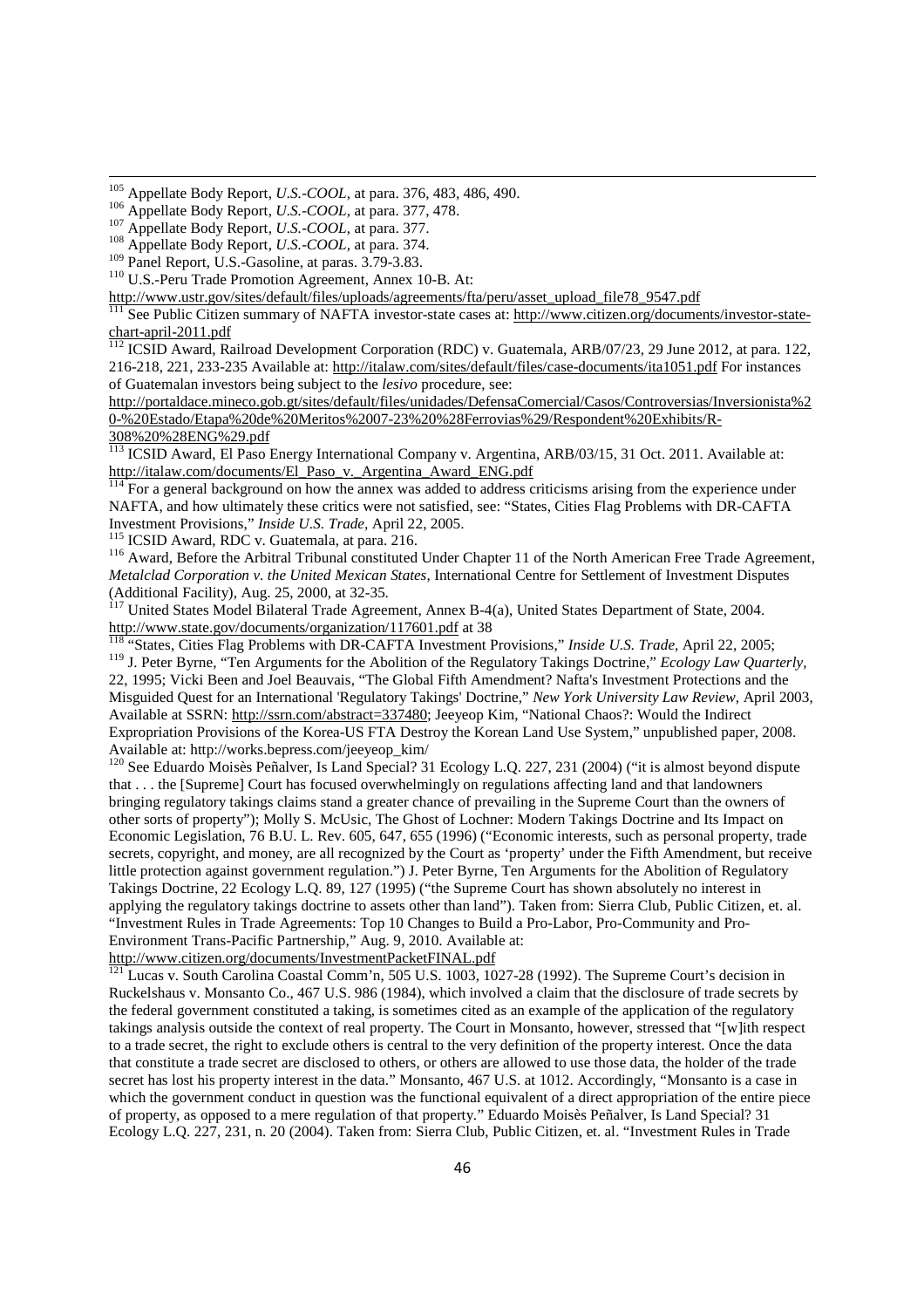Agreements: Top 10 Changes to Build a Pro-Labor, Pro-Community and Pro-Environment Trans-Pacific Partnership," Aug. 9, 2010. Available at: http://www.citizen.org/documents/InvestmentPacketFINAL.pdf <sup>122</sup> Andrew Newcombe, The Boundaries of Regulatory Expropriation in International Law, 20:1 ICSID Review – FILJ at 4 (2005) (noting that "under the 'orthodox approach' [a regulatory] expropriation occurs when a foreign investor is deprived of the use, benefit, management or enjoyment of all or substantially all of its investment" rather than whether the government has actually appropriated the investment for its own use). Taken from: Sierra Club, Public Citizen, et. al. "Investment Rules in Trade Agreements: Top 10 Changes to Build a Pro-Labor, Pro-Community and Pro-Environment Trans-Pacific Partnership," Aug. 9, 2010. Available at:

http://www.citizen.org/documents/InvestmentPacketFINAL.pdf

See A.J. Van der Walt, Constitutional Property Clauses: A Comparative Analysis (1999) at 17 ("the distinction between police-power regulation of property and eminent-domain expropriation of property is fundamental to all [constitutional] property clauses, because only the latter is compensated as a rule. Normally, the will be no provision for compensation for deprivations or losses caused by police-power regulation of property.") United States law is an exception in this regard, and under certain circumstances – most notably in the "rare circumstance" when a regulatory measure destroys all value of real property – requires compensation even when there has been no appropriation of the property by the government. See Lucas v. South Carolina Coastal Comm'n, 505 U.S. 1003 (1992). Taken from: Sierra Club, Public Citizen, et. al. "Investment Rules in Trade Agreements: Top 10 Changes to Build a Pro-Labor, Pro-Community and Pro-Environment Trans-Pacific Partnership," Aug. 9, 2010. Available at: http://www.citizen.org/documents/InvestmentPacketFINAL.pdf

<sup>124</sup> ICSID Award, RDC v. Guatemala, at para. 151.

<sup>125</sup> Light-Duty Vehicle Greenhouse Gas Emission Standards and Corporate Average Fuel Economy Standards; Final Rule, 75 FR 25324 at 25333 (May 10, 2010) (to be codified at 40 C.F.R. pts. 85, 86, 600 and 49 C.F.R. pts. 531, 533, 536–38).

<sup>126</sup> Id. at 25333-38.

<sup>127</sup> Id. at 25414-15.

 $128$  Id. at 25415.

<sup>129</sup> Id. at 25416.

<sup>130</sup> Porsche commented that their passenger car footprint-based standard is the most stringent of any manufacturer and this, combined with their high baseline emissions level, means that it would need to reduce emissions by about 10 percent per year over the 2012-2016 time-frame.

<sup>131</sup> 75 FR 25324 at 25419.

 $^{132}$  Id.

<u>.</u>

<sup>133</sup> 75 FR 25324 at 25420.

<sup>134</sup> See 2017 and Later Model Year Light-Duty Vehicle Greenhouse Gas Emissions and Corporate Average Fuel Economy Standards; Proposed Rule at 76 FR 74854 at 74989 (proposed Dec. 1, 2011).

<sup>135</sup> 13CFR121.201

<sup>136</sup> 75 FR 25324 at 25424.

<sup>137</sup> Id.

<sup>138</sup> Greenhouse Gas Emissions Standards and Fuel Efficiency Standards for Medium- and Heavy-Duty Engines and Vehicles; Final Rule, 76 FR 57106 at 57162 (Sept. 15, 2011).

<sup>139</sup> Id. at 57167

<sup>140</sup> Id. at 57165

<sup>141</sup> Id. at 57168

<sup>142</sup> Id. at 57122

<sup>143</sup> Id. at 57144 (The rule, at least as far as the tractor rule applies to a very limited set of regulated entities. "[T]he agencies found that a large majority of the HD diesel engines…were relatively close to the average baseline, with some above and some below…")

<sup>144</sup> Id. at 57141

 $^{145}$  Id. at 57144

<sup>146</sup> Id. ("Volvo, DTNA, environmental groups, NGOs, and the New York State Department of Environmental Conservation opposed the optional engine standard, arguing that existing flexibilities are sufficient to allow compliance with the standards and that all manufacturers should be held to the same standards." Further, commenters argued that such an alternative standard could allow "legacy engine" manufacturers to game the system and/or gain competitive advantage over producers subject to the principal standards.)

<sup>147</sup> Id. at 57134